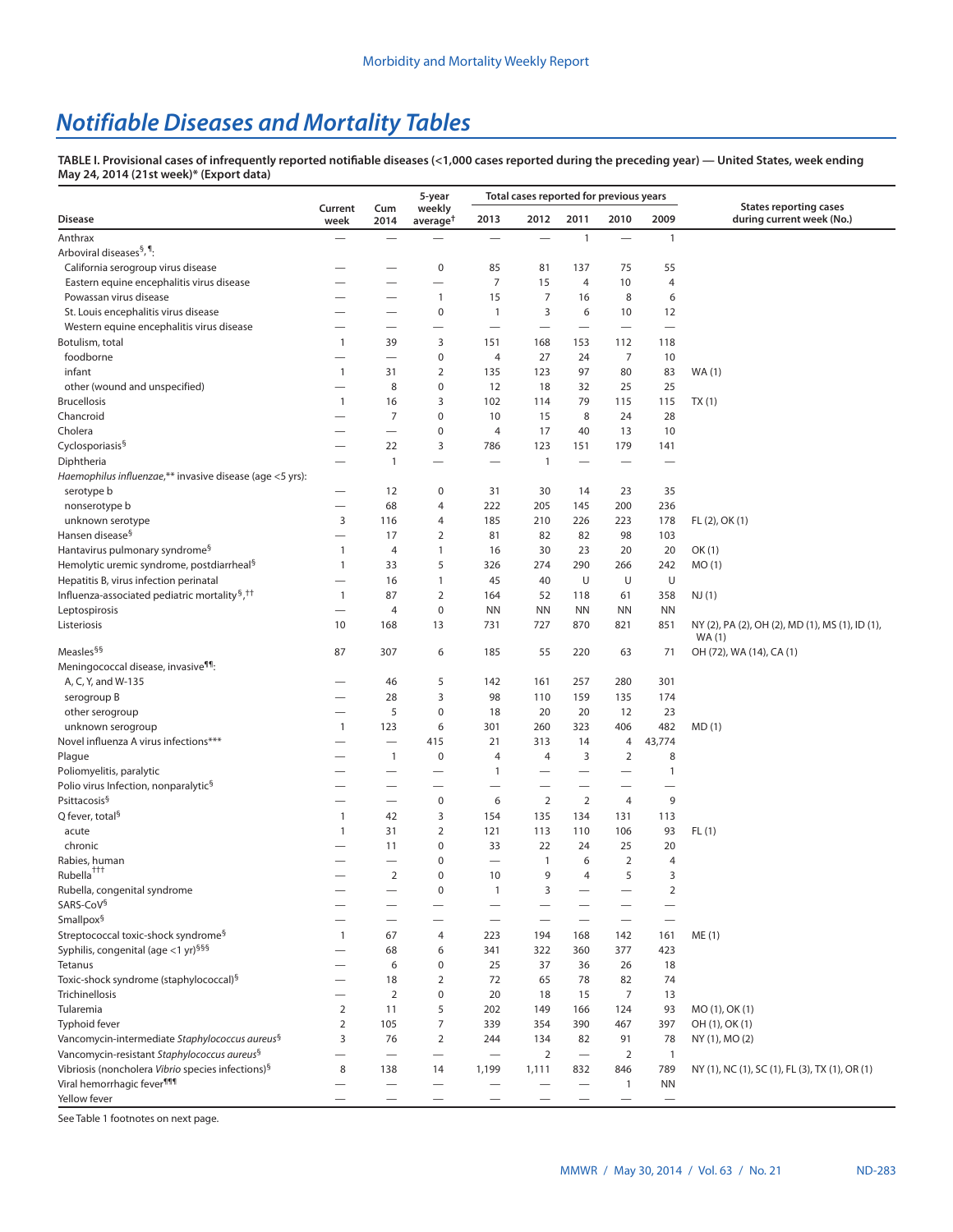#### **TABLE I. (***Continued***) Provisional cases of infrequently reported notifiable diseases (<1,000 cases reported during the preceding year) — United States, week ending May 24, 2014 (21st week)\***

- —: No reported cases. N: Not reportable. NN: Not Nationally Notifiable. Cum: Cumulative year-to-date counts.
- \* Case counts for reporting years 2013 and 2014 are provisional and subject to change. For further information on interpretation of these data, see [http://wwwn.cdc.gov/nndss/document/](http://wwwn.cdc.gov/nndss/document/ProvisionalNationaNotifiableDiseasesSurveillanceData20100927.pdf)
- [ProvisionalNationaNotifiableDiseasesSurveillanceData20100927.pdf.](http://wwwn.cdc.gov/nndss/document/ProvisionalNationaNotifiableDiseasesSurveillanceData20100927.pdf)<br><sup>†</sup> Calculated by summing the incidence counts for the current week, the 2 weeks preceding the current week, and the 2 weeks following the current week, for
- Additional information is available at <http://wwwn.cdc.gov/nndss/document/5yearweeklyaverage.pdf>.<br><sup>§</sup> Not reportable in all states. Data from states where the condition is not reportable are excluded from this table except
- Il ncludes both neuroinvasive and nonneuroinvasive. Updated weekly from reports to the Division of Vector-Borne Infectious Diseases, National Center for Zoonotic, Vector-Borne, and Enteric Diseases (ArboNET Surveillance). Data for West Nile virus are available in Table II.
- \*\* Data for *H. influenzae* (all ages, all serotypes) are available in Table II.
- †† Updated weekly from reports to the Influenza Division, National Center for Immunization and Respiratory Diseases. Since September 29, 2013, 96 influenza-associated pediatric deaths
- §§ Of the 87 measles cases reported for the current week, 16 were indigenous and 71 were imported.
- ¶¶ Data for meningococcal disease (all serogroups) are available in Table II.
- \*\*\* CDC discontinued reporting of individual confirmed and probable cases of influenza A (H1N1)pdm09 virus infections on July 24, 2009. During 2009, four cases of human infection with novel influenza A viruses, different from the influenza A (H1N1)pdm09 virus, were reported to CDC. The four cases of novel influenza A virus infection reported to CDC during 2010, the fourteen cases reported during 2011, the 313 cases reported in 2012, and the 21 cases reported during 2013 are different from the influenza A (H1N1)pdm09 virus. Total case counts are provided by the Influenza Division, National Center for Immunization and Respiratory Diseases (NCIRD).<br>
<sup>†††</sup> No rubella cases were reported for the current week.
- 
- §§§ Updated weekly from reports to the Division of STD Prevention, National Center for HIV/AIDS, Viral Hepatitis, STD, and TB Prevention.
- 111 There were no cases of viral hemorrhagic fever reported during the current week. See Table II for dengue hemorrhagic fever.

## **FIGURE I. Selected notifiable disease reports, United States, comparison of provisional 4-week totals May 24, 2014, with historical data**



\* Ratio of current 4-week total to mean of 15 4-week totals (from previous, comparable, and subsequent 4-week periods for the past 5 years). The point where the hatched area begins is based on the mean and two standard deviations of these 4-week totals.

### **Notifiable Disease Data Team and 122 Cities Mortality Data Team**

Umed Ajani<br>Peborah A. Adams Deborah A. Adams Willie J. Anderson Diana Harris Onweh Alan W. Schley Pearl C. Sharp

Rosaline Dhara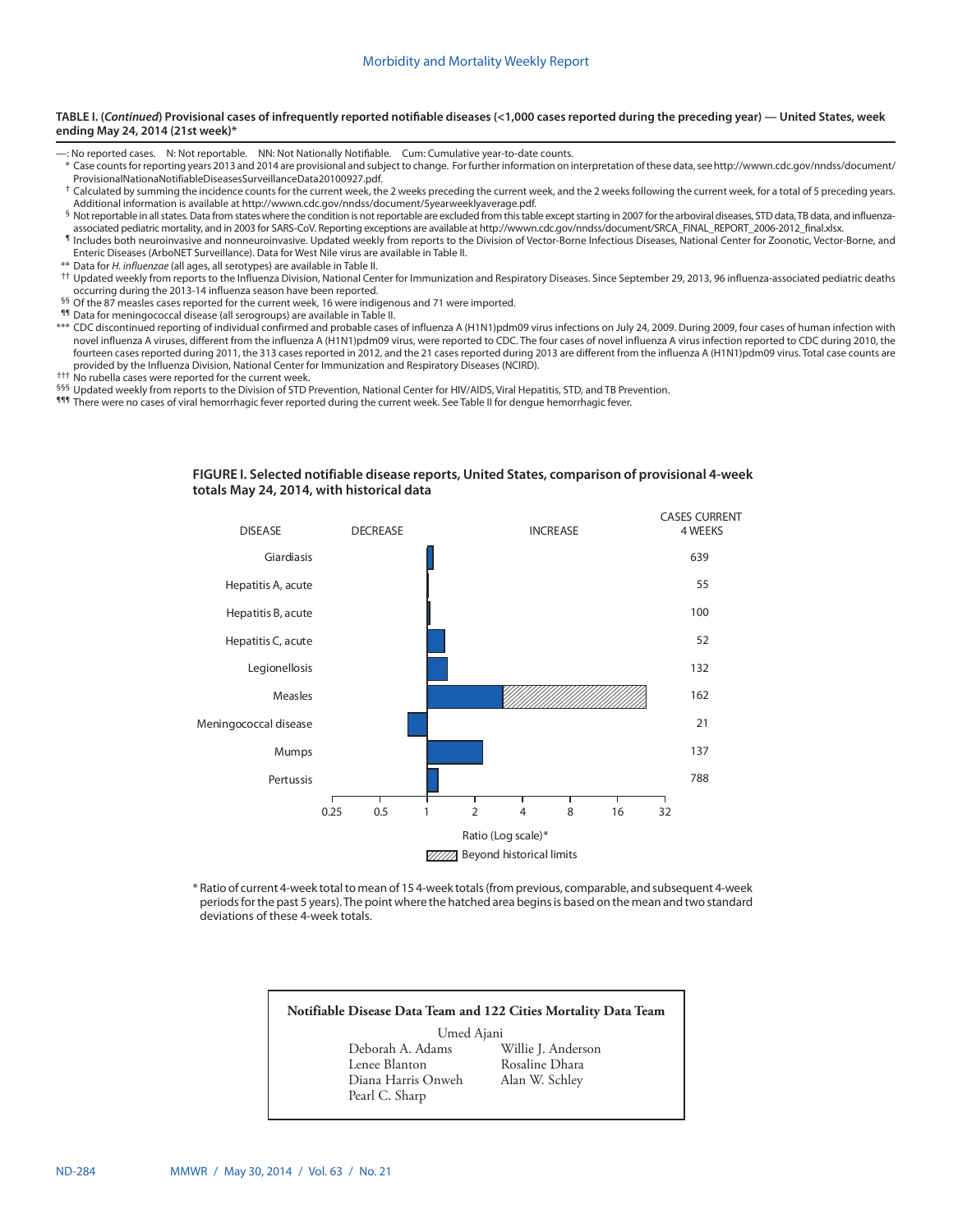|                                            |                               |                                         | <b>Babesiosis</b>                   |                               |                                                 |                                                              |                          |                                 | Chlamydia trachomatis infection |                   |                                       |                            | Coccidioidomycosis         |                                                   |                                            |
|--------------------------------------------|-------------------------------|-----------------------------------------|-------------------------------------|-------------------------------|-------------------------------------------------|--------------------------------------------------------------|--------------------------|---------------------------------|---------------------------------|-------------------|---------------------------------------|----------------------------|----------------------------|---------------------------------------------------|--------------------------------------------|
| Reporting area                             | Current                       |                                         | Previous 52 weeks                   | Cum                           | Cum                                             | Current                                                      |                          | Previous 52 weeks               | Cum                             | Cum               | Current                               | Previous 52 weeks          |                            | Cum                                               | Cum                                        |
|                                            | week                          | Med                                     | Max                                 | 2014                          | 2013                                            | week                                                         | Med                      | Max                             | 2014                            | 2013              | week                                  | Med                        | Max                        | 2014                                              | 2013                                       |
| <b>United States</b><br><b>New England</b> | 2<br>$\mathbf{1}$             | 18<br>$\overline{4}$                    | 148<br>83                           | 34<br>19                      | 57<br>34                                        | 10,328<br>462                                                | 26,524<br>880            | 29,492<br>1,157                 | 495,532<br>15,401               | 567,172<br>19,427 | 136                                   | 184<br>0                   | 291<br>$\mathbf{1}$        | 3,604<br>$\mathbf{1}$                             | 3,659<br>$\overline{1}$                    |
| Connecticut                                |                               | $\mathbf{1}$                            | 36                                  | 3                             | 20                                              | 92                                                           | 237                      | 388                             | 5,021                           | 5,330             | N                                     | 0                          | 0                          | N                                                 | N                                          |
| Maine                                      | $\overline{\phantom{0}}$      | 0<br>$\mathbf{1}$                       | 6                                   | 2<br>8                        | $\overbrace{\phantom{1232211}}$                 | $\overline{\phantom{0}}$                                     | 68                       | 106                             | 1,015                           | 1,276             | N<br>$\overline{\phantom{0}}$         | 0<br>0                     | $\mathbf 0$<br>0           | N<br>$\overline{\phantom{0}}$                     | N<br>$\overline{\phantom{0}}$              |
| Massachusetts<br>New Hampshire             |                               | 0                                       | 48<br>$\overline{4}$                | 3                             | 12<br>2                                         | 368<br>2                                                     | 423<br>52                | 679<br>76                       | 7,034<br>363                    | 9,113<br>1,287    | -                                     | 0                          | 1                          | $\mathbf{1}$                                      | $\mathbf{1}$                               |
| Rhode Island                               |                               | 0                                       | 27                                  | 2                             | $\overline{\phantom{0}}$                        | $\overbrace{\phantom{12322111}}$                             | 79                       | 147                             | 1,271                           | 1,755             | $\overline{\phantom{0}}$              | 0                          | 0                          |                                                   | $\overline{\phantom{0}}$                   |
| Vermont                                    | $\mathbf{1}$<br>$\mathbf{1}$  | 0<br>8                                  | $\overline{2}$<br>57                | $\mathbf{1}$<br>13            | $\overline{\phantom{0}}$                        | 1,999                                                        | 35                       | 98                              | 697                             | 666               | N                                     | 0<br>$\mathbf 0$           | $\Omega$<br>$\mathbf 0$    | N                                                 | N                                          |
| Mid. Atlantic<br>New Jersey                |                               | $\mathbf{1}$                            | 25                                  | 3                             | 14<br>$\overline{7}$                            | 179                                                          | 3,390<br>563             | 3,782<br>689                    | 66,671<br>10,925                | 71,272<br>11,322  | $\overline{\phantom{0}}$<br>N         | $\mathbf 0$                | $\mathbf{0}$               | N                                                 | $\overline{\phantom{0}}$<br>N              |
| New York (Upstate)                         | $\mathbf{1}$                  | 3                                       | 52                                  | 7                             | 7                                               | 842                                                          | 720                      | 1,866                           | 14,462                          | 14,151            | Ν                                     | 0                          | $\mathbf 0$                | N                                                 | N                                          |
| New York City<br>Pennsylvania              | N                             | 0<br>0                                  | 11<br>$\mathbf 0$                   | 3<br>Ν                        | N                                               | 270<br>708                                                   | 1,110<br>947             | 1,283<br>1,324                  | 22,612<br>18,672                | 24,404<br>21,395  | N<br>Ν                                | 0<br>0                     | $\mathbf 0$<br>$\mathbf 0$ | N<br>N                                            | N<br>N                                     |
| E.N. Central                               |                               | $\mathbf 0$                             | 11                                  | $\mathbf{1}$                  | $\overline{2}$                                  | 1,136                                                        | 4,005                    | 4,785                           | 70,049                          | 86,719            | 1                                     | $\mathbf{1}$               | 3                          | 22                                                | 8                                          |
| Illinois                                   |                               | 0                                       | 0                                   |                               | $\overline{\phantom{0}}$                        | 57                                                           | 1,116                    | 1,441                           | 15,361                          | 25,489            | N                                     | 0                          | $\mathbf 0$                | N                                                 | ${\sf N}$                                  |
| Indiana<br>Michigan                        |                               | 0<br>0                                  | 1<br>1                              | $\overline{\phantom{0}}$      | $\mathbf{1}$<br>$\overbrace{\phantom{1232211}}$ | 130<br>386                                                   | 551<br>805               | 685<br>1,091                    | 10,410<br>15,659                | 11,525<br>18,467  | N<br>$\overline{\phantom{0}}$         | 0<br>0                     | $\Omega$<br>3              | N<br>16                                           | N<br>3                                     |
| Ohio                                       | N                             | 0                                       | $\mathbf 0$                         | N                             | N                                               | 332                                                          | 1,029                    | 1,164                           | 20,071                          | 21,778            | $\mathbf{1}$                          | 0                          | 1                          | 6                                                 | 3                                          |
| Wisconsin                                  | $\overline{\phantom{0}}$      | 0                                       | 11                                  | $\mathbf{1}$                  | $\mathbf{1}$                                    | 231                                                          | 448                      | 549                             | 8,548                           | 9,460             | —                                     | 0                          | 1                          | $\overbrace{\phantom{1232211}}$                   | $\overline{2}$                             |
| W.N. Central                               |                               | $\mathbf 0$                             | 10                                  | $\overline{\phantom{0}}$      | 4                                               | 152                                                          | 1,596                    | 1,826                           | 27,858                          | 32,822            | $\overline{\phantom{0}}$              | $\overline{2}$             | $\overline{7}$             | 48                                                | 32                                         |
| lowa<br>Kansas                             | N<br>N                        | $\mathbf 0$<br>0                        | $\mathbf 0$<br>$\mathbf 0$          | N<br>Ν                        | N<br>N                                          | 17<br>18                                                     | 220<br>217               | 263<br>282                      | 4,225<br>3,938                  | 4,364<br>4,340    | N<br>N                                | $\mathbf 0$<br>$\Omega$    | $\mathbf 0$<br>$\mathbf 0$ | N<br>N                                            | $\mathsf N$<br>N                           |
| Minnesota                                  |                               | 0                                       | 10                                  |                               | 4                                               | $\overline{\phantom{0}}$                                     | 343                      | 419                             | 4,335                           | 7,636             | $\overline{\phantom{0}}$              | 1                          | 6                          | 38                                                | 24                                         |
| Missouri<br>Nebraska                       | N<br>-                        | 0<br>0                                  | 0<br>1                              | N<br>$\overline{\phantom{0}}$ | N<br>$\overline{\phantom{0}}$                   | $\overline{\phantom{0}}$<br>117                              | 543<br>148               | 627<br>231                      | 9,873<br>3,097                  | 10,905<br>2,761   | $\overline{\phantom{0}}$              | 0<br>0                     | 3<br>1                     | $\overline{4}$<br>1                               | $\overline{4}$<br>$\overline{\phantom{0}}$ |
| North Dakota                               |                               | 0                                       | $\mathbf{1}$                        | $\overline{\phantom{0}}$      | $\overline{\phantom{0}}$                        |                                                              | 59                       | 82                              | 1,160                           | 1,149             | $\overline{\phantom{0}}$              | 0                          | $\overline{2}$             | 5                                                 | $\overline{4}$                             |
| South Dakota                               |                               | 0                                       | 1                                   | $\overline{\phantom{0}}$      | $\overline{\phantom{0}}$                        | $\overbrace{\phantom{12322111}}$                             | 74                       | 99                              | 1,230                           | 1,667             | N                                     | 0                          | 0                          | N                                                 | N                                          |
| S. Atlantic<br>Delaware                    |                               | $\mathbf 0$<br>$\mathbf 0$              | $\overline{2}$<br>$\mathbf{1}$      | $\overline{\phantom{0}}$      | 3<br>$\mathbf{1}$                               | 3,699<br>51                                                  | 5,407<br>85              | 6,919<br>220                    | 107,901<br>1,584                | 115,082<br>2,175  | —                                     | $\mathbf 0$<br>$\mathbf 0$ | 1<br>1                     | $\overline{2}$<br>$\overbrace{\phantom{1232211}}$ | 3<br>$\overline{\phantom{0}}$              |
| District of Columbia                       | Ν                             | $\mathbf 0$                             | 0                                   | N                             | N                                               |                                                              | 66                       | 190                             |                                 | 3,113             | $\overline{\phantom{0}}$              | 0                          | 1                          |                                                   | $\overline{\phantom{0}}$                   |
| Florida                                    | Ν                             | 0                                       | 0                                   | Ν                             | N                                               | 1,000                                                        | 1,592                    | 1,779                           | 32,509                          | 32,244            | N                                     | 0                          | 0                          | N                                                 | N                                          |
| Georgia<br>Maryland                        | N<br>$\overline{\phantom{0}}$ | 0<br>0                                  | 0<br>1                              | Ν                             | N<br>2                                          | 936                                                          | 984<br>463               | 2,050<br>881                    | 19,211<br>8,160                 | 20,339<br>9,598   | N                                     | 0<br>0                     | 0<br>1                     | N<br>2                                            | N<br>3                                     |
| North Carolina                             | N                             | 0                                       | 0                                   | Ν                             | N                                               | 733                                                          | 937                      | 1,835                           | 20,405                          | 20,621            | N                                     | 0                          | $\mathbf 0$                | N                                                 | N                                          |
| South Carolina<br>Virginia                 | $\overline{\phantom{0}}$<br>N | 0<br>0                                  | $\mathbf{1}$<br>0                   | $\overline{\phantom{0}}$<br>N | $\overline{\phantom{0}}$<br>N                   | $\overline{\phantom{0}}$<br>949                              | 511<br>660               | 927<br>1,267                    | 10,107<br>14,174                | 10,883<br>14,075  | N<br>N                                | 0<br>0                     | 0<br>$\mathbf 0$           | N<br>N                                            | N<br>N                                     |
| West Virginia                              |                               | $\mathbf 0$                             | 0                                   |                               | $\overline{\phantom{0}}$                        | 30                                                           | 97                       | 127                             | 1,751                           | 2,034             | N                                     | $\mathbf 0$                | $\mathbf 0$                | N                                                 | N                                          |
| E.S. Central                               |                               | $\mathbf 0$                             | 0                                   |                               |                                                 | 403                                                          | 1,832                    | 2,209                           | 34,152                          | 39,140            | $\overline{\phantom{0}}$              | $\mathbf 0$                | $\mathbf 0$                | $\overline{\phantom{0}}$                          | $\overline{\phantom{0}}$                   |
| Alabama<br>Kentucky                        | N                             | $\mathbf 0$<br>0                        | 0<br>0                              | N                             | N                                               | $\overline{\phantom{0}}$<br>253                              | 559<br>317               | 735<br>465                      | 10,017<br>6,198                 | 12,100<br>6,834   | N<br>N                                | $\mathbf 0$<br>0           | $\pmb{0}$<br>$\mathbf 0$   | N<br>N                                            | N<br>N                                     |
| Mississippi                                | N                             | 0                                       | 0                                   | Ν                             | N                                               | $\overline{\phantom{0}}$                                     | 314                      | 987                             | 7,319                           | 7,881             | N                                     | 0                          | 0                          | N                                                 | N                                          |
| Tennessee                                  | -                             | $\mathbf 0$                             | 0                                   |                               | $\overline{\phantom{0}}$                        | 150                                                          | 583                      | 843                             | 10,618                          | 12,325            | N                                     | $\mathbf 0$                | $\mathbf 0$                | N                                                 | N                                          |
| W.S. Central<br>Arkansas                   | N                             | $\mathbf 0$<br>$\mathbf 0$              | $\mathbf{1}$<br>0                   | $\overline{\phantom{0}}$<br>N | $\overline{\phantom{0}}$<br>N                   | 374<br>225                                                   | 3,480<br>287             | 4,557<br>424                    | 59,012<br>5,981                 | 78,560<br>6,694   | N                                     | $\mathbf 0$<br>$\mathbf 0$ | 1<br>$\mathbf 0$           | N                                                 | $\overline{2}$<br>N                        |
| Louisiana                                  | $\overline{\phantom{0}}$      | 0                                       | 1                                   | $\overline{\phantom{0}}$      |                                                 | 101                                                          | 483                      | 1,359                           | 5,358                           | 9,897             | $\overline{\phantom{0}}$              | 0                          | $\mathbf{1}$               |                                                   | $\overline{2}$                             |
| Oklahoma                                   | N                             | 0                                       | 0                                   | N                             | N                                               | 48                                                           | 323                      | 532                             | 2,494                           | 7,330             | N                                     | 0                          | $\mathbf 0$                | N                                                 | N                                          |
| Texas                                      | Ν                             | $\mathbf 0$<br>0                        | 0<br>0                              | N                             | N<br>-                                          | 298                                                          | 2,371<br>1,818           | 2,991<br>2,764                  | 45,179<br>37,554                | 54,639<br>36,548  | N<br>113                              | $\mathbf 0$<br>118         | 0<br>209                   | N<br>2,686                                        | N<br>2,297                                 |
| Mountain<br>Arizona                        | Ν                             | 0                                       | 0                                   | Ν                             | N                                               | $\overline{\phantom{0}}$                                     | 611                      | 1,348                           | 15,029                          | 10,254            | 113                                   | 114                        | 208                        | 2,635                                             | 2,242                                      |
| Colorado                                   | Ν                             | 0                                       | 0                                   | N                             | N                                               |                                                              | 366                      | 569                             | 7,704                           | 8,821             | N                                     | 0                          | 0                          | N                                                 | N                                          |
| Idaho<br>Montana                           | Ν                             | 0<br>0                                  | 0<br>0                              | N                             | N                                               | $\overline{\phantom{0}}$<br>56                               | 101<br>75                | 225<br>104                      | 1,683<br>1,574                  | 2,002<br>1,502    | N                                     | 0<br>0                     | 0                          | N<br>3                                            | N                                          |
| Nevada                                     | N                             | $\mathbf 0$                             | $\mathbf 0$                         | N                             | N                                               | $\overline{\phantom{0}}$                                     | 215                      | 339                             | 3,857                           | 4,652             | $\overline{\phantom{0}}$              | $\overline{2}$             | 5                          | 30                                                | 28                                         |
| New Mexico<br>Utah                         | N                             | $\mathbf 0$<br>$\mathbf 0$              | $\mathbf 0$<br>$\mathbf 0$          | N                             | N                                               | 162<br>80                                                    | 211<br>147               | 353<br>176                      | 4,272<br>2,999                  | 5,406<br>3,049    |                                       | 0<br>1                     | $\overline{2}$<br>4        | $\overline{2}$<br>15                              | 13<br>11                                   |
| Wyoming                                    |                               | $\mathbf 0$                             | 0                                   |                               | $\overline{\phantom{0}}$                        | $\overline{\phantom{m}}$                                     | 31                       | 67                              | 436                             | 862               | $\overbrace{\phantom{123221111}}$     | 0                          | $\mathbf{1}$               | $\overline{1}$                                    | 2                                          |
| Pacific                                    |                               | $\mathbf 0$                             | $\overline{2}$                      | $\mathbf{1}$                  | $\overbrace{\phantom{123221111}}$               | 1,805                                                        | 4,065                    | 4,479                           | 76,934                          | 87,602            | 22                                    | 65                         | 95                         | 845                                               | 1,316                                      |
| Alaska<br>California                       | N                             | $\mathbf 0$<br>$\mathbf 0$              | $\mathbf 0$<br>$\overline{2}$       | N<br>$\mathbf{1}$             | N<br>$\overbrace{\phantom{123221111}}$          | 37<br>1,113                                                  | 112<br>3,080             | 147<br>3,390                    | 2,203<br>59,214                 | 2,330<br>66,393   | $\overbrace{\phantom{1232211}}$<br>22 | $\mathbf 0$<br>65          | $\mathbf 0$<br>95          | $\overline{\phantom{0}}$<br>845                   | 1,315                                      |
| Hawaii                                     | N                             | $\mathbf 0$                             | $\mathbf 0$                         | N                             | Ν                                               |                                                              | 126                      | 158                             | 2,139                           | 2,718             | N                                     | $\mathbf 0$                | 0                          | N                                                 | N                                          |
| Oregon                                     | $\overline{\phantom{0}}$      | $\mathbf 0$                             | $\mathbf 0$                         |                               |                                                 | 272                                                          | 284                      | 395                             | 6,292                           | 5,963             | $\overline{\phantom{0}}$              | $\mathbf 0$                | $\mathbf{1}$               |                                                   | 1                                          |
| Washington                                 | $\overline{\phantom{0}}$      | $\mathbf 0$                             | $\mathbf{1}$                        |                               |                                                 | 383                                                          | 443                      | 596                             | 7,086                           | 10,198            | N                                     | $\Omega$                   | $\mathbf 0$                | N                                                 | N                                          |
| <b>Territories</b><br>American Samoa       | N                             |                                         |                                     | Ν                             | N                                               |                                                              | $\overline{\phantom{0}}$ |                                 |                                 |                   | N                                     |                            |                            | N                                                 | N                                          |
| C.N.M.I.                                   |                               |                                         |                                     | $\overline{\phantom{0}}$      | $\overline{\phantom{0}}$                        | $\overbrace{\phantom{12322111}}$<br>$\overline{\phantom{0}}$ | $\overline{\phantom{0}}$ | $\overline{\phantom{0}}$        | $\overline{\phantom{0}}$        |                   |                                       |                            |                            | $\overline{\phantom{0}}$                          | $\overline{\phantom{0}}$                   |
| Guam<br>Puerto Rico                        | --<br>N                       | $\overline{\phantom{0}}$<br>$\mathbf 0$ | $\overline{\phantom{0}}$<br>$\bf 0$ | N                             | N                                               | 83                                                           | 101                      | $\overline{\phantom{0}}$<br>277 | 2,270                           | 2,470             | N                                     | $\mathbf 0$                | $\boldsymbol{0}$           | N                                                 | $\overline{\phantom{0}}$<br>N              |
| U.S. Virgin Islands                        | N                             | $\mathbf 0$                             | 0                                   | N                             | N                                               | $\overbrace{\phantom{1232211}}$                              | 15                       | 25                              | 253                             | 304               |                                       | 0                          | $\mathbf 0$                |                                                   | $\overline{\phantom{0}}$                   |

C.N.M.I.: Commonwealth of Northern Mariana Islands.<br>U: Unavailable. —: No reported cases. N: Not reportable. NN: Not Nationally Notifiable. Cum: Cumulative year-to-date counts. Med: Median. Max: Maximum.

\* Case counts for reporting year 2013 and 2014 are provisional and subject to change. For further information on interpretation of these data, see [http://wwwn.cdc.gov/nndss/document/](http://wwwn.cdc.gov/nndss/document/ProvisionalNationaNotifiableDiseasesSurveillanceData20100927.pdf) [ProvisionalNationaNotifiableDiseasesSurveillanceData20100927.pdf](http://wwwn.cdc.gov/nndss/document/ProvisionalNationaNotifiableDiseasesSurveillanceData20100927.pdf). Data for TB are displayed in Table IV, which appears quarterly.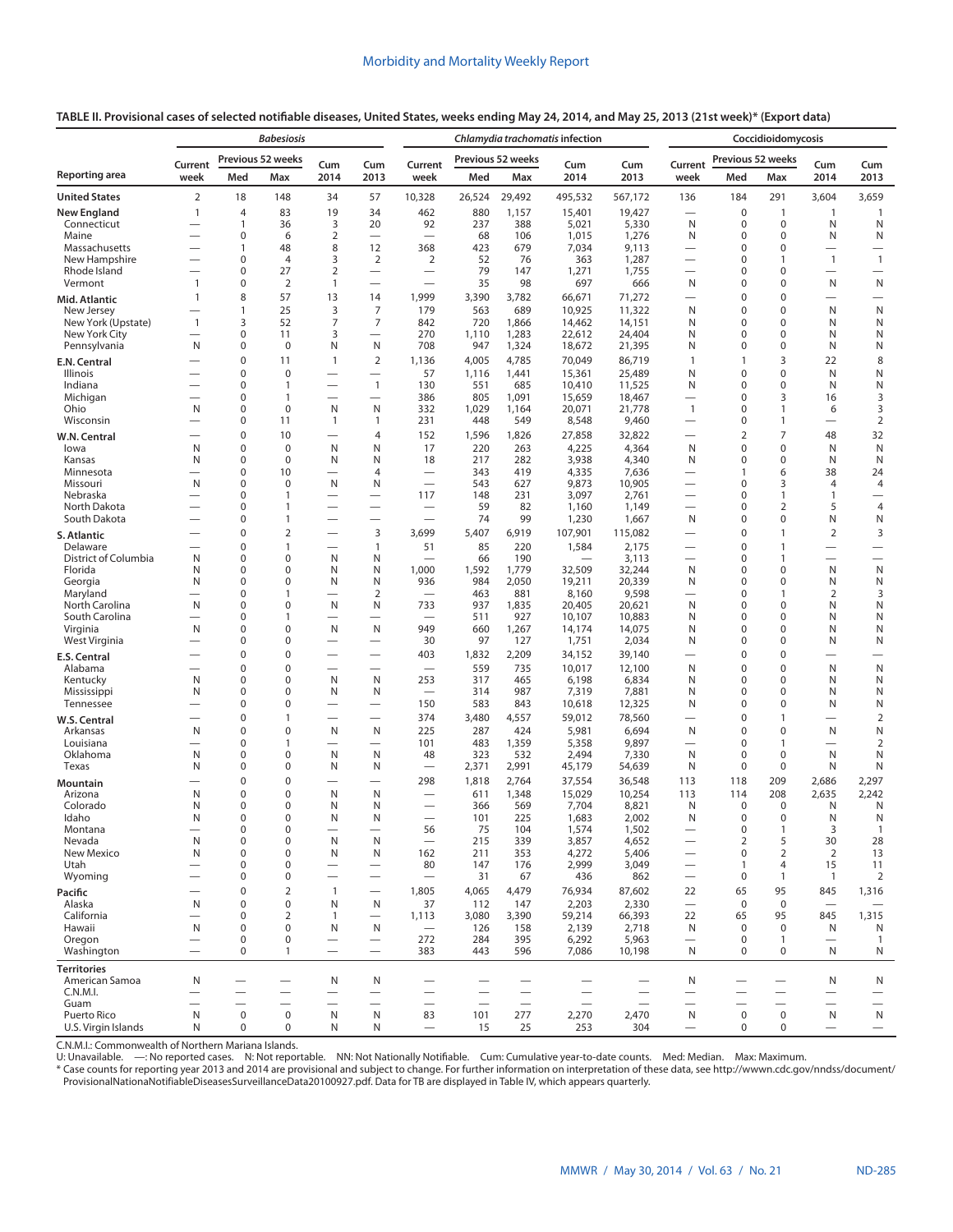**TABLE II. (***Continued***) Provisional cases of selected notifiable diseases, United States, weeks ending May 24, 2014, and May 25, 2013 (21st week)\* ([Export data](https://data.cdc.gov/NNDSS/NNDSS-Table-II-Cryptosporidiosis-to-Dengue-Hemorrh/b36e-ru3r))**

|                                      |                                            |                                       |                       |                                  |                                |                                                           |                                         |                                 |                                                      |                                          | <b>Dengue Virus Infection</b>                        |                                              |                                       |                                                              |                                                      |
|--------------------------------------|--------------------------------------------|---------------------------------------|-----------------------|----------------------------------|--------------------------------|-----------------------------------------------------------|-----------------------------------------|---------------------------------|------------------------------------------------------|------------------------------------------|------------------------------------------------------|----------------------------------------------|---------------------------------------|--------------------------------------------------------------|------------------------------------------------------|
|                                      |                                            |                                       | Cryptosporidiosis     |                                  |                                |                                                           |                                         | Dengue Fever <sup>†</sup>       |                                                      |                                          |                                                      |                                              | Dengue Hemorrhagic Fever <sup>§</sup> |                                                              |                                                      |
|                                      | Current                                    |                                       | Previous 52 weeks     | Cum                              | Cum                            | Current                                                   | Previous 52 weeks                       |                                 | Cum                                                  | Cum                                      | Current                                              | Previous 52 weeks                            |                                       | Cum                                                          | Cum                                                  |
| Reporting area                       | week                                       | Med                                   | Max                   | 2014                             | 2013                           | week                                                      | Med                                     | Max                             | 2014                                                 | 2013                                     | week                                                 | Med                                          | Max                                   | 2014                                                         | 2013                                                 |
| <b>United States</b>                 | 55                                         | 112                                   | 475                   | 1,795                            | 2,019                          | $\overline{\phantom{0}}$                                  | 11                                      | 49                              | 46                                                   | 210                                      | $\overline{\phantom{0}}$                             | 0                                            | $\overline{2}$                        |                                                              | $\mathbf{1}$                                         |
| <b>New England</b>                   | $\overline{\phantom{0}}$                   | 5                                     | 14                    | 88                               | 80                             |                                                           | $\mathbf 0$                             | 3                               | 3                                                    | 10                                       |                                                      | $\mathbf 0$                                  | $\mathbf 0$                           | $\overline{\phantom{0}}$                                     | —                                                    |
| Connecticut<br>Maine                 |                                            | $\mathbf 0$<br>$\mathbf 0$            | 5<br>$\overline{4}$   | 12<br>19                         | 7<br>11                        | $\overline{\phantom{0}}$                                  | $\pmb{0}$<br>$\mathbf 0$                | $\overline{2}$<br>$\mathbf 0$   |                                                      | 3<br>$\mathbf{1}$                        | $\overline{\phantom{0}}$                             | 0<br>0                                       | $\pmb{0}$<br>$\mathbf 0$              | $\overbrace{\phantom{12322111}}$<br>$\overline{\phantom{0}}$ | $\overline{\phantom{0}}$                             |
| Massachusetts                        |                                            | $\overline{2}$                        | $\overline{7}$        | 38                               | 42                             | —                                                         | 0                                       | $\mathbf 0$                     | $\overline{\phantom{0}}$                             | $\overline{\phantom{0}}$                 |                                                      | 0                                            | $\mathbf 0$                           | $\overline{\phantom{0}}$                                     |                                                      |
| New Hampshire                        |                                            | $\overline{1}$                        | 4                     | 9                                | 12                             | $\overline{\phantom{0}}$                                  | 0                                       | $\mathbf{1}$                    | $\overline{\phantom{0}}$                             | 3                                        | $\overline{\phantom{0}}$                             | 0                                            | $\mathbf 0$                           |                                                              | $\overline{\phantom{0}}$                             |
| Rhode Island<br>Vermont              | $\overline{\phantom{0}}$                   | $\mathbf 0$<br>$\pmb{0}$              | 3<br>3                | 5<br>5                           | $\overline{2}$<br>6            | $\overline{\phantom{0}}$                                  | 0<br>0                                  | 1<br>$\overline{2}$             | $\overline{1}$<br>2                                  | $\overline{2}$<br>$\mathbf{1}$           | $\overline{\phantom{0}}$                             | 0<br>0                                       | $\mathbf 0$<br>$\pmb{0}$              | $\overline{\phantom{0}}$<br>$\overline{\phantom{0}}$         |                                                      |
| Mid. Atlantic                        | 10                                         | 12                                    | 42                    | 192                              | 195                            | $\overline{\phantom{0}}$                                  | $\mathbf 2$                             | 12                              | 11                                                   | 63                                       | $\overline{\phantom{0}}$                             | 0                                            | 1                                     |                                                              | $\overline{\phantom{0}}$                             |
| New Jersey                           | $\overline{\phantom{0}}$                   | $\mathbf{1}$                          | 5                     | 10                               | 22                             |                                                           | $\mathbf 0$                             | $\mathbf 0$                     |                                                      | $\overline{\phantom{0}}$                 | $\overline{\phantom{0}}$                             | $\mathbf 0$                                  | $\mathbf 0$                           |                                                              |                                                      |
| New York (Upstate)                   | 3<br>$\overline{\phantom{0}}$              | $\overline{4}$<br>$\overline{2}$      | 16                    | 56<br>25                         | 49<br>19                       | —                                                         | 0<br>$\overline{2}$                     | 3<br>9                          | $\overline{\phantom{0}}$                             | 24<br>28                                 |                                                      | 0<br>0                                       | 1<br>1                                | $\overline{\phantom{0}}$                                     |                                                      |
| New York City<br>Pennsylvania        | $\overline{7}$                             | 6                                     | 6<br>30               | 101                              | 105                            | $\overline{\phantom{0}}$<br>$\overbrace{\phantom{13333}}$ | 0                                       | 3                               | 6<br>5                                               | 11                                       | $\overline{\phantom{0}}$                             | 0                                            | 0                                     |                                                              | $\overline{\phantom{0}}$                             |
| E.N. Central                         | 6                                          | 21                                    | 64                    | 341                              | 438                            |                                                           | 1                                       | 6                               | $\overline{7}$                                       | 23                                       | —                                                    | 0                                            | $\mathbf 0$                           |                                                              |                                                      |
| Illinois                             | —                                          | $\overline{4}$                        | 16                    | 55                               | 64                             | $\overbrace{\phantom{13333}}$                             | $\mathbf 0$                             | 3                               | $\mathbf{1}$                                         | 6                                        | $\overline{\phantom{0}}$                             | 0                                            | $\mathbf 0$                           |                                                              |                                                      |
| Indiana                              | $\overline{\phantom{0}}$                   | $\overline{2}$<br>$\overline{4}$      | $\overline{7}$        | 31<br>56                         | 48<br>81                       | $\overline{\phantom{0}}$                                  | 0<br>$\mathbf 0$                        | $\mathbf{1}$<br>3               | $\overline{\phantom{0}}$<br>$\overline{\phantom{0}}$ | 3<br>6                                   | $\overline{\phantom{0}}$                             | 0<br>0                                       | 0<br>$\mathbf 0$                      | $\overline{\phantom{0}}$                                     |                                                      |
| Michigan<br>Ohio                     | 3                                          | 6                                     | 15<br>17              | 105                              | 118                            | —<br>$\qquad \qquad$                                      | $\mathbf 0$                             | $\overline{2}$                  | 5                                                    | 3                                        |                                                      | 0                                            | $\mathbf 0$                           | $\overline{\phantom{0}}$                                     | $\overline{\phantom{0}}$                             |
| Wisconsin                            | 3                                          | 7                                     | 25                    | 94                               | 127                            | $\qquad \qquad$                                           | $\mathbf 0$                             | 1                               | 1                                                    | 5                                        | $\overline{\phantom{0}}$                             | 0                                            | $\mathbf 0$                           | $\overline{\phantom{m}}$                                     | $\qquad \qquad$                                      |
| W.N. Central                         | 1                                          | 19                                    | 200                   | 182                              | 365                            |                                                           | $\mathbf 0$                             | 3                               | $\mathbf 2$                                          | 9                                        |                                                      | 0                                            | 1                                     | $\overline{\phantom{0}}$                                     | $\mathbf{1}$                                         |
| lowa                                 |                                            | 6                                     | 160<br>$\overline{7}$ | 65                               | 92<br>34                       | $\overbrace{\phantom{13333}}$                             | $\mathbf 0$<br>0                        | $\mathbf 0$                     |                                                      | $\mathbf{1}$                             | $\overline{\phantom{0}}$                             | 0<br>0                                       | 1                                     | $\overline{\phantom{m}}$                                     | $\mathbf{1}$                                         |
| Kansas<br>Minnesota                  | —                                          | $\overline{1}$<br>$\overline{4}$      | 17                    | 18<br>$\overline{\phantom{m}}$   | 85                             | —                                                         | 0                                       | $\mathbf{1}$<br>$\overline{2}$  |                                                      | 6                                        | $\overline{\phantom{0}}$<br>$\overline{\phantom{0}}$ | 0                                            | 0<br>1                                | $\overline{\phantom{0}}$                                     |                                                      |
| Missouri                             | $\mathbf{1}$                               | $\overline{3}$                        | 11                    | 42                               | 63                             |                                                           | 0                                       | $\overline{2}$                  | $\overline{2}$                                       |                                          |                                                      | 0                                            | 0                                     |                                                              | $\overline{\phantom{0}}$                             |
| Nebraska<br>North Dakota             |                                            | $\overline{2}$                        | 11                    | 19                               | 36                             | $\qquad \qquad$                                           | $\mathbf 0$<br>$\bf 0$                  | $\mathbf 0$                     |                                                      | $\overline{\phantom{0}}$                 | $\overline{\phantom{0}}$                             | 0<br>0                                       | $\mathbf 0$                           |                                                              |                                                      |
| South Dakota                         | $\overline{\phantom{0}}$                   | $\overline{1}$<br>$\overline{2}$      | 7<br>17               | 11<br>27                         | 16<br>39                       | $\overline{\phantom{0}}$                                  | 0                                       | 1<br>$\mathbf{1}$               | $\overline{\phantom{0}}$                             | $\mathbf{1}$<br>$\mathbf{1}$             |                                                      | 0                                            | 0<br>$\mathbf 0$                      | $\overline{\phantom{0}}$<br>$\overline{\phantom{0}}$         |                                                      |
| S. Atlantic                          | 25                                         | 21                                    | 54                    | 426                              | 357                            | $\overline{\phantom{0}}$                                  | $\mathbf 2$                             | 16                              | 16                                                   | 57                                       | $\overline{\phantom{0}}$                             | 0                                            | 1                                     | $\overline{\phantom{0}}$                                     | $\overline{\phantom{0}}$                             |
| Delaware                             | $\overline{\phantom{0}}$                   | $\mathsf 0$                           | $\overline{2}$        | $\overline{2}$                   | 3                              |                                                           | $\mathbf 0$                             | 1                               |                                                      | $\overline{\phantom{0}}$                 |                                                      | 0                                            | $\mathbf 0$                           | $\overline{\phantom{0}}$                                     | $\overline{\phantom{0}}$                             |
| District of Columbia<br>Florida      | N<br>8                                     | $\mathbf 0$<br>8                      | $\mathbf 0$<br>23     | $\mathsf{N}$<br>168              | N<br>115                       |                                                           | 0<br>1                                  | $\mathbf 0$<br>13               | 5                                                    | $\overline{\phantom{0}}$<br>39           | $\overline{\phantom{0}}$                             | 0<br>0                                       | $\mathbf 0$<br>0                      |                                                              |                                                      |
| Georgia                              | 14                                         | 6                                     | 15                    | 102                              | 90                             |                                                           | $\pmb{0}$                               | $\overline{2}$                  | $\mathbf{1}$                                         | $\overline{2}$                           |                                                      | 0                                            | 0                                     | $\overline{\phantom{0}}$                                     |                                                      |
| Maryland                             |                                            | $\mathbf{1}$                          | $\overline{4}$        | 18                               | 22                             |                                                           | 0                                       | $\overline{2}$                  | 3                                                    | 4                                        |                                                      | 0                                            | $\mathbf 0$                           |                                                              | $\overline{\phantom{0}}$                             |
| North Carolina<br>South Carolina     | $\mathbf{1}$                               | $\mathbf 0$<br>$\mathbf{1}$           | 28<br>8               | 55<br>30                         | 50<br>27                       | $\overline{\phantom{0}}$                                  | 0<br>$\mathbf 0$                        | $\overline{2}$<br>4             | 2<br>$\overline{\phantom{0}}$                        | 6<br>1                                   | $\overline{\phantom{0}}$<br>$\overline{\phantom{0}}$ | 0<br>0                                       | 0<br>0                                | $\overline{\phantom{0}}$                                     |                                                      |
| Virginia                             | $\overline{2}$                             | 3                                     | 9                     | 49                               | 42                             |                                                           | 0                                       | 3                               | 5                                                    | 5                                        |                                                      | 0                                            | 1                                     |                                                              | $\overline{\phantom{0}}$                             |
| West Virginia                        | $\overline{\phantom{0}}$                   | $\mathbf 0$                           | 2                     | $\overline{2}$                   | 8                              |                                                           | 0                                       | 1                               | $\overline{\phantom{0}}$                             | $\overline{\phantom{0}}$                 |                                                      | 0                                            | 0                                     |                                                              | $\qquad \qquad -$                                    |
| E.S. Central                         | $\overline{2}$                             | 6                                     | 19                    | 106                              | 95                             |                                                           | 0                                       | $\overline{2}$                  | $\mathbf{1}$                                         | 7                                        | $\overline{\phantom{0}}$                             | 0                                            | $\pmb{0}$                             |                                                              |                                                      |
| Alabama<br>Kentucky                  | $\mathbf{1}$<br>1                          | $\mathbf 2$<br>$\mathbf{1}$           | 9<br>5                | 38<br>19                         | 42<br>24                       | $\overline{\phantom{0}}$                                  | $\mathbf 0$<br>0                        | $\overline{2}$<br>$\pmb{0}$     | $\overline{\phantom{0}}$                             | $\mathbf{1}$<br>$\overline{\phantom{0}}$ | $\overline{\phantom{0}}$                             | 0<br>0                                       | $\mathbf 0$<br>0                      | $\overline{\phantom{0}}$                                     | $\overline{\phantom{0}}$                             |
| Mississippi                          |                                            | $\mathbf{1}$                          | 5                     | 19                               | 12                             |                                                           | 0                                       | 1                               | $\mathbf{1}$                                         | $\mathbf{1}$                             | —                                                    | 0                                            | 0                                     |                                                              |                                                      |
| Tennessee                            |                                            | $\overline{2}$                        | 6                     | 30                               | 17                             |                                                           | $\pmb{0}$                               | $\overline{2}$                  |                                                      | 5                                        |                                                      | 0                                            | $\pmb{0}$                             |                                                              | $\overline{\phantom{0}}$                             |
| W.S. Central                         | 3                                          | 13                                    | 47                    | 156                              | 181                            |                                                           | $\mathbf{1}$                            | 11                              | $\mathbf{1}$                                         | 9                                        |                                                      | 0                                            | $\pmb{0}$                             |                                                              |                                                      |
| Arkansas<br>Louisiana                |                                            | $\mathbf{1}$<br>$\overline{4}$        | 12<br>33              | 8<br>44                          | 8<br>70                        |                                                           | $\mathbf 0$<br>0                        | 1<br>$\mathbf{1}$               | $\overline{\phantom{0}}$<br>$\overline{\phantom{0}}$ | $\overline{\phantom{0}}$<br>3            |                                                      | 0<br>0                                       | $\mathbf 0$<br>$\mathbf 0$            | $\overline{\phantom{0}}$                                     | $\overline{\phantom{0}}$<br>$\overline{\phantom{0}}$ |
| Oklahoma                             | $\mathbf{1}$                               | $\mathbf{1}$                          | $\overline{4}$        | 18                               | 20                             | $\overline{\phantom{0}}$                                  | 0                                       | $\overline{2}$                  | $\overline{\phantom{0}}$                             | $\overline{\phantom{0}}$                 | $\overline{\phantom{0}}$                             | 0                                            | 0                                     |                                                              |                                                      |
| Texas                                | 2                                          | 6                                     | 37                    | 86                               | 83                             |                                                           | 1                                       | 11                              | $\mathbf{1}$                                         | 6                                        | $\overline{\phantom{0}}$                             | 0                                            | 0                                     |                                                              | $\overline{\phantom{0}}$                             |
| Mountain                             | 1                                          | 8                                     | 61                    | 120                              | 148                            |                                                           | 0                                       | 1                               | $\overline{2}$                                       | $\overline{2}$                           |                                                      | 0                                            | 0                                     |                                                              |                                                      |
| Arizona<br>Colorado                  |                                            | $\mathbf{1}$<br>$\mathbf{1}$          | 6<br>7                | 19<br>15                         | 11<br>24                       |                                                           | 0<br>0                                  | $\mathbf{1}$<br>0               |                                                      | $\overline{\phantom{0}}$                 |                                                      | 0<br>$\Omega$                                | $\Omega$<br>$\Omega$                  |                                                              |                                                      |
| Idaho                                | $\mathbf{1}$                               | $\sqrt{2}$                            | 22                    | 23                               | 38                             |                                                           | $\pmb{0}$                               | $\mathbf{1}$                    |                                                      |                                          |                                                      | 0                                            | $\mathbf 0$                           |                                                              | —                                                    |
| Montana                              | $\overline{\phantom{0}}$                   | $\mathbf{1}$                          | 23                    | 17                               | 23                             |                                                           | $\pmb{0}$                               | 1                               | $\overline{\phantom{0}}$                             | $\overline{\phantom{0}}$                 | $\overline{\phantom{0}}$                             | 0                                            | 0                                     | $\overline{\phantom{m}}$                                     | $\qquad \qquad -$                                    |
| Nevada<br>New Mexico                 |                                            | $\mathbf 0$<br>$\overline{1}$         | $\overline{2}$<br>4   | 6<br>20                          | 7<br>11                        | $\overline{\phantom{0}}$<br>$\overline{\phantom{0}}$      | 0<br>$\pmb{0}$                          | 1<br>0                          | $\mathbf 2$<br>$\overline{\phantom{0}}$              | $\sqrt{2}$<br>$\overline{\phantom{0}}$   | $\overline{\phantom{0}}$<br>$\overline{\phantom{0}}$ | 0<br>0                                       | $\mathbf 0$<br>$\mathbf 0$            |                                                              | $\overline{\phantom{0}}$                             |
| Utah                                 | $\overline{\phantom{0}}$                   | $\overline{1}$                        | 8                     | 16                               | 33                             | $\overline{\phantom{0}}$                                  | 0                                       | $\mathbf 0$                     | $\overline{\phantom{0}}$                             | $\overline{\phantom{0}}$                 | $\overline{\phantom{0}}$                             | 0                                            | $\mathbf 0$                           | $\overline{\phantom{0}}$                                     |                                                      |
| Wyoming                              | $\overline{\phantom{0}}$                   | $\mathbf 0$                           | 25                    | 4                                | $\mathbf{1}$                   | $\overline{\phantom{0}}$                                  | 0                                       | 1                               | $\overline{\phantom{0}}$                             | $\overline{\phantom{0}}$                 | $\overline{\phantom{0}}$                             | 0                                            | $\mathbf 0$                           |                                                              |                                                      |
| Pacific                              | $\overline{7}$                             | 11                                    | 76                    | 184                              | 160                            |                                                           | $\mathbf{1}$                            | 9                               | 3                                                    | 30                                       |                                                      | 0                                            | 0                                     |                                                              |                                                      |
| Alaska<br>California                 | $\overline{\phantom{0}}$<br>$\overline{4}$ | $\pmb{0}$<br>6                        | $\overline{1}$<br>15  | $\mathbf{1}$<br>124              | $\overline{\phantom{0}}$<br>93 | $\overline{\phantom{0}}$<br>$\overline{\phantom{0}}$      | $\pmb{0}$<br>$\mathbf{1}$               | $\bf 0$<br>9                    | $\overline{\phantom{0}}$<br>$\overline{\phantom{0}}$ | $\overline{1}$<br>21                     | $\overline{\phantom{0}}$<br>$\overline{\phantom{0}}$ | 0<br>0                                       | $\bf 0$<br>$\mathbf 0$                |                                                              | $\overline{\phantom{0}}$                             |
| Hawaii                               |                                            | $\mathsf 0$                           | $\mathbf 0$           | $\overbrace{\phantom{12322111}}$ | $\overline{1}$                 |                                                           | $\bf 0$                                 | $\overline{2}$                  | $\overline{2}$                                       | 4                                        |                                                      | 0                                            | $\mathbf 0$                           |                                                              | $\equiv$                                             |
| Oregon                               | $\mathsf{3}$<br>$\overline{\phantom{0}}$   | 3<br>$\mathbf 0$                      | 58                    | 39                               | 45                             | $\overline{\phantom{0}}$                                  | 0<br>0                                  | 0                               | $\qquad \qquad$                                      | $\overline{\phantom{0}}$                 |                                                      | 0<br>0                                       | $\mathbf 0$<br>$\mathbf 0$            | $\overline{\phantom{0}}$                                     | $\qquad \qquad -$                                    |
| Washington                           |                                            |                                       | 11                    | 20                               | 21                             | $\overline{\phantom{0}}$                                  |                                         | $\overline{2}$                  | $\overline{1}$                                       | $\overline{4}$                           | $\overbrace{\phantom{1232211}}$                      |                                              |                                       | $\overline{\phantom{0}}$                                     |                                                      |
| <b>Territories</b><br>American Samoa | N                                          | $\overline{\phantom{0}}$              |                       | N                                | N                              | $\overline{\phantom{0}}$                                  | $\overline{\phantom{m}}$                |                                 |                                                      |                                          |                                                      |                                              |                                       | $\overline{\phantom{m}}$                                     |                                                      |
| C.N.M.I.                             | $\overline{\phantom{0}}$                   | $\overline{\phantom{0}}$              | $\equiv$              | $\overline{\phantom{0}}$         | $\overline{\phantom{0}}$       | $\overline{\phantom{0}}$                                  |                                         | $\equiv$                        | $\equiv$                                             | $\overline{\phantom{0}}$                 | $\equiv$                                             |                                              | $\overline{\phantom{0}}$              | $\equiv$                                                     |                                                      |
| Guam<br>Puerto Rico                  | N                                          | $\overline{\phantom{0}}$<br>$\pmb{0}$ | $\mathsf 0$           | N                                | $\overline{\phantom{0}}$<br>N  | $\overline{\phantom{0}}$                                  | $\overbrace{\phantom{123221111}}$<br>39 | $\overline{\phantom{0}}$<br>424 | 313                                                  | $\overline{\phantom{0}}$<br>2,890        | $\qquad \qquad -$                                    | $\overline{\phantom{0}}$<br>$\boldsymbol{0}$ | 5                                     | $\overline{2}$                                               | $\overline{\phantom{0}}$<br>22                       |
| U.S. Virgin Islands                  |                                            | $\mathbf 0$                           | $\mathbf 0$           |                                  | $\qquad \qquad -$              |                                                           | $\mathbf 0$                             | $\pmb{0}$                       | $\qquad \qquad -$                                    | $\qquad \qquad -$                        |                                                      | $\mathbf 0$                                  | $\mathbf 0$                           |                                                              | $\overline{\phantom{0}}$                             |

C.N.M.I.: Commonwealth of Northern Mariana Islands.

U: Unavailable. —: No reported cases. N: Not reportable. NN: Not Nationally Notifiable. Cum: Cumulative year-to-date counts. Med: Median. Max: Maximum.

\* Case counts for reporting year 2013 and 2014 are provisional and subject to change. For further information on interpretation of these data, see [http://wwwn.cdc.gov/nndss/document/](http://wwwn.cdc.gov/nndss/document/ProvisionalNationaNotifiableDiseasesSurveillanceData20100927.pdf) [ProvisionalNationaNotifiableDiseasesSurveillanceData20100927.pdf](http://wwwn.cdc.gov/nndss/document/ProvisionalNationaNotifiableDiseasesSurveillanceData20100927.pdf). Data for TB are displayed in Table IV, which appears quarterly.

† Dengue Fever includes cases that meet criteria for Dengue Fever with hemorrhage, other clinical and unknown case classifications.

§ DHF includes cases that meet criteria for dengue shock syndrome (DSS), a more severe form of DHF.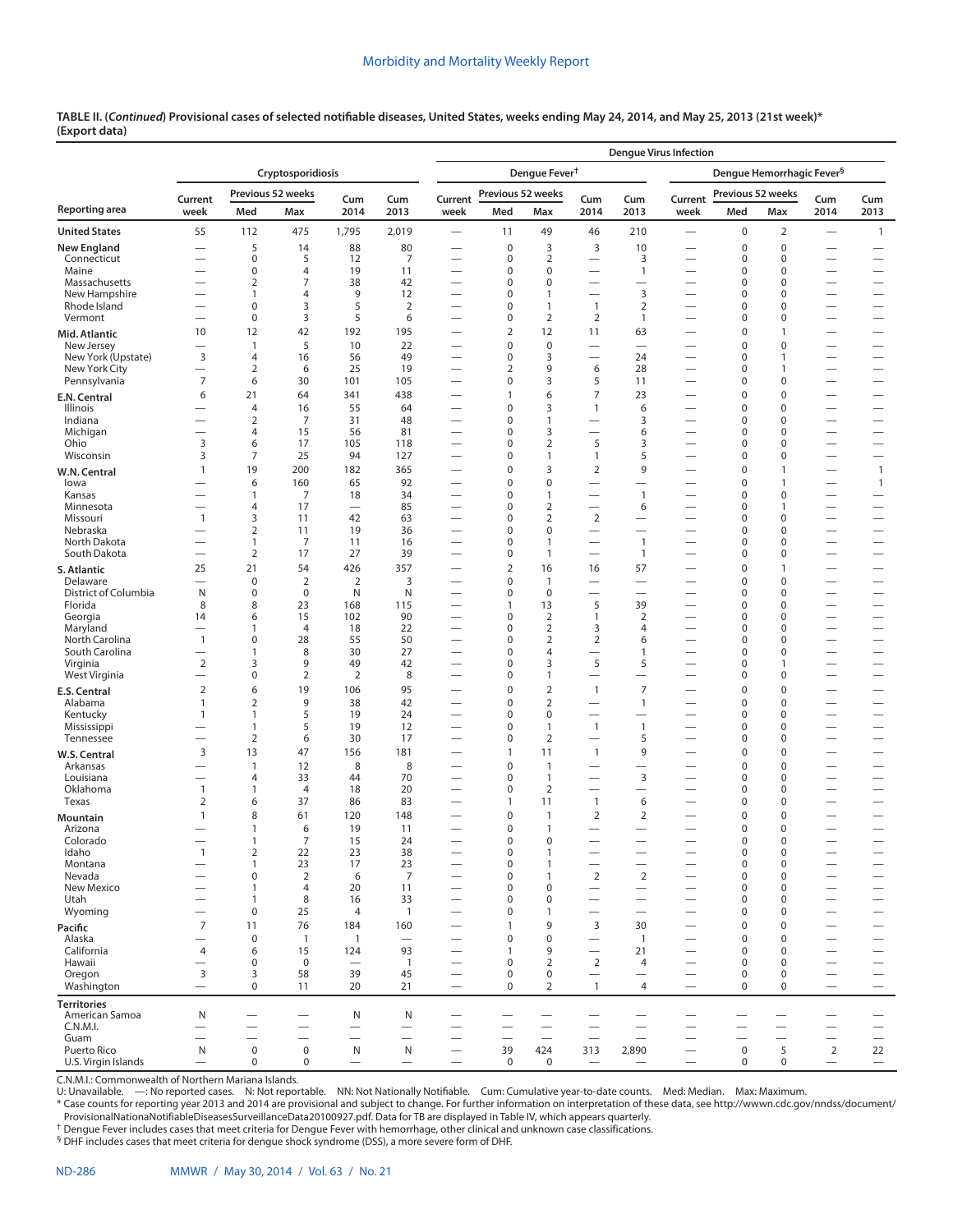|                             |                          |                            |                               |                                            |                                                      |                                          |                            | Ehrlichiosis/Anaplasmosis <sup>+</sup> |                                          |                                          |                                                      |                            |                          |                                                      |                                                      |
|-----------------------------|--------------------------|----------------------------|-------------------------------|--------------------------------------------|------------------------------------------------------|------------------------------------------|----------------------------|----------------------------------------|------------------------------------------|------------------------------------------|------------------------------------------------------|----------------------------|--------------------------|------------------------------------------------------|------------------------------------------------------|
|                             |                          |                            | Ehrlichia chaffeensis         |                                            |                                                      |                                          |                            | Anaplasma phagocytophilum              |                                          |                                          |                                                      |                            | Undetermined             |                                                      |                                                      |
|                             | Current                  |                            | Previous 52 weeks             | Cum                                        | Cum                                                  | Current                                  | Previous 52 weeks          |                                        | Cum                                      | Cum                                      | Current                                              | Previous 52 weeks          |                          | Cum                                                  | Cum                                                  |
| Reporting area              | week                     | Med                        | Max                           | 2014                                       | 2013                                                 | week                                     | Med                        | Max                                    | 2014                                     | 2013                                     | week                                                 | Med                        | Max                      | 2014                                                 | 2013                                                 |
| <b>United States</b>        | 10                       | 14                         | 107                           | 95                                         | 111                                                  | 9                                        | 33                         | 176                                    | 94                                       | 204                                      | 2                                                    | 3                          | 14                       | 6                                                    | 18                                                   |
| New England                 |                          | $\mathbf 0$                | 9                             | 3                                          | 6                                                    | $\mathbf{1}$                             | 5                          | 32                                     | 21                                       | 46                                       | $\overline{\phantom{0}}$                             | 0                          | $\mathbf{1}$             | $\overline{\phantom{0}}$                             | $\overline{\phantom{0}}$                             |
| Connecticut<br>Maine        | $\overline{\phantom{0}}$ | $\bf 0$<br>$\bf 0$         | $\mathbf 0$<br>$\overline{2}$ | $\overline{\phantom{m}}$<br>$\overline{2}$ | $\overline{\phantom{0}}$<br>$\overline{\phantom{0}}$ | $\overline{\phantom{0}}$<br>$\mathbf{1}$ | $\pmb{0}$<br>2             | 17<br>8                                | $\overline{\phantom{0}}$<br>15           | 21<br>7                                  | $\overline{\phantom{0}}$<br>$\overline{\phantom{0}}$ | 0<br>0                     | 0<br>1                   | $\overline{\phantom{0}}$<br>$\overline{\phantom{0}}$ | $\overline{\phantom{0}}$<br>$\overline{\phantom{0}}$ |
| Massachusetts               |                          | $\mathbf 0$                | 0                             | $\overline{\phantom{0}}$                   | $\overline{\phantom{0}}$                             | $\overline{\phantom{0}}$                 | $\pmb{0}$                  | $\mathbf 0$                            | $\overline{\phantom{0}}$                 | $\overline{\phantom{0}}$                 |                                                      | 0                          | 0                        |                                                      |                                                      |
| New Hampshire               | $\overline{\phantom{0}}$ | $\mathbf 0$                | 1                             | $\overline{\phantom{0}}$                   | $\mathbf{1}$                                         | $\overline{\phantom{0}}$                 | 0                          | 8                                      | $\mathbf{1}$                             | 14                                       | $\overline{\phantom{0}}$                             | 0                          | 1                        |                                                      |                                                      |
| Rhode Island                |                          | $\bf 0$                    | 9                             | $\mathbf{1}$                               | 4                                                    | $\overline{\phantom{0}}$                 | $\mathbf 0$                | 16                                     | $\overline{2}$                           | $\overline{2}$                           | $\overline{\phantom{0}}$                             | 0                          | 0                        | $\overline{\phantom{0}}$                             | $\overline{\phantom{0}}$                             |
| Vermont                     | $\overline{2}$           | $\bf 0$<br>$\overline{2}$  | $\overline{2}$<br>17          | $\overline{\phantom{0}}$<br>12             | 1<br>6                                               | 8                                        | $\mathbf{1}$<br>9          | 4<br>33                                | 3<br>36                                  | 2<br>42                                  | $\mathbf{1}$                                         | 0<br>0                     | $\mathbf{1}$<br>3        | $\overline{\phantom{0}}$                             | $\overline{\phantom{0}}$<br>5                        |
| Mid. Atlantic<br>New Jersey |                          | $\pmb{0}$                  | 6                             | $\overline{\mathbf{3}}$                    | 4                                                    | $\overline{\phantom{0}}$                 | $\pmb{0}$                  | 9                                      | 3                                        | 19                                       | $\overline{\phantom{0}}$                             | $\mathbf 0$                | $\mathbf{1}$             | $\mathbf{1}$<br>$\overline{\phantom{0}}$             | $\mathbf{1}$                                         |
| New York (Upstate)          | $\overline{2}$           | $\mathbf{1}$               | 17                            | 8                                          | 1                                                    | 8                                        | 7                          | 27                                     | 33                                       | 20                                       | $\mathbf{1}$                                         | 0                          | 3                        | $\mathbf{1}$                                         | $\mathbf{1}$                                         |
| New York City               | $\overline{\phantom{0}}$ | $\bf 0$                    | 3                             | $\mathbf{1}$                               | 1                                                    |                                          | 0                          | 3                                      | $\overline{\phantom{0}}$                 | 2                                        | $\overline{\phantom{0}}$                             | 0                          | 0                        | $\qquad \qquad -$                                    |                                                      |
| Pennsylvania                |                          | $\bf 0$                    | $\overline{2}$                | $\overline{\phantom{0}}$                   | $\overline{\phantom{0}}$                             | $\overline{\phantom{0}}$                 | 0                          | 5                                      | $\overline{\phantom{0}}$                 | $\mathbf{1}$                             | $\overline{\phantom{0}}$                             | 0                          | 2                        | $\qquad \qquad -$                                    | $\overline{3}$                                       |
| E.N. Central                |                          | $\mathbf{1}$               | 9                             | 5                                          | 17                                                   | -                                        | 5                          | 48                                     | 21                                       | 78                                       | $\overline{\phantom{0}}$                             | 0                          | 9                        | 2                                                    | 5                                                    |
| Illinois<br>Indiana         |                          | $\mathbf 0$<br>$\mathbf 0$ | $\overline{7}$<br>$\mathbf 0$ | 3<br>$\overline{\phantom{0}}$              | $\overline{7}$<br>$\overline{\phantom{0}}$           | $\overline{\phantom{0}}$                 | $\mathbf 0$<br>0           | $\mathbf 2$<br>$\pmb{0}$               | $\mathbf{1}$<br>$\overline{\phantom{0}}$ | $\mathbf{1}$<br>$\overline{\phantom{0}}$ | $\overline{\phantom{0}}$<br>$\overline{\phantom{0}}$ | $\mathbf 0$<br>0           | 0<br>8                   | $\overline{\phantom{0}}$                             | $\qquad \qquad -$<br>$\overline{2}$                  |
| Michigan                    |                          | $\mathbf 0$                | $\mathbf 0$                   | $\overline{\phantom{0}}$                   | $\overline{1}$                                       | $\overline{\phantom{0}}$                 | $\pmb{0}$                  | $\overline{2}$                         |                                          | $\mathbf{1}$                             |                                                      | 0                          | 1                        |                                                      | $\overline{\phantom{0}}$                             |
| Ohio                        |                          | 0                          | $\overline{1}$                | $\overbrace{\phantom{12322111}}$           | $\overline{2}$                                       | $\overline{\phantom{0}}$                 | 0                          | 1                                      |                                          | 2                                        | $\overline{\phantom{0}}$                             | 0                          | 1                        | $\overline{\phantom{0}}$                             | $\overline{\phantom{0}}$                             |
| Wisconsin                   | —                        | $\bf 0$                    | 6                             | $\overline{2}$                             | 7                                                    | $\overline{\phantom{0}}$                 | 5                          | 48                                     | 20                                       | 74                                       | $\overline{\phantom{0}}$                             | 0                          | 5                        | 2                                                    | $\mathsf 3$                                          |
| W.N. Central                | $\overline{2}$           | $\overline{2}$             | 48                            | 16                                         | 23                                                   | $\overline{\phantom{0}}$                 | 3                          | 70                                     | $\overline{4}$                           | 24                                       | $\mathbf{1}$                                         | 0                          | 6                        | 2                                                    | $\overline{4}$                                       |
| lowa                        | N                        | $\mathbf 0$                | $\mathbf 0$                   | N                                          | N                                                    | N                                        | $\mathbf 0$                | $\mathbf 0$                            | Ν                                        | N                                        | N                                                    | 0                          | 0                        | N                                                    | N                                                    |
| Kansas<br>Minnesota         | $\overline{\phantom{0}}$ | $\bf 0$<br>$\bf 0$         | 11<br>$\overline{2}$          | $\overline{2}$<br>$\overline{\phantom{0}}$ | 9<br>$\mathbf{1}$                                    | $\overline{\phantom{0}}$<br>-            | $\pmb{0}$<br>3             | $\overline{2}$<br>70                   | $\mathbf{1}$                             | $\mathbf{1}$<br>22                       | $\overline{\phantom{0}}$                             | 0<br>0                     | 0<br>6                   | $\overline{\phantom{0}}$                             | $\overline{\phantom{0}}$<br>$\overline{2}$           |
| Missouri                    | $\overline{2}$           | $\overline{2}$             | 39                            | 14                                         | 11                                                   | $\overline{\phantom{0}}$                 | 0                          | $\overline{2}$                         | 3                                        | $\mathbf{1}$                             | $\mathbf{1}$                                         | 0                          | $\overline{2}$           | $\overline{2}$                                       | $\overline{2}$                                       |
| Nebraska                    |                          | $\bf 0$                    | $\overline{1}$                | $\overline{\phantom{0}}$                   | $\overline{1}$                                       | $\overline{\phantom{0}}$                 | 0                          | $\mathbf{1}$                           | $\overline{\phantom{0}}$                 | $\overline{\phantom{0}}$                 |                                                      | 0                          | 0                        | $\overline{\phantom{0}}$                             | $\qquad \qquad -$                                    |
| North Dakota                |                          | $\bf 0$                    | 0                             | $\overline{\phantom{0}}$                   | $\overline{\phantom{0}}$                             | $\overline{\phantom{0}}$                 | 0                          | $\overline{2}$                         | $\overline{\phantom{0}}$                 | $\overline{\phantom{0}}$                 |                                                      | 0                          | 1                        | $\overline{\phantom{0}}$                             |                                                      |
| South Dakota                | $\overline{\phantom{0}}$ | $\bf 0$                    | $\mathbf 0$                   |                                            | $\overline{1}$                                       | -                                        | 0                          | 0                                      |                                          |                                          | $\overline{\phantom{0}}$                             | 0                          | 0                        |                                                      | $\overline{\phantom{0}}$                             |
| S. Atlantic<br>Delaware     | $\overline{2}$           | $\overline{4}$<br>$\bf 0$  | 29<br>$\overline{2}$          | 32<br>$\mathbf{1}$                         | 21<br>$\overline{1}$                                 | $\overline{\phantom{0}}$                 | $\mathbf 0$<br>$\pmb{0}$   | 5<br>$\mathbf{1}$                      | 8<br>$\mathbf{1}$                        | 9<br>$\overline{\phantom{0}}$            | $\overline{\phantom{0}}$<br>$\overline{\phantom{0}}$ | $\mathbf 0$<br>0           | 2<br>$\mathbf{1}$        | $\overline{1}$                                       | $\overline{\phantom{0}}$<br>$\overline{\phantom{0}}$ |
| District of Columbia        | N                        | $\mathbf 0$                | $\mathbf 0$                   | N                                          | N                                                    | N                                        | 0                          | 0                                      | N                                        | N                                        | N                                                    | 0                          | 0                        | N                                                    | N                                                    |
| Florida                     | 2                        | $\bf 0$                    | 3                             | 10                                         | 2                                                    | $\overline{\phantom{0}}$                 | 0                          | $\mathbf{1}$                           |                                          | $\mathbf{1}$                             | $\overline{\phantom{0}}$                             | $\mathbf 0$                | 0                        | $\overline{\phantom{0}}$                             |                                                      |
| Georgia                     |                          | $\mathbf 0$                | 5                             | 13                                         | 6                                                    | $\overline{\phantom{0}}$                 | 0                          | 0                                      |                                          |                                          |                                                      | 0                          | 0                        |                                                      | $\overline{\phantom{0}}$                             |
| Maryland<br>North Carolina  | $\overline{\phantom{0}}$ | $\mathbf 0$<br>$\mathbf 0$ | 5<br>12                       | 3<br>5                                     | $\overline{2}$                                       | $\overline{\phantom{0}}$                 | 0<br>0                     | $\overline{2}$<br>3                    | 5<br>1                                   | $\mathbf{1}$<br>$\mathbf{1}$             |                                                      | 0<br>0                     | 1<br>0                   | $\overline{\phantom{0}}$                             | $\overline{\phantom{0}}$                             |
| South Carolina              |                          | $\bf 0$                    | $\overline{2}$                | $\overline{\phantom{0}}$                   | $\overline{\phantom{0}}$                             |                                          | $\mathbf 0$                | 0                                      | $\overline{\phantom{0}}$                 | $\overline{\phantom{0}}$                 | $\qquad \qquad$<br>$\overline{\phantom{0}}$          | $\mathbf 0$                | 0                        | $\qquad \qquad -$<br>$\overline{\phantom{0}}$        | $\qquad \qquad -$                                    |
| Virginia                    |                          | $\mathbf{1}$               | 8                             | $\overline{\phantom{0}}$                   | 10                                                   |                                          | $\pmb{0}$                  | 3                                      | $\mathbf{1}$                             | 4                                        |                                                      | 0                          | 1                        | $\overline{1}$                                       | —                                                    |
| West Virginia               | $\overline{\phantom{0}}$ | $\bf 0$                    | $\mathbf{1}$                  | $\overline{\phantom{0}}$                   |                                                      | -                                        | $\pmb{0}$                  | $\mathbf{1}$                           | $\overline{\phantom{0}}$                 | $\overline{2}$                           | $\overline{\phantom{0}}$                             | 0                          | 1                        |                                                      |                                                      |
| E.S. Central                | $\overline{2}$           | $\overline{2}$             | 16                            | 14                                         | 14                                                   | $\overline{\phantom{0}}$                 | $\mathbf 0$                | $\mathbf{1}$                           | $\mathbf{1}$                             | $\overline{2}$                           | $\overline{\phantom{0}}$                             | $\mathbf 0$                | 3                        | $\qquad \qquad$                                      | $\overline{1}$                                       |
| Alabama                     |                          | $\bf 0$                    | $\overline{2}$                | $\overline{2}$                             | $\overline{2}$                                       |                                          | $\pmb{0}$                  | $\mathbf{1}$                           | $\mathbf{1}$                             |                                          |                                                      | 0                          | 1                        |                                                      | $\overline{\phantom{0}}$                             |
| Kentucky<br>Mississippi     | $\mathbf{1}$<br>—        | $\mathbf{1}$<br>$\bf 0$    | 7<br>$\overline{1}$           | 3                                          | 4                                                    | -                                        | $\pmb{0}$<br>$\mathbf 0$   | 0<br>$\mathbf 0$                       | $\overline{\phantom{0}}$                 | $\mathbf{1}$                             |                                                      | 0<br>$\mathbf 0$           | 0<br>0                   | $\qquad \qquad$                                      | $\overline{1}$                                       |
| Tennessee                   | $\mathbf{1}$             | $\mathbf{1}$               | 10                            | 9                                          | 8                                                    |                                          | $\pmb{0}$                  | 1                                      | $\overline{\phantom{0}}$                 | $\mathbf{1}$                             |                                                      | 0                          | 3                        |                                                      | $\qquad \qquad$                                      |
| <b>W.S. Central</b>         | $\overline{2}$           | $\overline{2}$             | 63                            | 13                                         | 24                                                   |                                          | $\pmb{0}$                  | 8                                      | 3                                        | 3                                        |                                                      | 0                          | 0                        |                                                      |                                                      |
| Arkansas                    | $\overline{2}$           | $\mathbf{1}$               | 16                            | 9                                          | 20                                                   |                                          | 0                          | $\overline{2}$                         | $\overline{2}$                           | $\overline{2}$                           |                                                      | 0                          | 0                        |                                                      | $\overline{\phantom{0}}$                             |
| Louisiana                   | $\overline{\phantom{0}}$ | $\bf 0$                    | $\overline{1}$                | $\overline{\phantom{0}}$                   | $\overline{\phantom{0}}$                             |                                          | 0                          | $\mathbf{1}$                           | $\overline{\phantom{0}}$                 | —                                        | $\overline{\phantom{0}}$                             | 0                          | 0                        | $\overline{\phantom{0}}$                             | $\overline{\phantom{0}}$                             |
| Oklahoma<br>Texas           |                          | $\bf 0$<br>$\bf 0$         | 62<br>$\mathbf{1}$            | 3<br>$\mathbf{1}$                          | 4<br>$\overline{\phantom{0}}$                        |                                          | $\pmb{0}$<br>$\pmb{0}$     | 8<br>0                                 | $\mathbf{1}$<br>$\overline{\phantom{0}}$ | $\mathbf{1}$<br>$\overline{\phantom{0}}$ |                                                      | 0<br>0                     | 0<br>0                   |                                                      | $\overline{\phantom{0}}$<br>$\overline{\phantom{0}}$ |
|                             |                          | $\bf 0$                    | $\overline{1}$                |                                            | $\overline{\phantom{0}}$                             |                                          | $\pmb{0}$                  | 1                                      |                                          |                                          |                                                      | 0                          | 1                        |                                                      | $\overline{\phantom{0}}$                             |
| Mountain<br>Arizona         |                          | $\mathbf 0$                | $\mathbf 0$                   |                                            |                                                      |                                          | $\mathbf 0$                | 0                                      |                                          |                                          |                                                      | 0                          | $\mathbf{1}$             | $\overbrace{\phantom{12322111}}$                     |                                                      |
| Colorado                    | N                        | 0                          | 0                             | N                                          | N                                                    | Ν                                        | 0                          | 0                                      | N                                        | N                                        | N                                                    | 0                          | 0                        | N                                                    | N                                                    |
| Idaho                       | N                        | $\pmb{0}$                  | $\mathsf 0$                   | N                                          | N                                                    | N                                        | $\pmb{0}$                  | $\pmb{0}$                              | N                                        | Ν                                        | N                                                    | $\mathbf 0$                | 0                        | N                                                    | ${\sf N}$                                            |
| Montana                     | —                        | $\bf 0$                    | $\overline{1}$                | $\overline{\phantom{0}}$                   |                                                      |                                          | $\pmb{0}$                  | 0                                      |                                          |                                          |                                                      | $\mathbf 0$<br>$\mathbf 0$ | 0                        |                                                      | $\overline{\phantom{0}}$                             |
| Nevada<br>New Mexico        | N                        | $\bf 0$<br>$\bf 0$         | $\mathbf 0$<br>$\mathbf 0$    | N                                          | N                                                    | $\overline{\phantom{0}}$<br>N            | $\pmb{0}$<br>$\mathbf 0$   | 1<br>0                                 | $\overline{\phantom{0}}$<br>N            | $\overline{\phantom{0}}$<br>N            | $\overline{\phantom{0}}$<br>N                        | $\mathbf 0$                | 0<br>0                   | $\overline{\phantom{0}}$<br>N                        | $\overline{\phantom{0}}$<br>${\sf N}$                |
| Utah                        | $\overline{\phantom{0}}$ | $\bf 0$                    | $\overline{1}$                | $\overline{\phantom{0}}$                   |                                                      | $\overline{\phantom{0}}$                 | $\pmb{0}$                  | 0                                      |                                          |                                          |                                                      | 0                          | 0                        | $\overline{\phantom{0}}$                             |                                                      |
| Wyoming                     |                          | $\bf 0$                    | $\mathbf 0$                   |                                            | $\overline{\phantom{0}}$                             |                                          | $\pmb{0}$                  | 0                                      |                                          |                                          |                                                      | 0                          | 0                        |                                                      | $\overline{\phantom{0}}$                             |
| Pacific                     | –                        | $\mathbf 0$                | $\mathbf 0$                   |                                            |                                                      |                                          | $\mathbf 0$                | $\mathbf 2$                            | —                                        | -                                        |                                                      | $\mathbf 0$                | 1                        |                                                      | $\mathbf{3}$                                         |
| Alaska                      | N                        | $\mathbf 0$                | $\mathbf 0$                   | N                                          | N                                                    | N                                        | $\boldsymbol{0}$           | 0                                      | N                                        | N                                        | N                                                    | $\mathbf 0$                | 0                        | N                                                    | ${\sf N}$                                            |
| California<br>Hawaii        | N                        | $\bf 0$<br>$\mathbf 0$     | $\mathbf 0$<br>$\mathbf 0$    | N                                          | $\overline{\phantom{0}}$                             | N                                        | $\mathbf 0$<br>$\mathbf 0$ | 0<br>$\mathbf 0$                       | N                                        | N                                        | N                                                    | $\mathbf 0$<br>$\mathbf 0$ | $\mathbf{1}$<br>0        | $\qquad \qquad$                                      | 3<br>N                                               |
| Oregon                      | $\overline{\phantom{0}}$ | $\mathsf{O}\xspace$        | $\mathbf 0$                   | $\overline{\phantom{0}}$                   | N                                                    | $\overline{\phantom{0}}$                 | $\mathbf 0$                | $\mathbf{1}$                           | $\overline{\phantom{0}}$                 | $\overline{\phantom{0}}$                 | $\overline{\phantom{0}}$                             | $\mathbf 0$                | 0                        | N<br>$\overline{\phantom{0}}$                        |                                                      |
| Washington                  |                          | $\mathbf 0$                | $\mathbf 0$                   |                                            |                                                      |                                          | $\mathbf 0$                | $\overline{2}$                         |                                          |                                          | $\qquad \qquad$                                      | 0                          | 0                        | $\qquad \qquad$                                      | $\qquad \qquad -$                                    |
| <b>Territories</b>          |                          |                            |                               |                                            |                                                      |                                          |                            |                                        |                                          |                                          |                                                      |                            |                          |                                                      |                                                      |
| American Samoa              | N                        |                            | -                             | N                                          | N                                                    | N                                        |                            |                                        | N                                        | N                                        | N                                                    |                            | $\overline{\phantom{0}}$ | N                                                    | N                                                    |
| C.N.M.I.                    | —                        | $\overline{\phantom{0}}$   |                               | $\overline{\phantom{0}}$                   | $\overline{\phantom{0}}$                             | $\overline{\phantom{0}}$                 |                            | $\overline{\phantom{0}}$               | $\overline{\phantom{0}}$                 | $\overline{\phantom{0}}$                 | $\overline{\phantom{0}}$                             | $\overline{\phantom{0}}$   | $\overline{\phantom{0}}$ | $\overline{\phantom{0}}$                             | $\overline{\phantom{0}}$                             |
| Guam<br>Puerto Rico         | N<br>N                   | —<br>$\pmb{0}$             | $\pmb{0}$                     | $\mathsf{N}$<br>N                          | N<br>N                                               | N<br>N                                   | $\mathbf 0$                | $\pmb{0}$                              | N<br>N                                   | N<br>N                                   | N<br>N                                               | $\mathsf 0$                | $\mathbf 0$              | N<br>N                                               | ${\sf N}$<br>N                                       |
| U.S. Virgin Islands         |                          | 0                          | 0                             |                                            |                                                      | $\overline{\phantom{0}}$                 | $\mathbf 0$                | 0                                      |                                          |                                          | $\overline{\phantom{0}}$                             | 0                          | $\mathbf 0$              | $\overline{\phantom{0}}$                             | $\qquad \qquad -$                                    |

C.N.M.I.: Commonwealth of Northern Mariana Islands. U: Unavailable. —: No reported cases. N: Not reportable. NN: Not Nationally Notifiable. Cum: Cumulative year-to-date counts. Med: Median. Max: Maximum.

\* Case counts for reporting year 2013 and 2014 are provisional and subject to change. For further information on interpretation of these data, see [http://wwwn.cdc.gov/nndss/document/](http://wwwn.cdc.gov/nndss/document/ProvisionalNationaNotifiableDiseasesSurveillanceData20100927.pdf)<br>ProvisionalNationaNotifiableDiseasesSur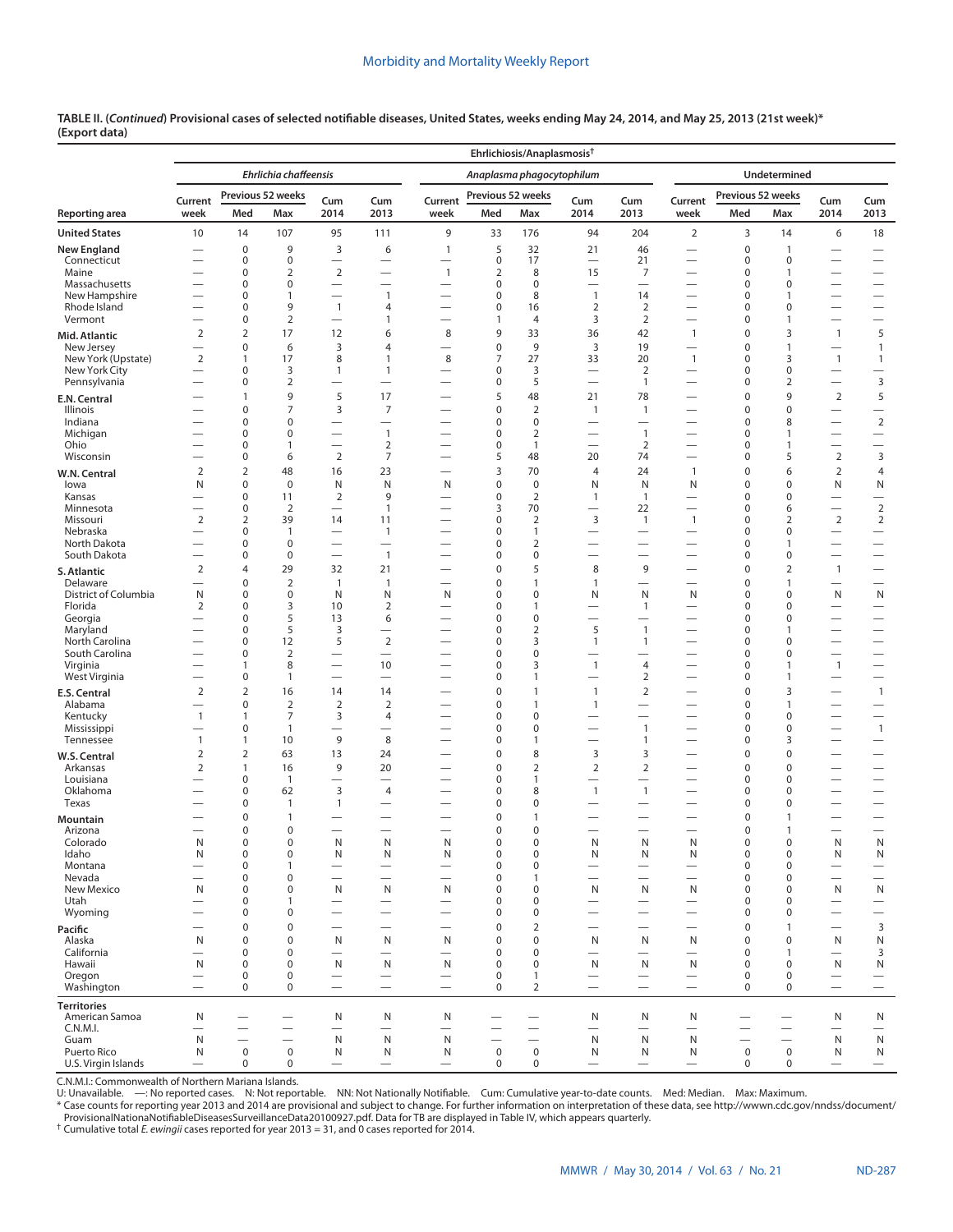|                                  |                          |                                | Giardiasis               |                                 |            |                                 |                     | Gonorrhea                        |                          |                          |                                                      | Haemophilus influenzae, invasive <sup>†</sup> | All ages, all serotypes          |                          |                          |
|----------------------------------|--------------------------|--------------------------------|--------------------------|---------------------------------|------------|---------------------------------|---------------------|----------------------------------|--------------------------|--------------------------|------------------------------------------------------|-----------------------------------------------|----------------------------------|--------------------------|--------------------------|
|                                  | Current                  | Previous 52 weeks              |                          | Cum                             | Cum        | Current                         | Previous 52 weeks   |                                  | Cum                      | Cum                      | Current                                              | Previous 52 weeks                             |                                  | Cum                      | Cum                      |
| Reporting area                   | week                     | Med                            | Max                      | 2014                            | 2013       | week                            | Med                 | Max                              | 2014                     | 2013                     | week                                                 | Med                                           | Max                              | 2014                     | 2013                     |
| <b>United States</b>             | 124                      | 246                            | 442                      | 4,173                           | 5,030      | 2,429                           | 6,291               | 7,226                            | 115,854                  | 129,430                  | 33                                                   | 62                                            | 106                              | 1,313                    | 1,674                    |
| <b>New England</b>               | 9                        | 25                             | 59                       | 445                             | 432        | 101                             | 131                 | 192                              | 2,409                    | 2,403                    |                                                      | $\overline{4}$                                | 11                               | 76                       | 96                       |
| Connecticut                      | $\mathbf{1}$<br>3        | 5<br>4                         | 11<br>12                 | 79<br>71                        | 74<br>61   | 34<br>$\overline{\phantom{0}}$  | 51<br>5             | 116<br>10                        | 911<br>87                | 955<br>104               | $\overline{\phantom{0}}$<br>$\overline{\phantom{0}}$ | $\overline{1}$<br>0                           | 5<br>$\overline{2}$              | 13<br>8                  | 20                       |
| Maine<br>Massachusetts           | 4                        | 12                             | 26                       | 230                             | 231        | 63                              | 63                  | 100                              | 1,192                    | 1,113                    | $\overline{\phantom{0}}$                             | 2                                             | 7                                | 39                       | 13<br>48                 |
| New Hampshire                    |                          | $\mathbf{1}$                   | 7                        | 16                              | 25         | 4                               | 2                   | 8                                | 61                       | 50                       | $\overline{\phantom{0}}$                             | $\mathbf 0$                                   | 3                                | 10                       | 10                       |
| Rhode Island                     |                          | $\mathbf 0$                    | 7                        | 17                              | 12         | $\overline{\phantom{0}}$        | 5                   | 42                               | 135                      | 142                      | $\overline{\phantom{0}}$                             | $\mathbf 0$                                   | 9                                | 3                        | $\overline{\phantom{0}}$ |
| Vermont                          | $\mathbf{1}$<br>26       | 3<br>51                        | 16<br>94                 | 32<br>874                       | 29<br>909  | 419                             | $\mathbf{1}$<br>759 | 6<br>926                         | 23<br>14,379             | 39<br>16,130             | -<br>9                                               | $\mathbf 0$<br>11                             | 2<br>24                          | 3<br>221                 | 5<br>260                 |
| Mid. Atlantic<br>New Jersey      | $\overline{\phantom{0}}$ | 5                              | 14                       | 45                              | 123        | 38                              | 132                 | 164                              | 2,402                    | 2,718                    | —                                                    | 2                                             | 7                                | 55                       | 51                       |
| New York (Upstate)               | 16                       | 18                             | 61                       | 328                             | 257        | 124                             | 117                 | 339                              | 2,222                    | 2,524                    | 4                                                    | 3                                             | 17                               | 58                       | 65                       |
| New York City                    |                          | 14                             | 26                       | 274                             | 299        | 64                              | 251                 | 324                              | 4,946                    | 5,555                    | $\overline{\phantom{0}}$                             | $\overline{2}$                                | 7                                | 44                       | 45                       |
| Pennsylvania                     | 10<br>15                 | 14<br>34                       | 28<br>65                 | 227<br>454                      | 230<br>679 | 193<br>280                      | 257<br>1,023        | 326<br>1,240                     | 4,809<br>16,554          | 5,333<br>22,310          | 5<br>$\mathbf{1}$                                    | 3<br>10                                       | 7<br>19                          | 64<br>161                | 99<br>266                |
| E.N. Central<br>Illinois         |                          | $\overline{4}$                 | 22                       | 23                              | 99         | 12                              | 278                 | 375                              | 3,161                    | 6,488                    | $\overline{\phantom{0}}$                             | 3                                             | 6                                | 43                       | 64                       |
| Indiana                          |                          | 3                              | 11                       | 31                              | 71         | 37                              | 142                 | 191                              | 2,571                    | 2,883                    | $\overline{\phantom{0}}$                             | $\overline{2}$                                | 6                                | 26                       | 56                       |
| Michigan                         | $\mathbf{1}$             | 10                             | 27                       | 149                             | 164        | 86                              | 184                 | 271                              | 3,445                    | 4,411                    | $\overline{\phantom{0}}$                             | $\overline{2}$                                | 5                                | 30                       | 40                       |
| Ohio<br>Wisconsin                | 10<br>4                  | 8<br>7                         | 25<br>15                 | 137<br>114                      | 204<br>141 | 110<br>35                       | 311<br>84           | 391<br>123                       | 5,875<br>1,502           | 6,715<br>1,813           | $\mathbf{1}$<br>—                                    | $\overline{2}$<br>$\mathbf{1}$                | 9<br>5                           | 50<br>12                 | 69<br>37                 |
| W.N. Central                     | 4                        | 22                             | 65                       | 222                             | 494        | 24                              | 339                 | 421                              | 5,985                    | 6,670                    | —                                                    | $\overline{4}$                                | 14                               | 101                      | 123                      |
| lowa                             | 2                        | 5                              | 15                       | 72                              | 65         | $\overline{\phantom{0}}$        | 28                  | 42                               | 532                      | 592                      |                                                      | $\mathbf 0$                                   | $\mathbf{1}$                     |                          |                          |
| Kansas                           |                          | 2                              | 7                        | 18                              | 27         | $\overline{7}$                  | 45                  | 69                               | 891                      | 731                      | $\overline{\phantom{0}}$                             | 0                                             | 3                                | 12                       | 25                       |
| Minnesota                        | $\mathbf{1}$             | 10<br>4                        | 24<br>15                 | 51                              | 186<br>112 |                                 | 71<br>144           | 107<br>180                       | 1,107                    | 1,472<br>2,882           |                                                      | $\overline{2}$<br>$\overline{2}$              | 8<br>6                           | 43<br>35                 | 32<br>47                 |
| Missouri<br>Nebraska             |                          | 3                              | 9                        | 37                              | 62         | 17                              | 25                  | 41                               | 2,506<br>528             | 538                      | $\overline{\phantom{0}}$                             | $\mathbf 0$                                   | 3                                | 8                        | 14                       |
| North Dakota                     |                          | $\mathbf 0$                    | $\overline{4}$           | 8                               | 13         | $\overline{\phantom{0}}$        | 10                  | 21                               | 193                      | 172                      | $\overline{\phantom{0}}$                             | $\mathbf 0$                                   | $\overline{2}$                   | 3                        | 4                        |
| South Dakota                     | $\mathbf{1}$             | $\overline{2}$                 | 9                        | 36                              | 29         | $\overline{\phantom{0}}$        | 15                  | 27                               | 228                      | 283                      | -                                                    | $\mathbf 0$                                   | $\mathbf{1}$                     |                          | $\mathbf{1}$             |
| S. Atlantic                      | 32                       | 45                             | 73                       | 812                             | 883        | 969                             | 1,402               | 1,750                            | 27,547                   | 29,244                   | 15                                                   | 17                                            | 30                               | 384                      | 439                      |
| Delaware<br>District of Columbia |                          | $\mathbf 0$<br>$\mathbf 0$     | 3<br>$\overline{4}$      | 6<br>$\overline{4}$             | 3<br>33    | 11<br>$\overline{\phantom{0}}$  | 25<br>31            | 65<br>82                         | 465                      | 483<br>1,039             |                                                      | $\mathbf 0$<br>$\pmb{0}$                      | 3<br>$\mathbf{1}$                | 9<br>$\mathbf{1}$        | 5<br>7                   |
| Florida                          | 20                       | 20                             | 36                       | 395                             | 411        | 235                             | 407                 | 525                              | 8,169                    | 8,166                    | 10                                                   | 5                                             | 13                               | 152                      | 128                      |
| Georgia                          | 6                        | 12                             | 26                       | 199                             | 225        | 227                             | 259                 | 612                              | 4,815                    | 5,864                    | -                                                    | $\overline{2}$                                | 8                                | 58                       | 79                       |
| Maryland<br>North Carolina       | 3<br>N                   | $\overline{4}$<br>$\mathbf 0$  | 9<br>$\mathbf 0$         | 81<br>N                         | 88<br>N    | $\overline{\phantom{0}}$<br>202 | 108<br>267          | 175<br>508                       | 1,714<br>6,077           | 2,055<br>5,636           | $\overline{2}$<br>3                                  | $\overline{2}$<br>$\overline{2}$              | 5<br>8                           | 31<br>64                 | 43<br>69                 |
| South Carolina                   | $\overline{2}$           | 3                              | 8                        | 51                              | 37         | $\overline{\phantom{0}}$        | 146                 | 279                              | 2,929                    | 2,880                    |                                                      | $\overline{1}$                                | 7                                | 27                       | 49                       |
| Virginia                         | 1                        | 5                              | 13                       | 64                              | 72         | 274                             | 126                 | 372                              | 3,067                    | 2,757                    | —                                                    | $\overline{2}$                                | 7                                | 30                       | 41                       |
| West Virginia                    |                          | 1                              | 4                        | 12<br>60                        | 14         | 20<br>90                        | 19                  | 34                               | 311                      | 364                      | $\overline{\phantom{0}}$                             | $\pmb{0}$<br>5                                | 3<br>9                           | 12<br>99                 | 18                       |
| E.S. Central<br>Alabama          | $\overline{\phantom{0}}$ | 3<br>3                         | 8<br>8                   | 60                              | 68<br>68   | $\overline{\phantom{0}}$        | 455<br>152          | 572<br>216                       | 8,399<br>2,559           | 10,682<br>3,456          | 4<br>$\mathbf{1}$                                    | $\overline{1}$                                | $\overline{4}$                   | 31                       | 133<br>40                |
| Kentucky                         | N                        | $\mathbf 0$                    | $\mathbf 0$              | N                               | N          | 58                              | 80                  | 125                              | 1,433                    | 1,719                    |                                                      | $\overline{1}$                                | 4                                | 17                       | 21                       |
| Mississippi                      | N                        | $\mathbf 0$                    | 0                        | N                               | N          | $\overline{\phantom{0}}$        | 97                  | 276                              | 2,028                    | 2,335                    | $\overline{\phantom{0}}$                             | $\mathbf 0$                                   | $\overline{2}$                   | 13                       | 13                       |
| Tennessee                        | N                        | $\mathbf 0$                    | $\mathbf 0$              | N                               | N          | 32                              | 135                 | 210                              | 2,379                    | 3,172                    | 3                                                    | 2                                             | 5                                | 38                       | 59                       |
| W.S. Central<br>Arkansas         |                          | 6<br>$\overline{2}$            | 15<br>8                  | 80<br>30                        | 118<br>31  | 87<br>54                        | 975<br>77           | 1,327<br>143                     | 15,538<br>1,734          | 19,982<br>1,612          | $\overline{4}$<br>$\overline{\phantom{0}}$           | $\overline{4}$<br>$\mathbf 0$                 | 11<br>3                          | 80<br>19                 | 86<br>12                 |
| Louisiana                        |                          | $\overline{4}$                 | 12                       | 50                              | 87         | 20                              | 153                 | 397                              | 1,479                    | 2,790                    | $\mathbf{1}$                                         | $\overline{1}$                                | 6                                | 20                       | 26                       |
| Oklahoma                         |                          | $\mathbf 0$                    | $\mathbf 0$              |                                 |            | 13                              | 97                  | 151                              | 783                      | 1,837                    | 3                                                    | $\overline{2}$                                | 9                                | 36                       | 47                       |
| Texas                            | N                        | $\mathbf 0$                    | $\mathbf 0$              | N                               | N          |                                 | 641                 | 802                              | 11,542                   | 13,743                   | $\overline{\phantom{0}}$                             | $\pmb{0}$                                     | $\mathbf{1}$                     | 5                        | $\overline{1}$           |
| Mountain<br>Arizona              | 4                        | 21<br>$\overline{2}$           | 41<br>$\overline{7}$     | 343<br>30                       | 369<br>32  | 25<br>$\overline{\phantom{0}}$  | 312<br>134          | 469<br>262                       | 6,454<br>3,167           | 5,225<br>2,026           |                                                      | 5<br>$\overline{1}$                           | 12<br>$\overline{4}$             | 110<br>20                | 177<br>70                |
| Colorado                         |                          | 6                              | 22                       | 113                             | 103        | $\overline{\phantom{0}}$        | 54                  | 90                               | 1,085                    | 1,152                    | $\overline{\phantom{0}}$                             | $\mathbf{1}$                                  | 6                                | 19                       | 49                       |
| Idaho                            | $\mathcal{P}$            | $\overline{2}$                 | $\Omega$                 | 44                              | 42         |                                 | $\overline{4}$      | 15                               | 82                       | 40                       |                                                      | $\Omega$                                      | 3                                | $\mathsf{Q}$             | $\overline{7}$           |
| Montana                          |                          | $\overline{2}$                 | 6                        | 27                              | 20         | 5                               | 5                   | 11                               | 123                      | 71                       |                                                      | $\mathbf 0$                                   | $\mathbf{1}$                     | 5                        | $\mathbf{1}$             |
| Nevada<br>New Mexico             | $\overline{\phantom{0}}$ | $\mathbf{1}$<br>$\overline{2}$ | 6<br>6                   | 17<br>23                        | 32<br>45   | $\overline{\phantom{0}}$<br>8   | 54<br>37            | 85<br>81                         | 903<br>653               | 964<br>693               | $\overline{\phantom{0}}$                             | $\mathbf 0$<br>1                              | 2<br>3                           | 6<br>24                  | 10<br>21                 |
| Utah                             | $\overline{2}$           | $\overline{4}$                 | 9                        | 81                              | 74         | 12                              | 21                  | 31                               | 422                      | 253                      | $\overline{\phantom{0}}$                             | $\overline{1}$                                | 4                                | 26                       | 18                       |
| Wyoming                          |                          | $\mathbf 0$                    | 2                        | 8                               | 21         |                                 | $\overline{1}$      | 5                                | 19                       | 26                       | $\overline{\phantom{0}}$                             | $\mathbf 0$                                   | 1                                | $\overline{1}$           | $\overline{1}$           |
| Pacific                          | 34                       | 51                             | 123                      | 883                             | 1,078      | 434                             | 910                 | 1,102                            | 18,589                   | 16,784                   |                                                      | 3                                             | 8                                | 81                       | 94                       |
| Alaska<br>California             | 28                       | $\overline{1}$<br>31           | $\overline{7}$<br>102    | 28<br>641                       | 21<br>760  | $\overline{2}$<br>330           | 24<br>740           | 42<br>922                        | 478<br>15,553            | 374<br>13,824            | $\overline{\phantom{0}}$                             | $\mathbf 0$<br>1                              | 3<br>$\overline{2}$              | $\overline{7}$<br>17     | 6<br>19                  |
| Hawaii                           | $\mathbf{1}$             | $\mathbf 0$                    | 4                        | 7                               | 23         | $\mathbf{1}$                    | 13                  | 22                               | 248                      | 315                      |                                                      | $\mathbf 0$                                   | $\overline{2}$                   | 15                       | 15                       |
| Oregon                           | 1                        | 7                              | 17                       | 113                             | 122        | 20                              | 36                  | 59                               | 774                      | 648                      |                                                      | 1                                             | 4                                | 39                       | 51                       |
| Washington                       | 4                        | 9                              | 66                       | 94                              | 152        | 81                              | 84                  | 121                              | 1,536                    | 1,623                    | $\qquad \qquad -$                                    | $\mathbf 0$                                   | 3                                | 3                        | 3                        |
| <b>Territories</b>               |                          |                                |                          |                                 |            |                                 |                     |                                  |                          |                          |                                                      |                                               |                                  |                          |                          |
| American Samoa<br>C.N.M.I.       |                          |                                | $\overline{\phantom{0}}$ |                                 |            | $\overline{\phantom{0}}$        |                     | $\overbrace{\phantom{12322111}}$ | $\overline{\phantom{0}}$ | $\overline{\phantom{0}}$ | $\overline{\phantom{0}}$                             | $\overbrace{\phantom{12322111}}$              | $\overbrace{\phantom{12322111}}$ | $\overline{\phantom{0}}$ | $\overline{\phantom{0}}$ |
| Guam                             |                          |                                |                          |                                 |            | $\overline{\phantom{0}}$        |                     |                                  |                          |                          |                                                      | -                                             | $\overline{\phantom{0}}$         |                          |                          |
| Puerto Rico                      |                          | $\mathbf{1}$                   | 3                        | 5                               | 19         | 9                               | $\overline{7}$      | 21                               | 157                      | 135                      |                                                      | $\mathbf 0$                                   | $\mathbf{1}$                     |                          |                          |
| U.S. Virgin Islands              | $\overline{\phantom{0}}$ | 0                              | $\mathbf 0$              | $\overbrace{\phantom{1232211}}$ |            |                                 | $\mathbf{1}$        | 5                                | 25                       | 27                       |                                                      | 0                                             | 0                                | $\overline{\phantom{0}}$ |                          |

C.N.M.I.: Commonwealth of Northern Mariana Islands.<br>U: Unavailable. —: No reported cases. N: Not reportable. NN: Not Nationally Notifiable. Cum: Cumulative year-to-date counts. Med: Median. Max: Maximum.

\* Case counts for reporting year 2013 and 2014 are provisional and subject to change. For further information on interpretation of these data, see [http://wwwn.cdc.gov/nndss/document/](http://wwwn.cdc.gov/nndss/document/ProvisionalNationaNotifiableDiseasesSurveillanceData20100927.pdf) [ProvisionalNationaNotifiableDiseasesSurveillanceData20100927.pdf](http://wwwn.cdc.gov/nndss/document/ProvisionalNationaNotifiableDiseasesSurveillanceData20100927.pdf). Data for TB are displayed in Table IV, which appears quarterly.

† Data for *H. influenzae* (age <5 yrs for serotype b, nonserotype b, and unknown serotype) are available in Table I.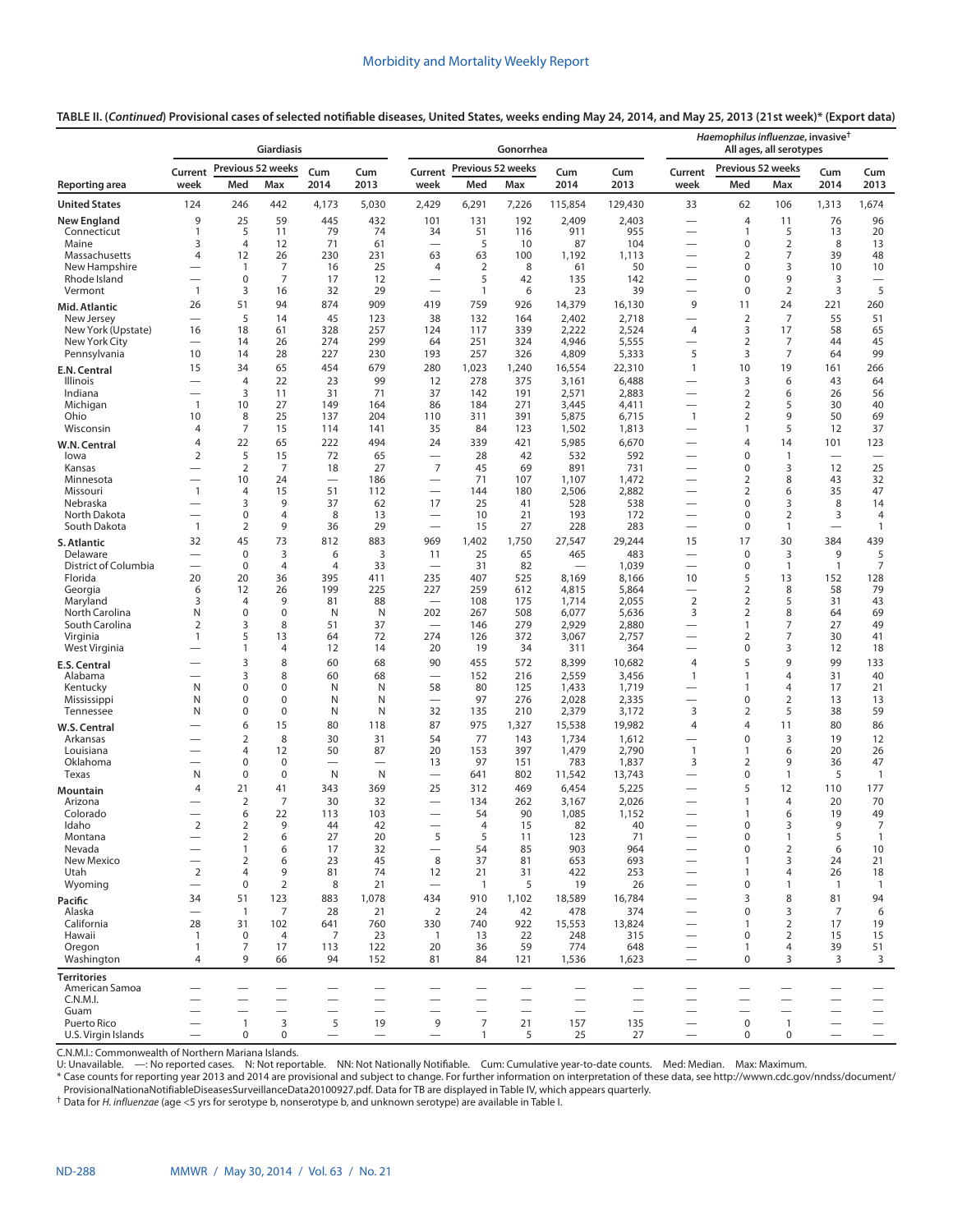|                                    |                               |                                 |                                  |                                          |                                            |                                             | Hepatitis (viral, acute), by type |                                       |                                                     |                               |                                          |                                |                                |                                            |                                       |
|------------------------------------|-------------------------------|---------------------------------|----------------------------------|------------------------------------------|--------------------------------------------|---------------------------------------------|-----------------------------------|---------------------------------------|-----------------------------------------------------|-------------------------------|------------------------------------------|--------------------------------|--------------------------------|--------------------------------------------|---------------------------------------|
|                                    |                               |                                 | А                                |                                          |                                            |                                             |                                   | B                                     |                                                     |                               |                                          |                                | C                              |                                            |                                       |
|                                    | Current                       |                                 | Previous 52 weeks                | Cum                                      | Cum                                        | Current                                     | Previous 52 weeks                 |                                       | Cum                                                 | Cum                           | Current                                  | Previous 52 weeks              |                                | Cum                                        | Cum                                   |
| Reporting area                     | week                          | Med                             | Max                              | 2014                                     | 2013                                       | week                                        | Med                               | Max                                   | 2014                                                | 2013                          | week                                     | Med                            | Max                            | 2014                                       | 2013                                  |
| <b>United States</b>               | 15                            | 28                              | 56                               | 383                                      | 627                                        | 19                                          | 55                                | 76                                    | 950                                                 | 1,143                         | 14                                       | 36                             | 67                             | 596                                        | 799                                   |
| New England<br>Connecticut         |                               | 1<br>0                          | 6<br>3                           | 27<br>10                                 | 34<br>7                                    |                                             | $\mathbf{1}$                      | $\overline{7}$<br>2                   | 23                                                  | 31                            |                                          | 3<br>$\pmb{0}$                 | 8                              | 47<br>3                                    | 85                                    |
| Maine                              |                               | 0                               | $\overline{2}$                   | $\mathbf{1}$                             | 3                                          |                                             | 0<br>0                            | $\mathbf{1}$                          | 6<br>$\overline{4}$                                 | 8                             |                                          | $\mathbf 0$                    | 1<br>$\overline{2}$            | 14                                         | $\overline{2}$                        |
| Massachusetts                      | —                             | 0                               | 3                                | 9                                        | 17                                         | —                                           | 1                                 | $\overline{7}$                        | 10                                                  | 23                            |                                          | 3                              | 7                              | 30                                         | 81                                    |
| New Hampshire<br>Rhode Island      |                               | 0<br>0                          | $\mathbf{1}$<br>$\mathbf{1}$     | $\overline{2}$<br>3                      | 3<br>1                                     | -<br>U                                      | 0<br>0                            | $\overline{2}$<br>$\mathbf 0$         | $\overline{\phantom{0}}$<br>U                       | $\overline{\phantom{0}}$<br>U | N<br>U                                   | $\pmb{0}$<br>$\mathbf 0$       | $\mathbf 0$<br>0               | N<br>U                                     | N<br>U                                |
| Vermont                            |                               | 0                               | $\overline{2}$                   | $\overline{2}$                           | 3                                          |                                             | 0                                 | $\overline{2}$                        | 3                                                   | $\overline{\phantom{0}}$      |                                          | $\mathbf 0$                    | $\mathbf{1}$                   | $\overline{\phantom{0}}$                   | $\overline{2}$                        |
| Mid. Atlantic                      | $\overline{4}$                | 4                               | 16                               | 47                                       | 99                                         | $\overline{2}$                              | 3                                 | 11                                    | 60                                                  | 97                            | 6                                        | 5                              | 15                             | 91                                         | 124                                   |
| New Jersey<br>New York (Upstate)   | 4                             | 1<br>1                          | 6<br>5                           | $\overline{4}$<br>11                     | 24<br>25                                   | $\mathbf{1}$                                | $\mathbf 0$<br>1                  | $\overline{4}$<br>3                   | $\mathbf{1}$<br>13                                  | 29<br>18                      | 6                                        | $\mathbf{1}$<br>$\overline{2}$ | $\overline{4}$<br>11           | 9<br>41                                    | 52<br>39                              |
| New York City                      | -                             | $\overline{2}$                  | $\overline{7}$                   | 20                                       | 24                                         | $\overline{\phantom{0}}$                    | 1                                 | $\overline{4}$                        | 18                                                  | 31                            | —                                        | $\pmb{0}$                      | 4                              | 9                                          | $\overline{4}$                        |
| Pennsylvania                       | —                             | $\mathbf{1}$                    | 3                                | 12                                       | 26                                         | $\mathbf{1}$                                | $\mathbf{1}$                      | $\overline{4}$                        | 28                                                  | 19                            | -                                        | 1                              | 6                              | 32                                         | 29                                    |
| E.N. Central<br>Illinois           | $\mathbf{1}$                  | 4<br>$\mathbf{1}$               | 12<br>5                          | 58<br>16                                 | 125<br>21                                  | $\overline{2}$                              | 10<br>$\mathbf{1}$                | 16<br>5                               | 189<br>15                                           | 187<br>42                     |                                          | $\overline{7}$<br>$\mathbf 0$  | 35<br>3                        | 122<br>5                                   | 133<br>17                             |
| Indiana                            |                               | 0                               | 3                                | 10                                       | 12                                         | -                                           | $\overline{2}$                    | 6                                     | 38                                                  | 37                            |                                          | 3                              | 8                              | 26                                         | 56                                    |
| Michigan                           | -                             | $\mathbf{1}$<br>0               | 5<br>$\overline{4}$              | 16                                       | 51<br>28                                   | $\overline{\phantom{0}}$<br>$\overline{2}$  | 1<br>5                            | $\overline{4}$<br>12                  | 23<br>103                                           | 26<br>77                      |                                          | $\mathbf{1}$                   | 5<br>30                        | 29<br>57                                   | 26                                    |
| Ohio<br>Wisconsin                  | $\mathbf{1}$                  | 0                               | 3                                | 12<br>4                                  | 13                                         | —                                           | 0                                 | 3                                     | 10                                                  | 5                             | —<br>—                                   | 1<br>$\mathbf 0$               | 3                              | 5                                          | 14<br>20                              |
| W.N. Central                       |                               | 1                               | 6                                | 18                                       | 23                                         |                                             | $\overline{2}$                    | 5                                     | 24                                                  | 52                            |                                          | $\mathbf{1}$                   | 5                              | 14                                         | 38                                    |
| lowa                               |                               | 0                               | $\overline{3}$                   | $\overline{2}$                           | $\mathbf{1}$                               |                                             | $\mathbf 0$                       | $\overline{2}$                        | 3                                                   | 5                             |                                          | $\mathbf 0$                    | $\mathbf 0$                    | —                                          | $\hspace{0.1mm}-\hspace{0.1mm}$       |
| Kansas<br>Minnesota                |                               | 0<br>0                          | 3<br>$\overline{2}$              | 3<br>$\overline{\phantom{0}}$            | $\mathbf{1}$<br>10                         | -                                           | 0<br>0                            | $\mathbf{1}$<br>$\sqrt{2}$            | $\mathbf 2$                                         | $\overline{7}$<br>9           | -                                        | $\mathbf 0$<br>$\mathbf 0$     | 3<br>3                         | 10                                         | $\overline{7}$<br>24                  |
| Missouri                           |                               | 0                               | $\overline{2}$                   | 9                                        | 4                                          |                                             | 1                                 | $\overline{4}$                        | 15                                                  | 28                            | $\overline{\phantom{0}}$                 | $\mathbf 0$                    | 4                              | 3                                          | 4                                     |
| Nebraska<br>North Dakota           | $\overline{\phantom{0}}$      | 0<br>0                          | $\overline{2}$<br>$\overline{2}$ | $\mathbf{1}$<br>3                        | 5<br>$\mathbf 2$                           | <u>—</u><br>-                               | 0<br>0                            | $\overline{2}$<br>$\mathsf{O}\xspace$ | 3<br>$\overline{\phantom{0}}$                       | $\overline{\phantom{0}}$      | <u>—</u>                                 | $\mathbf 0$<br>$\mathbf 0$     | -1<br>$\mathbf{1}$             | 1                                          | $\mathbf{1}$<br>$\overline{2}$        |
| South Dakota                       |                               | 0                               | 1                                | $\overline{\phantom{0}}$                 | $\overline{\phantom{0}}$                   | -                                           | 0                                 | $\mathbf{1}$                          | $\mathbf{1}$                                        | 3                             | $\overline{\phantom{0}}$                 | $\mathbf 0$                    | $\mathbf{1}$                   |                                            | $\qquad \qquad$                       |
| S. Atlantic                        | $\overline{4}$                | 5                               | 11                               | 91                                       | 95                                         | 8                                           | 18                                | 26                                    | 328                                                 | 310                           | 3                                        | $\overline{7}$                 | 21                             | 115                                        | 143                                   |
| Delaware<br>District of Columbia   | $\overline{\phantom{0}}$      | 0<br>0                          | $\mathbf{1}$<br>$\pmb{0}$        | $\overline{\phantom{0}}$                 | $\mathbf{1}$<br>$\overline{\phantom{0}}$   |                                             | $\mathbf 0$<br>0                  | $\mathbf{1}$<br>$\mathbf 0$           | $\overline{\mathbf{c}}$<br>$\overline{\phantom{0}}$ | 6<br>$\overline{\phantom{0}}$ | U<br>$\overline{\phantom{0}}$            | $\mathbf 0$<br>$\mathbf 0$     | $\mathbf 0$<br>$\mathbf 0$     | U<br>$\overline{\phantom{0}}$              | U<br>$\overbrace{\phantom{12322111}}$ |
| Florida                            | $\overline{2}$                | $\overline{2}$                  | 6                                | 40                                       | 23                                         | 6                                           | 7                                 | 13                                    | 128                                                 | 107                           | $\overline{2}$                           | $\overline{2}$                 | 6                              | 37                                         | 53                                    |
| Georgia                            | $\overline{\phantom{0}}$      | 1                               | 3                                | 17                                       | 14                                         | $\mathbf{1}$                                | $\overline{2}$                    | 6                                     | 44                                                  | 48                            |                                          | $\pmb{0}$                      | $\overline{4}$                 | 8                                          | 23                                    |
| Maryland<br>North Carolina         | $\mathbf{1}$<br>$\mathbf{1}$  | 0<br>0                          | 3<br>$\overline{2}$              | 9<br>10                                  | 12<br>25                                   | 1                                           | 1<br>1                            | $\overline{2}$<br>16                  | 11<br>47                                            | 21<br>19                      | $\mathbf{1}$<br>$\overline{\phantom{0}}$ | $\mathbf{1}$<br>$\mathbf{1}$   | 3<br>15                        | 18<br>15                                   | 25<br>15                              |
| South Carolina                     |                               | 0                               | $\mathbf{1}$                     | 2                                        | $\overline{4}$                             |                                             | 1                                 | 3                                     | 10                                                  | 18                            |                                          | 0                              | $\mathbf{1}$                   | $\mathbf{1}$                               | $\overline{\phantom{0}}$              |
| Virginia<br>West Virginia          |                               | 0<br>0                          | 3<br>$\mathbf{1}$                | 11<br>2                                  | 15<br>$\mathbf{1}$                         | -                                           | 1<br>4                            | 5<br>8                                | 22<br>64                                            | 28<br>63                      | -                                        | $\mathbf{1}$<br>1              | 5<br>6                         | 18<br>18                                   | 10<br>17                              |
| E.S. Central                       |                               | $\mathbf{1}$                    | $\overline{4}$                   | 15                                       | 24                                         | 4                                           | 12                                | 17                                    | 197                                                 | 239                           | $\overline{4}$                           | 6                              | 13                             | 101                                        | 153                                   |
| Alabama                            |                               | 0                               | $\overline{2}$                   | $\overline{4}$                           | $\mathbf{1}$                               |                                             | $\overline{2}$                    | 5                                     | 42                                                  | 34                            | 1                                        | $\mathbf 0$                    | 5                              | 10                                         | 9                                     |
| Kentucky<br>Mississippi            |                               | 0<br>0                          | $\overline{2}$<br>1              | 3<br>$\overline{2}$                      | 14<br>$\mathbf{1}$                         | $\overline{\phantom{0}}$<br>$\mathbf{1}$    | 4<br>1                            | 8<br>$\overline{4}$                   | 37<br>14                                            | 71<br>23                      | U                                        | $\overline{4}$<br>0            | 10<br>$\mathbf 0$              | 50<br>U                                    | 95<br>U                               |
| Tennessee                          |                               | 0                               | $\overline{2}$                   | 6                                        | 8                                          | 3                                           | 5                                 | 10                                    | 104                                                 | 111                           | 3                                        | $\overline{2}$                 | 4                              | 41                                         | 49                                    |
| W.S. Central                       | 5                             | 3                               | 12                               | 48                                       | 38                                         | $\mathbf{1}$                                | 5                                 | 18                                    | 61                                                  | 119                           |                                          | $\overline{2}$                 | 9                              | 31                                         | 43                                    |
| Arkansas                           |                               | 0<br>$\Omega$                   | $\mathbf{1}$                     | $\mathbf{1}$                             | 3                                          |                                             | 0<br>1                            | $\overline{4}$<br>8                   | 5                                                   | 31                            |                                          | $\mathbf 0$<br>$\mathbf 0$     | 5                              | 4<br>9                                     | 11<br>9                               |
| Louisiana<br>Oklahoma              | 3                             | 0                               | 3<br>4                           | 3<br>$\overline{7}$                      | 5                                          |                                             | 0                                 | $\overline{4}$                        | 17<br>5                                             | 20<br>13                      |                                          | 0                              | $\overline{2}$<br>5            | 8                                          | 12                                    |
| Texas                              | 2                             | 2                               | 8                                | 37                                       | 30                                         | 1                                           | 2                                 | 10                                    | 34                                                  | 55                            | -                                        | 0                              | 4                              | 10                                         | 11                                    |
| Mountain                           |                               | $\overline{2}$                  | 16                               | 25                                       | 65                                         |                                             | 1                                 | 5                                     | 19                                                  | 39                            | -<br>U                                   | $\mathbf{1}$<br>$\mathbf 0$    | 5<br>$\mathbf 0$               | 24<br>U                                    | 26<br>U                               |
| Arizona<br>Colorado                |                               | 1<br>$\Omega$                   | 6<br>8                           | 7<br>4                                   | 22<br>21                                   |                                             | 0<br>$\Omega$                     | $\overline{2}$<br>2                   | 5<br>1                                              | 8<br>10                       |                                          | $\Omega$                       | 2                              | 4                                          | 8                                     |
| Idaho                              |                               | 0                               | 1                                |                                          | 4                                          |                                             | 0                                 | 2                                     | 3                                                   | 3                             |                                          | 0                              | 1                              | 2                                          | 5                                     |
| Montana<br>Nevada                  |                               | 0<br>0                          | 1<br>3                           | 4<br>3                                   | $\mathbf{1}$<br>5                          |                                             | 0<br>0                            | $\mathbf{1}$<br>3                     | $\overline{\phantom{0}}$<br>8                       | $\equiv$<br>15                | -                                        | $\pmb{0}$<br>$\mathbf 0$       | $\overline{2}$<br>$\mathbf{1}$ | 3<br>$\overline{2}$                        | 4<br>5                                |
| New Mexico                         |                               | 0                               | $\overline{2}$                   | $\overline{4}$                           | 7                                          |                                             | 0                                 | $\mathbf{1}$                          | $\overline{\phantom{0}}$                            | $\mathbf{1}$                  | $\qquad \qquad -$                        | 0                              | $\overline{2}$                 | $\overline{2}$                             | 1                                     |
| Utah<br>Wyoming                    | $\overline{\phantom{0}}$      | 0<br>0                          | $\overline{2}$<br>0              | 3<br>$\overline{\phantom{0}}$            | 5<br>$\overline{\phantom{m}}$              | $\overline{\phantom{0}}$<br>$\qquad \qquad$ | 0<br>0                            | $\mathbf{1}$<br>$\mathbf 0$           | $\overline{2}$<br>$\overline{\phantom{0}}$          | $\overline{2}$                | $\overline{\phantom{0}}$                 | $\mathbf 0$<br>$\pmb{0}$       | $\overline{2}$<br>0            | 11                                         | 3                                     |
| Pacific                            | $\mathbf{1}$                  | 4                               | 19                               | 54                                       | 124                                        | $\overline{2}$                              | 4                                 | 12                                    | 49                                                  | 69                            | $\overline{1}$                           | 3                              | 10                             | 51                                         | 54                                    |
| Alaska                             |                               | 0                               | $\mathbf{1}$                     | $\overline{1}$                           | $\overline{1}$                             | $\overline{\phantom{0}}$                    | $\mathbf 0$                       | $\mathbf 0$                           | $\overline{\phantom{0}}$                            | $\overline{1}$                | $\overbrace{\phantom{12322111}}$         | $\mathbf 0$                    | $\mathbf 0$                    | $\overline{\phantom{0}}$                   |                                       |
| California                         |                               | 3                               | 18                               | 45                                       | 94                                         | -                                           | 2                                 | 6                                     | 24                                                  | 46                            | —                                        | $\mathbf{1}$                   | 4                              | 13                                         | 31                                    |
| Hawaii<br>Oregon                   | —<br>$\overline{\phantom{0}}$ | 0<br>0                          | $\overline{2}$<br>3              | $\overline{\phantom{0}}$<br>4            | 10<br>7                                    | -<br>$\overline{\phantom{0}}$               | 0<br>0                            | $\mathbf{1}$<br>$\overline{4}$        | $\overline{1}$<br>15                                | 3<br>12                       | $\overline{\phantom{0}}$                 | $\pmb{0}$<br>$\mathbf 0$       | 0<br>$\overline{2}$            | $\overline{\phantom{0}}$<br>$\overline{7}$ | $\overline{\phantom{0}}$<br>6         |
| Washington                         | $\mathbf{1}$                  | $\mathbf 0$                     | 4                                | 4                                        | 12                                         | 2                                           | 0                                 | 7                                     | 9                                                   | 7                             | $\mathbf{1}$                             | $\mathbf{1}$                   | 9                              | 31                                         | 17                                    |
| Territories                        |                               |                                 |                                  |                                          |                                            |                                             |                                   |                                       |                                                     |                               |                                          |                                |                                |                                            |                                       |
| American Samoa<br>C.N.M.I.         |                               |                                 |                                  |                                          | -                                          |                                             |                                   |                                       |                                                     | —<br>$\qquad \qquad$          |                                          |                                |                                | $\overline{\phantom{0}}$                   |                                       |
| Guam                               |                               | -                               | $\overline{\phantom{0}}$         |                                          | $\overline{\phantom{0}}$                   |                                             | $\overline{\phantom{0}}$          |                                       |                                                     | $\overline{\phantom{0}}$      |                                          |                                |                                | $\overline{\phantom{0}}$                   | $\qquad \qquad$                       |
| Puerto Rico<br>U.S. Virgin Islands |                               | $\boldsymbol{0}$<br>$\mathbf 0$ | $\mathbf{1}$<br>0                | $\mathbf{1}$<br>$\overline{\phantom{m}}$ | $\overline{7}$<br>$\overline{\phantom{m}}$ | $\overline{\phantom{m}}$                    | $\pmb{0}$<br>0                    | $\overline{2}$<br>0                   | 5<br>$\overline{\phantom{m}}$                       | 23<br>$\qquad \qquad -$       | N<br>$\hspace{0.1mm}-\hspace{0.1mm}$     | $\mathbf 0$<br>0               | 0<br>0                         | N<br>$\qquad \qquad$                       | N<br>$\qquad \qquad -$                |
|                                    |                               |                                 |                                  |                                          |                                            |                                             |                                   |                                       |                                                     |                               |                                          |                                |                                |                                            |                                       |

C.N.M.I.: Commonwealth of Northern Mariana Islands.<br>U: Unavailable. —: No reported cases. N: Not reportable. NN: Not Nationally Notifiable. Cum: Cumulative year-to-date counts. Med: Median. Max: Maximum.

\* Case counts for reporting year 2013 and 2014 are provisional and subject to change. For further information on interpretation of these data, see [http://wwwn.cdc.gov/nndss/document/](http://wwwn.cdc.gov/nndss/document/ProvisionalNationaNotifiableDiseasesSurveillanceData20100927.pdf)<br>ProvisionalNationaNotifiableDiseasesSur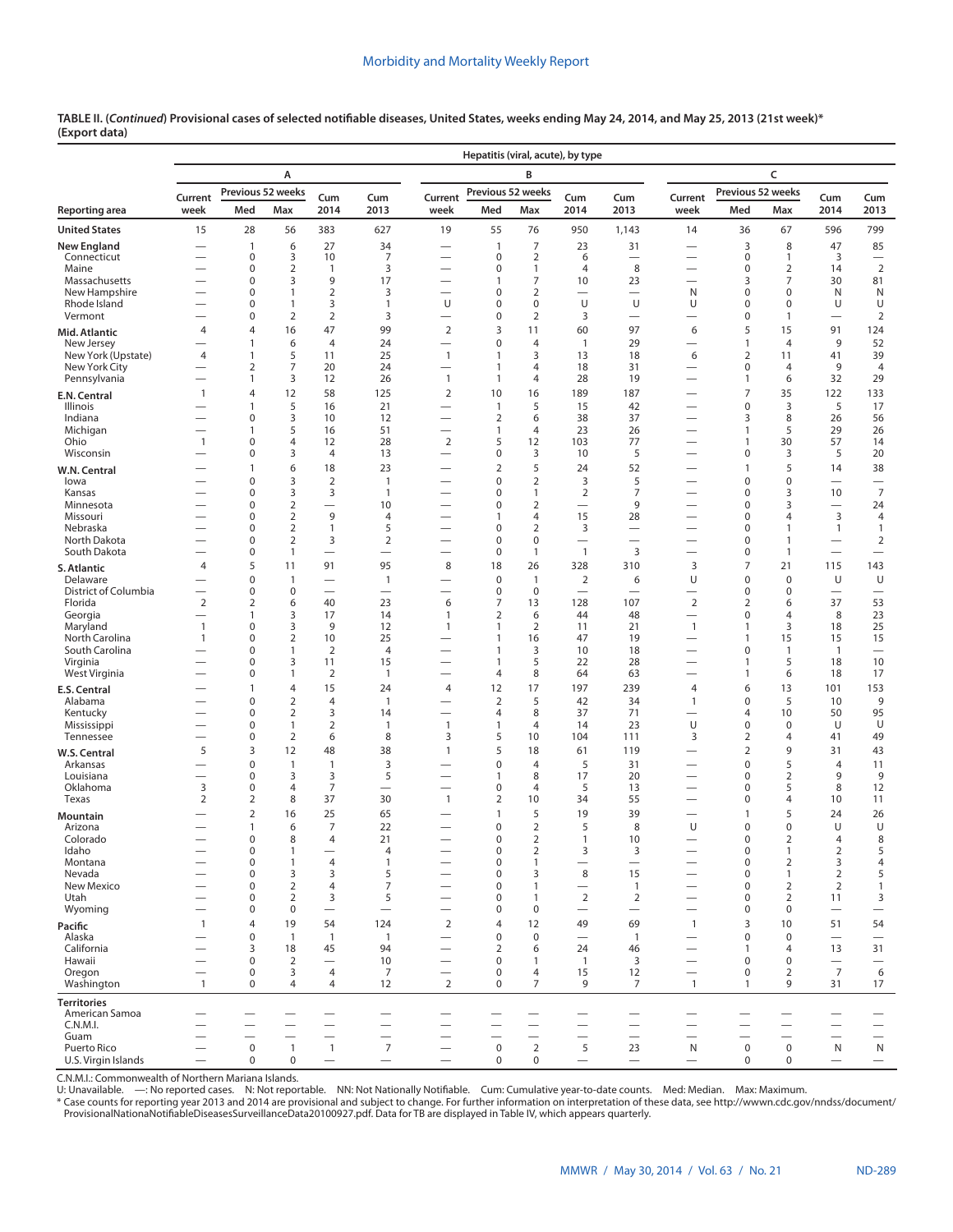**TABLE II. (***Continued***) Provisional cases of selected notifiable diseases, United States, weeks ending May 24, 2014, and May 25, 2013 (21st week)\* ([Export data](https://data.cdc.gov/NNDSS/NNDSS-Table-II-Invasive-Pneumococcal-to-Legionello/23gt-ssfe))**

|                                     |                                  |                              |                   |                          |                          | Invasive Pneumococcal disease <sup>†</sup> |                             |                                  |                                            |                          |                               |                                  |                      |                                 |                          |
|-------------------------------------|----------------------------------|------------------------------|-------------------|--------------------------|--------------------------|--------------------------------------------|-----------------------------|----------------------------------|--------------------------------------------|--------------------------|-------------------------------|----------------------------------|----------------------|---------------------------------|--------------------------|
|                                     |                                  |                              | All ages          |                          |                          |                                            |                             | Age $<$ 5                        |                                            |                          |                               |                                  | Legionellosis        |                                 |                          |
|                                     | Current                          | Previous 52 weeks            |                   | Cum                      | Cum                      | Current                                    | Previous 52 weeks           |                                  | Cum                                        | Cum                      | Current                       | Previous 52 weeks                |                      | Cum                             | Cum                      |
| Reporting area                      | week                             | Med                          | Max               | 2014                     | 2013                     | week                                       | Med                         | Max                              | 2014                                       | 2013                     | week                          | Med                              | Max                  | 2014                            | 2013                     |
| <b>United States</b>                | 119                              | 264                          | 716               | 6,627                    | 9,282                    | 8                                          | 19                          | 52                               | 427                                        | 593                      | 27                            | 72                               | 285                  | 946                             | 927                      |
| New England                         | 6                                | 11                           | 34                | 252                      | 392                      |                                            | $\mathbf{1}$                | 3                                | 15<br>5                                    | 20                       | $\mathbf{1}$                  | 6                                | 25<br>10             | 71                              | 49<br>5                  |
| Connecticut<br>Maine                | 5                                | 4<br>$\overline{2}$          | 10<br>6           | 78<br>74                 | 202<br>66                |                                            | $\mathbf 0$<br>$\mathbf 0$  | $\overline{2}$<br>$\mathbf{1}$   | $\overline{2}$                             | 8<br>3                   | $\overline{\phantom{0}}$      | 1<br>$\mathbf 0$                 | 3                    | 17<br>5                         | 5                        |
| Massachusetts                       | $\mathbf{1}$                     | 0                            | $\overline{2}$    | 11                       | 8                        | <u>—</u>                                   | $\mathbf 0$                 | $\overline{2}$                   | 6                                          | 7                        | 1                             | 3                                | 20                   | 35                              | 26                       |
| New Hampshire<br>Rhode Island       |                                  | $\mathbf{1}$<br>$\mathbf{1}$ | 6<br>18           | 31<br>27                 | 46<br>36                 | $\overline{\phantom{0}}$<br>-              | $\mathbf 0$<br>$\mathbf 0$  | $\mathbf{1}$<br>$\mathbf{1}$     | 1<br>1                                     | $\overline{2}$           | $\overline{\phantom{0}}$      | $\mathbf 0$<br>$\mathbf 0$       | 3<br>10              | 3<br>10                         | $\overline{2}$<br>7      |
| Vermont                             |                                  | $\mathbf{1}$                 | 4                 | 31                       | 34                       | -                                          | $\mathbf 0$                 | $\mathbf 0$                      |                                            |                          | —                             | $\mathbf 0$                      | $\overline{2}$       | $\overline{1}$                  | 4                        |
| Mid. Atlantic                       | 19                               | 34                           | 115               | 702                      | 1,247                    | 2                                          | $\overline{2}$              | 10                               | 28                                         | 63                       | 8                             | 18                               | 130                  | 193                             | 212                      |
| New Jersey                          | $\overline{\phantom{0}}$<br>19   | 5                            | 19<br>76          | 24<br>392                | 350<br>516               | $\overline{\phantom{0}}$<br>$\overline{2}$ | $\mathbf 0$<br>$\mathbf{1}$ | $\overline{2}$<br>6              | $\overline{2}$                             | 20<br>25                 |                               | $\overline{2}$<br>7              | 25<br>40             | 10<br>86                        | 44<br>62                 |
| New York (Upstate)<br>New York City | $\overline{\phantom{0}}$         | 15<br>11                     | 25                | 286                      | 381                      | $\overline{\phantom{0}}$                   | $\mathbf 0$                 | $\overline{4}$                   | 16<br>10                                   | 18                       | 4                             | 3                                | 50                   | 32                              | 36                       |
| Pennsylvania                        | N                                |                              |                   | Ν                        | N                        | N                                          | $\mathbf 0$                 | $\mathbf 0$                      | Ν                                          | N                        | $\overline{4}$                | 6                                | 26                   | 65                              | 70                       |
| E.N. Central                        | 23                               | 47                           | 82                | 1,123                    | 1,750                    | $\overline{2}$                             | 3                           | 9                                | 62                                         | 96                       | 5                             | 16                               | 102                  | 182                             | 191                      |
| <b>Illinois</b><br>Indiana          | N<br>$\overline{\phantom{0}}$    | $\mathbf 0$<br>9             | $\mathbf 0$<br>23 | N<br>196                 | N<br>370                 | -<br>$\overline{\phantom{0}}$              | 1<br>$\mathbf 0$            | $\overline{2}$<br>3              | 13<br>10                                   | 24<br>14                 | —<br>-                        | $\overline{4}$<br>$\overline{2}$ | 32<br>6              | 38<br>23                        | 37<br>23                 |
| Michigan                            | $\overline{1}$                   | 11                           | 21                | 250                      | 417                      | $\overline{\phantom{0}}$                   | $\mathbf 0$                 | $\overline{4}$                   | 12                                         | 25                       |                               | 3                                | 21                   | 20                              | 38                       |
| Ohio                                | 20                               | 19                           | 38                | 502                      | 710                      | $\overline{2}$                             | $\mathbf{1}$                | 4                                | 21                                         | 23                       | 5                             | 6                                | 66                   | 97                              | 79                       |
| Wisconsin                           | 2<br>$\overline{4}$              | 7<br>16                      | 16<br>37          | 175<br>307               | 253<br>582               | $\overline{\phantom{0}}$<br>-              | $\Omega$<br>1               | 3<br>$\overline{4}$              | 6<br>21                                    | 10<br>56                 | $\overline{\phantom{0}}$      | $\overline{2}$<br>3              | 12<br>16             | $\overline{4}$<br>41            | 14<br>43                 |
| W.N. Central<br>lowa                | N                                | $\mathbf 0$                  | $\mathbf 0$       | N                        | N                        | N                                          | $\mathbf 0$                 | $\mathbf 0$                      | N                                          | N                        | —                             | $\Omega$                         | $\overline{2}$       | $\overline{4}$                  | 3                        |
| Kansas                              | $\overline{\phantom{0}}$         | 2                            | 9                 | 65                       | 86                       | N                                          | $\mathbf 0$                 | $\mathbf 0$                      | N                                          | N                        |                               | $\mathbf 0$                      | 3                    | $\overline{4}$                  | $\overline{2}$           |
| Minnesota                           | $\overline{\phantom{0}}$         | 6<br>$\mathbf 0$             | 18<br>0           | 109<br>N                 | 306<br>N                 |                                            | $\mathbf 0$<br>$\mathbf 0$  | 3<br>$\overline{2}$              | 6<br>9                                     | 21<br>22                 | -                             | $\mathbf{1}$<br>$\mathbf{1}$     | 3<br>11              | 16                              | 11<br>15                 |
| Missouri<br>Nebraska                | N                                | 3                            | 8                 | 59                       | 76                       | -                                          | $\mathbf 0$                 | $\overline{2}$                   | 5                                          | 7                        | —                             | $\mathbf 0$                      | 2                    | 12<br>$\mathbf{1}$              | 10                       |
| North Dakota                        | $\overline{\phantom{0}}$         | 1                            | 4                 | 24                       | 58                       |                                            | $\mathbf 0$                 | $\mathbf{1}$                     | $\mathbf{1}$                               | 6                        | -                             | 0                                | $\mathbf{1}$         | $\overline{2}$                  |                          |
| South Dakota                        | 4<br>29                          | $\overline{2}$<br>57         | 5<br>133          | 50<br>1,601              | 56<br>2,053              | N                                          | $\mathbf 0$<br>5            | $\mathbf 0$<br>12                | Ν<br>113                                   | Ν<br>153                 | —<br>$\overline{7}$           | 0<br>14                          | 1<br>44              | $\overline{2}$<br>220           | $\overline{2}$<br>158    |
| S. Atlantic<br>Delaware             |                                  | $\mathbf 0$                  | 5                 | 18                       | 17                       |                                            | $\mathbf 0$                 | $\mathbf{1}$                     | $\mathbf{1}$                               | -                        | -                             | $\mathbf 0$                      | $\overline{4}$       | $\overline{2}$                  | 3                        |
| District of Columbia                |                                  | $\mathbf{1}$                 | 6                 | 28                       | 42                       |                                            | 0                           | $\mathbf{1}$                     | $\mathbf{1}$                               | $\overline{\phantom{0}}$ | N                             | 0                                | 0                    | N                               | N                        |
| Florida                             | 13                               | 17<br>15                     | 45                | 549                      | 608                      | -                                          | 2<br>$\mathbf{1}$           | 5                                | 43                                         | 45                       | 3<br>$\overline{\phantom{0}}$ | $\overline{4}$<br>$\mathbf{1}$   | 15                   | 93<br>14                        | 59                       |
| Georgia<br>Maryland                 | 9<br>6                           | 7                            | 61<br>21          | 442<br>227               | 630<br>278               | -                                          | $\mathbf 0$                 | 5<br>$\overline{4}$              | 24<br>14                                   | 47<br>19                 | $\overline{2}$                | 3                                | 6<br>14              | 38                              | 19<br>28                 |
| North Carolina                      |                                  | 0                            | $\mathbf 0$       |                          |                          | N                                          | $\mathbf 0$                 | $\mathbf 0$                      | N                                          | N                        | 1                             | $\overline{2}$                   | 9                    | 34                              | 16                       |
| South Carolina<br>Virginia          | $\mathbf{1}$                     | 7<br>$\mathbf 0$             | 27<br>3           | 228<br>9                 | 255<br>20                | $\overline{\phantom{0}}$                   | $\mathbf 0$<br>$\mathbf 0$  | $\overline{2}$<br>3              | 15<br>9                                    | 11<br>20                 | $\mathbf{1}$                  | $\mathbf 0$<br>2                 | 3<br>9               | 14<br>19                        | 6<br>24                  |
| West Virginia                       |                                  | 4                            | 14                | 100                      | 203                      | -                                          | 0                           | $\overline{2}$                   | 6                                          | 11                       | $\overline{\phantom{0}}$      | $\mathbf 0$                      | 4                    | 6                               | 3                        |
| E.S. Central                        | 10                               | 24                           | 51                | 691                      | 832                      | $\mathbf{1}$                               | $\overline{2}$              | 6                                | 47                                         | 50                       | $\overline{1}$                | 4                                | 13                   | 61                              | 44                       |
| Alabama                             | $\mathbf{1}$                     | 3                            | 10                | 107                      | 100                      |                                            | $\mathbf 0$                 | $\overline{2}$                   | $\overline{7}$                             | 8                        |                               | $\mathbf 0$                      | 10                   | 11                              | 8                        |
| Kentucky<br>Mississippi             | 1<br>$\overline{\phantom{0}}$    | 4<br>3                       | 10<br>13          | 101<br>104               | 156<br>135               | -<br>-                                     | $\mathbf 0$<br>$\mathbf 0$  | $\overline{2}$<br>$\overline{2}$ | $\overline{7}$<br>9                        | 7<br>11                  | —<br>—                        | 1<br>0                           | 4<br>$\overline{2}$  | 17<br>6                         | 9<br>8                   |
| Tennessee                           | 8                                | 15                           | 28                | 379                      | 441                      | $\mathbf{1}$                               | $\mathbf{1}$                | 4                                | 24                                         | 24                       | $\mathbf{1}$                  | $\mathbf{1}$                     | 7                    | 27                              | 19                       |
| W.S. Central                        | 20                               | 35                           | 305               | 997                      | 1,173                    | 3                                          | $\overline{4}$              | 20                               | 88                                         | 80                       | 5                             | 4                                | 28                   | 68                              | 67                       |
| Arkansas<br>Louisiana               | $\mathbf{1}$                     | 4<br>6                       | 30<br>23          | 93<br>192                | 115<br>193               | -                                          | $\mathbf 0$<br>$\mathbf 0$  | $\overline{2}$<br>$\overline{2}$ | 3<br>12                                    | $\overline{4}$<br>10     | 1                             | $\mathbf 0$<br>$\mathbf 0$       | 3<br>2               | $\overline{7}$<br>10            | $\overline{7}$<br>11     |
| Oklahoma                            | $\overline{\phantom{0}}$         | 0                            | 0                 | $\overline{\phantom{0}}$ | $\overline{\phantom{0}}$ | $\overline{2}$                             | 0                           | $\overline{2}$                   | 11                                         | 10                       | -                             | 0                                | 4                    | 3                               | $\overline{\phantom{0}}$ |
| Texas                               | 19                               | 26                           | 263               | 712                      | 865                      | $\mathbf{1}$                               | 2                           | 18                               | 62                                         | 56                       | 4                             | 3                                | 23                   | 48                              | 49                       |
| Mountain                            | 6                                | 30                           | 82                | 868                      | 1,169                    |                                            | $\overline{2}$              | 5                                | 43                                         | 63                       |                               | 3                                | 9                    | 38                              | 61                       |
| Arizona<br>Colorado                 | 6                                | 11<br>8                      | 40<br>24          | 411<br>187               | 481<br>288               |                                            | $\mathbf 0$<br>$\mathbf 0$  | $\overline{4}$<br>1              | 17<br>7                                    | 24<br>14                 |                               | 1<br>0                           | 5<br>7               | 10<br>7                         | 26<br>10                 |
| ldaho                               | N                                | 0                            | 0                 | N                        | N                        |                                            | 0                           |                                  | 2                                          | 3                        |                               | 0                                | 2                    | 5                               | 3                        |
| Montana<br>Nevada                   |                                  | 0<br>$\overline{2}$          | 4<br>7            | 18<br>59                 | 16<br>70                 |                                            | 0<br>0                      | $\pmb{0}$<br>$\overline{2}$      | $\overline{\phantom{0}}$<br>$\overline{3}$ | $\mathbf{1}$<br>2        |                               | $\mathbf 0$<br>$\mathbf 0$       | 1<br>3               | $\overline{2}$<br>3             | 5<br>5                   |
| New Mexico                          |                                  | 5                            | 16                | 156                      | 198                      |                                            | 0                           | 3                                | 10                                         | 8                        |                               | $\mathbf 0$                      | $\overline{2}$       |                                 | 5                        |
| Utah                                |                                  | $\overline{2}$               | 11                | 28                       | 104                      |                                            | 0                           | $\overline{2}$                   | 3                                          | 11                       |                               | $\mathbf 0$                      | 3                    | 11                              | 7                        |
| Wyoming                             | $\overline{\phantom{0}}$         | 0                            | 3                 | 9                        | 12                       |                                            | 0                           | $\mathbf{1}$                     | $\mathbf{1}$                               | $\qquad \qquad$          | —                             | 0                                | 0                    | $\qquad \qquad$                 | $\overline{\phantom{0}}$ |
| Pacific<br>Alaska                   | $\overline{2}$<br>$\overline{2}$ | 3<br>$\overline{2}$          | 8<br>5            | 86<br>39                 | 84<br>48                 |                                            | $\mathbf 0$<br>$\mathbf 0$  | 3<br>$\overline{2}$              | 10<br>5                                    | 12<br>9                  |                               | $\overline{4}$<br>$\mathbf 0$    | 12<br>$\overline{1}$ | 72<br>$\overline{1}$            | 102<br>$\qquad \qquad -$ |
| California                          | N                                | $\mathbf 0$                  | 0                 | N                        | N                        | N                                          | $\mathbf 0$                 | $\mathbf 0$                      | Ν                                          | N                        |                               | 3                                | 11                   | 50                              | 81                       |
| Hawaii                              |                                  | $\overline{2}$               | 6                 | 47                       | 36                       | $\overline{\phantom{0}}$                   | $\mathbf 0$                 | $\overline{2}$                   | 5                                          | 3                        |                               | $\mathbf 0$                      | $\mathbf{1}$         | 2                               | $\overline{2}$           |
| Oregon<br>Washington                | N<br>N                           | 0<br>$\mathbf 0$             | 0<br>0            | N<br>N                   | N<br>N                   | N<br>N                                     | 0<br>$\mathbf 0$            | $\mathbf 0$<br>$\mathbf 0$       | Ν<br>Ν                                     | Ν<br>N                   | $\overline{\phantom{0}}$      | $\mathbf 0$<br>0                 | $\overline{2}$<br>6  | 9<br>10                         | 9<br>10                  |
| <b>Territories</b>                  |                                  |                              |                   |                          |                          |                                            |                             |                                  |                                            |                          |                               |                                  |                      |                                 |                          |
| American Samoa                      | N                                |                              |                   | N                        | N                        |                                            |                             |                                  |                                            |                          | N                             |                                  |                      | N                               | N                        |
| C.N.M.I.<br>Guam                    |                                  |                              |                   |                          |                          |                                            | $\overline{\phantom{0}}$    |                                  |                                            | $\overline{\phantom{0}}$ |                               |                                  |                      | $\overline{\phantom{0}}$        | $\qquad \qquad$          |
| Puerto Rico                         | $\overline{\phantom{0}}$         | $\mathbf 0$                  | $\mathbf 0$       |                          |                          |                                            | 0                           | $\pmb{0}$                        |                                            | $\overline{\phantom{0}}$ |                               | $\mathbf 0$                      | $\overline{2}$       | $\qquad \qquad$<br>$\mathbf{1}$ | 8                        |
| U.S. Virgin Islands                 | $\overbrace{\phantom{13333}}$    | $\mathbf 0$                  | $\pmb{0}$         | $\overline{\phantom{0}}$ |                          |                                            | $\mathbf 0$                 | $\mathbf 0$                      |                                            |                          |                               | $\mathbf 0$                      | 0                    | $\overline{\phantom{0}}$        | $\overline{\phantom{0}}$ |

C.N.M.I.: Commonwealth of Northern Mariana Islands.

U: Unavailable. —: No reported cases. N: Not reportable. NN: Not Nationally Notifiable. Cum: Cumulative year-to-date counts. Med: Median. Max: Maximum.

\* Case counts for reporting year 2013 and 2014 are provisional and subject to change. For further information on interpretation of these data, see [http://wwwn.cdc.gov/nndss/document/](http://wwwn.cdc.gov/nndss/document/ProvisionalNationaNotifiableDiseasesSurveillanceData20100927.pdf)<br>ProvisionalNationaNotifiableDiseasesSur

[ProvisionalNationaNotifiableDiseasesSurveillanceData20100927.pdf](http://wwwn.cdc.gov/nndss/document/ProvisionalNationaNotifiableDiseasesSurveillanceData20100927.pdf). Data for TB are displayed in Table IV, which appears quarterly.<br>Thcludes drug resistant and susceptible cases of Invasive Pneumococcal Disease. This conditi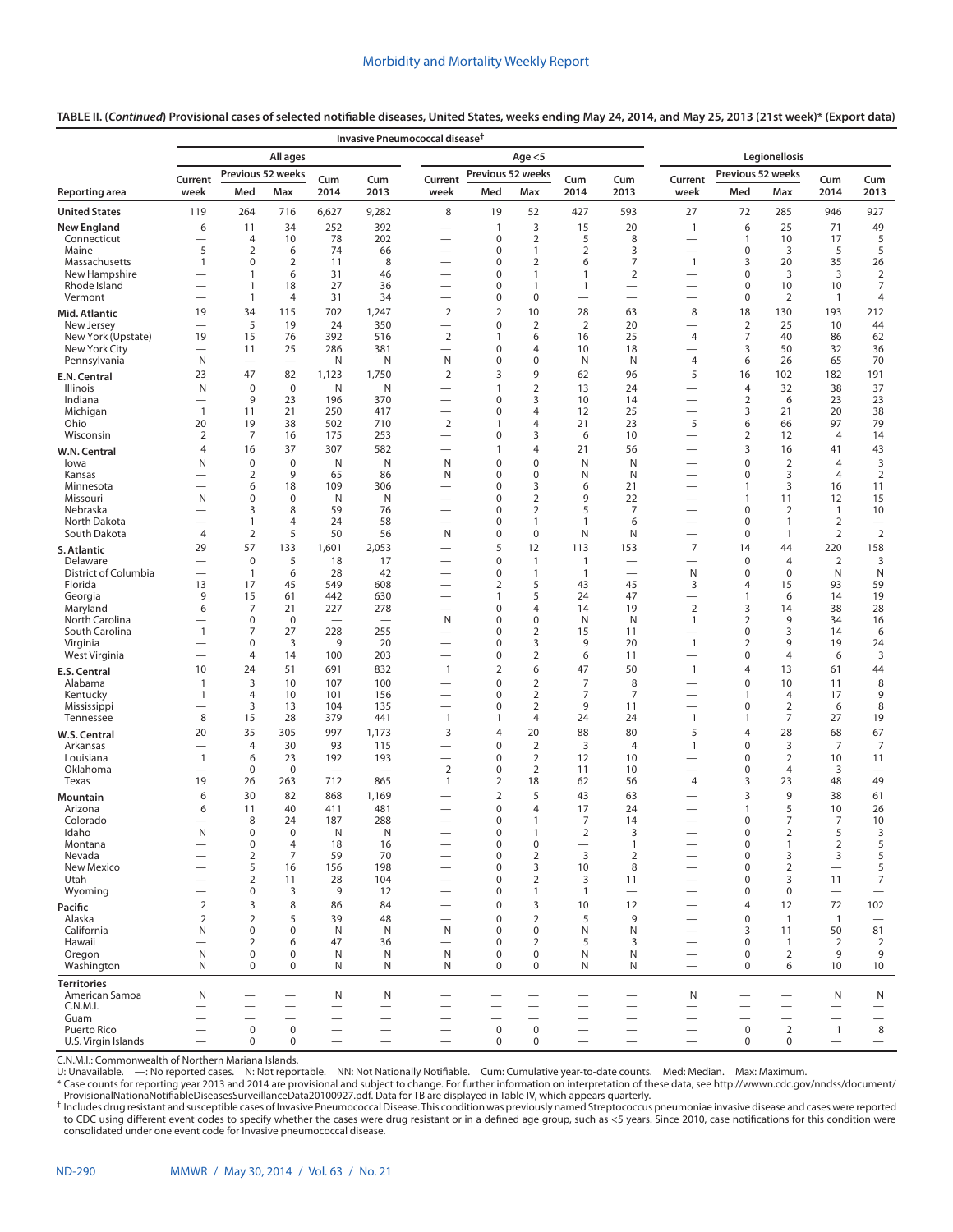**TABLE II. (***Continued***) Provisional cases of selected notifiable diseases, United States, weeks ending May 24, 2014, and May 25, 2013 (21st week)\* ([Export data](https://data.cdc.gov/NNDSS/NNDSS-Table-II-Lyme-disease-to-Meningococcal/y6uv-t34t))**

|                                  |                                                      |                                 | Lyme disease             |                                                      |                                                      |                                                      |                              | <b>Malaria</b>                 |                                |                                  |                                                      | Meningococcal disease, invasive <sup>†</sup> | All serogroups                 |                                            |                                  |
|----------------------------------|------------------------------------------------------|---------------------------------|--------------------------|------------------------------------------------------|------------------------------------------------------|------------------------------------------------------|------------------------------|--------------------------------|--------------------------------|----------------------------------|------------------------------------------------------|----------------------------------------------|--------------------------------|--------------------------------------------|----------------------------------|
|                                  | Current                                              |                                 | Previous 52 weeks        | Cum                                                  | Cum                                                  | Current                                              | Previous 52 weeks            |                                | Cum                            | Cum                              | Current                                              | Previous 52 weeks                            |                                | Cum                                        | Cum                              |
| Reporting area                   | week                                                 | Med                             | Max                      | 2014                                                 | 2013                                                 | week                                                 | Med                          | Max                            | 2014                           | 2013                             | week                                                 | Med                                          | Max                            | 2014                                       | 2013                             |
| <b>United States</b>             | 174                                                  | 444                             | 2,487                    | 3,313                                                | 4,725                                                | 10                                                   | 25                           | 51                             | 360                            | 465                              | 1                                                    | 8                                            | 23                             | 202                                        | 297                              |
| <b>New England</b>               |                                                      | 129                             | 1,003                    | 713                                                  | 1,614                                                |                                                      | $\overline{2}$               | 9                              | 18                             | 35                               |                                                      | $\mathbf 0$                                  | 3                              | 9                                          | 12                               |
| Connecticut<br>Maine             | $\overline{\phantom{0}}$                             | 20<br>15                        | 252<br>102               | 134<br>94                                            | 512<br>126                                           | $\overline{\phantom{0}}$                             | 0<br>$\mathbf 0$             | 3<br>$\overline{2}$            | 3                              | 8<br>$\mathbf{1}$                | $\overline{\phantom{0}}$                             | 0<br>$\mathbf 0$                             | 1<br>$\mathbf{1}$              | $\overline{2}$<br>$\overline{\phantom{0}}$ | $\overline{2}$<br>$\overline{2}$ |
| Massachusetts                    | $\overline{\phantom{0}}$                             | 45                              | 484                      | 381                                                  | 644                                                  |                                                      | $\mathbf{1}$                 | $\overline{4}$                 | 10                             | 22                               | $\overline{\phantom{0}}$                             | 0                                            | 3                              | 6                                          | 4                                |
| New Hampshire<br>Rhode Island    | —                                                    | 12<br>8                         | 164<br>54                | $\overline{2}$<br>52                                 | 195<br>80                                            | $\overline{\phantom{0}}$                             | $\mathbf 0$<br>$\mathbf 0$   | $\overline{2}$<br>8            | 2<br>3                         | $\overline{4}$                   | —<br>$\overline{\phantom{0}}$                        | $\mathbf 0$<br>0                             | 0<br>$\mathbf{1}$              | $\overline{\phantom{0}}$<br>$\mathbf{1}$   | $\overline{2}$<br>$\mathbf{1}$   |
| Vermont                          |                                                      | 8                               | 103                      | 50                                                   | 57                                                   | $\overline{\phantom{0}}$                             | $\mathbf 0$                  | 3                              | $\overline{\phantom{0}}$       | $\overline{\phantom{0}}$         | $\overline{\phantom{0}}$                             | 0                                            | $\mathbf{1}$                   |                                            | $\mathbf{1}$                     |
| Mid. Atlantic                    | 165                                                  | 179                             | 907                      | 2,068                                                | 1,854                                                | $\mathbf{1}$                                         | 8                            | 21                             | 96                             | 108                              |                                                      | $\mathbf{1}$                                 | 3                              | 17                                         | 42                               |
| New Jersey<br>New York (Upstate) | $\overline{\phantom{0}}$<br>44                       | 44<br>41                        | 234<br>244               | 392<br>351                                           | 875<br>255                                           | $\overline{\phantom{0}}$<br>$\mathbf{1}$             | $\mathbf{1}$<br>$\mathbf{1}$ | 6<br>5                         | 14<br>16                       | 29<br>17                         | $\overline{\phantom{0}}$                             | $\mathbf 0$<br>0                             | $\overline{2}$<br>3            | $\overline{2}$<br>4                        | 9<br>11                          |
| New York City                    |                                                      | 9                               | 441                      | 475                                                  | 106                                                  | $\overline{\phantom{0}}$                             | $\overline{4}$               | 13                             | 48                             | 40                               | $\overline{\phantom{0}}$                             | $\mathbf 0$                                  | $\overline{2}$                 | 6                                          | 8                                |
| Pennsylvania                     | 121                                                  | 57                              | 433                      | 850                                                  | 618                                                  | $\overline{\phantom{0}}$                             | 1                            | 5                              | 18                             | 22                               |                                                      | 0                                            | $\overline{2}$                 | 5                                          | 14                               |
| E.N. Central                     | $\overline{2}$                                       | 15                              | 235                      | 105                                                  | 212                                                  | 3                                                    | $\overline{2}$               | 8                              | 32                             | 49                               |                                                      | $\mathbf{1}$                                 | 4                              | 20                                         | 33                               |
| Illinois<br>Indiana              | $\overline{\phantom{0}}$<br>$\overline{\phantom{0}}$ | $\mathbf{1}$<br>0               | 30<br>14                 | 6<br>$\overline{\phantom{m}}$                        | 24<br>13                                             | $\overline{\phantom{0}}$<br>$\overline{\phantom{0}}$ | $\mathbf{1}$<br>$\mathbf 0$  | 5<br>$\overline{2}$            | 6<br>$\overline{4}$            | 19<br>7                          | $\overline{\phantom{0}}$<br>—                        | $\mathbf 0$<br>$\mathbf 0$                   | $\overline{2}$<br>1            | $\overline{7}$<br>$\overline{2}$           | $\overline{4}$<br>10             |
| Michigan                         |                                                      | $\overline{2}$                  | 16                       | 11                                                   | 8                                                    | $\overline{\phantom{0}}$                             | 0                            | $\overline{2}$                 | 6                              | 8                                | $\overline{\phantom{0}}$                             | 0                                            | 1                              | 3                                          | 3                                |
| Ohio<br>Wisconsin                | 2                                                    | $\mathbf{1}$<br>11              | 7<br>196                 | 9<br>79                                              | 18<br>149                                            | 3                                                    | $\mathbf{1}$<br>$\pmb{0}$    | 3<br>2                         | 13<br>3                        | 10<br>5                          | $\overline{\phantom{0}}$                             | 0<br>$\mathbf 0$                             | $\overline{2}$<br>1            | 5<br>3                                     | 6<br>10                          |
| W.N. Central                     |                                                      | 16                              | 245                      | 10                                                   | 199                                                  | $\mathbf{1}$                                         | $\overline{2}$               | $\overline{7}$                 | 23                             | 30                               |                                                      | $\mathbf 0$                                  | 3                              | 13                                         | 24                               |
| lowa                             |                                                      | $\mathbf{1}$                    | 29                       | $\overline{2}$                                       | 33                                                   | $\overline{\phantom{0}}$                             | 0                            | $\overline{2}$                 | 4                              | 3                                | $\overline{\phantom{0}}$                             | $\mathbf 0$                                  | $\mathbf{1}$                   | $\mathbf{1}$                               | $\overbrace{\phantom{12322111}}$ |
| Kansas<br>Minnesota              |                                                      | $\mathbf 0$<br>15               | $\overline{4}$<br>217    | $\mathbf{1}$<br>3                                    | 3<br>161                                             | $\overline{\phantom{0}}$                             | $\mathbf 0$<br>$\mathbf{1}$  | $\overline{2}$<br>5            | 6<br>$\overline{2}$            | $\overline{4}$<br>19             | —<br>$\overline{\phantom{0}}$                        | 0<br>0                                       | $\mathbf{1}$<br>$\overline{2}$ | 1<br>3                                     | 3<br>8                           |
| Missouri                         |                                                      | 0                               | 3                        | $\mathbf{1}$                                         | $\overline{2}$                                       | $\mathbf{1}$                                         | $\mathbf 0$                  | $\mathbf{1}$                   | 6                              | $\mathbf{1}$                     |                                                      | $\mathbf 0$                                  | $\overline{2}$                 | 5                                          | 5                                |
| Nebraska                         |                                                      | $\pmb{0}$                       | 3                        | 3                                                    |                                                      | -                                                    | $\mathbf 0$                  | 2                              | 1                              | $\mathbf{1}$                     |                                                      | $\mathbf 0$                                  | $\mathbf{1}$                   | $\qquad \qquad$                            | 3                                |
| North Dakota<br>South Dakota     |                                                      | $\mathbf 0$<br>$\pmb{0}$        | 6<br>$\mathbf{1}$        | $\overline{\phantom{0}}$<br>$\overline{\phantom{0}}$ | $\overline{\phantom{0}}$<br>$\overline{\phantom{0}}$ | $\overline{\phantom{0}}$                             | $\mathbf 0$<br>0             | $\mathbf{1}$<br>3              | 3<br>$\mathbf{1}$              | $\mathbf{1}$<br>$\mathbf{1}$     | $\overline{\phantom{0}}$<br>$\overline{\phantom{0}}$ | $\mathbf 0$<br>$\mathbf 0$                   | $\mathbf{1}$<br>1              | $\mathbf{1}$<br>2                          | $\overline{2}$<br>3              |
| S. Atlantic                      | 7                                                    | 46                              | 308                      | 355                                                  | 753                                                  | 5                                                    | 7                            | 18                             | 110                            | 132                              | $\mathbf{1}$                                         | $\mathbf{1}$                                 | 6                              | 50                                         | 56                               |
| Delaware                         | 3                                                    | 8                               | 24                       | 87                                                   | 137                                                  |                                                      | $\mathbf 0$                  | $\overline{2}$                 | $\mathbf{1}$                   |                                  |                                                      | $\mathbf 0$                                  | $\mathbf{1}$                   | $\mathbf{1}$                               | $\mathbf{1}$                     |
| District of Columbia<br>Florida  | N                                                    | 0<br>$\overline{2}$             | $\mathbf 0$<br>14        | N<br>24                                              | N<br>25                                              | -<br>$\mathbf{1}$                                    | 0<br>1                       | $\mathbf{1}$<br>3              | $\overline{\phantom{0}}$<br>14 | 6<br>23                          |                                                      | $\mathbf 0$<br>1                             | $\mathbf{1}$<br>3              | $\overline{\phantom{0}}$<br>21             | $\overline{1}$<br>31             |
| Georgia                          |                                                      | $\mathbf 0$                     | 2                        | $\overline{2}$                                       | 3                                                    | $\overline{\phantom{0}}$                             | $\mathbf{1}$                 | 5                              | 15                             | 18                               | $\overline{\phantom{0}}$                             | $\mathbf 0$                                  | $\overline{2}$                 | 7                                          | 6                                |
| Maryland                         | 2                                                    | 18                              | 81                       | 109                                                  | 357                                                  | 2                                                    | $\overline{2}$               | 10                             | 50                             | 53                               | $\mathbf{1}$                                         | $\mathbf 0$                                  | 1                              | 5                                          | $\overline{2}$                   |
| North Carolina<br>South Carolina | $\overline{\phantom{0}}$<br>$\overline{\phantom{0}}$ | $\mathbf 0$<br>$\boldsymbol{0}$ | 32<br>5                  | 17<br>$\overline{2}$                                 | 15<br>$\overline{4}$                                 | $\overline{\phantom{0}}$                             | 0<br>$\mathbf 0$             | 5<br>2                         | 8<br>2                         | 8<br>2                           | $\overline{\phantom{0}}$                             | $\mathbf 0$<br>$\mathbf 0$                   | 3<br>1                         | 11<br>$\mathbf{1}$                         | $\overline{7}$<br>$\overline{2}$ |
| Virginia                         | 2                                                    | 15                              | 267                      | 99                                                   | 181                                                  | 2                                                    | 1                            | 6                              | 20                             | 21                               |                                                      | $\mathbf 0$                                  | $\overline{2}$                 | $\overline{4}$                             | 4                                |
| West Virginia                    | —                                                    | $\overline{2}$                  | 23<br>9                  | 15                                                   | 31                                                   | $\overline{\phantom{0}}$                             | $\mathbf 0$                  | $\mathbf{1}$                   |                                | $\mathbf{1}$                     |                                                      | $\mathbf 0$                                  | 0                              | —                                          | $\overline{2}$                   |
| E.S. Central<br>Alabama          |                                                      | 1<br>$\mathbf 0$                | 3                        | 24<br>6                                              | 17<br>7                                              | —                                                    | 1<br>$\mathbf 0$             | $\overline{4}$<br>$\mathbf{1}$ | 15<br>$\overline{4}$           | 12<br>$\overline{2}$             |                                                      | $\mathbf 0$<br>$\mathbf 0$                   | $\overline{2}$<br>$\mathbf{1}$ | $\overline{7}$<br>$\overline{2}$           | 6<br>$\mathbf{1}$                |
| Kentucky                         |                                                      | $\mathbf 0$                     | 9                        | 10                                                   | 7                                                    |                                                      | $\mathbf 0$                  | $\overline{2}$                 | 5                              | $\overline{4}$                   | $\overline{\phantom{0}}$                             | $\mathbf 0$                                  | $\mathbf{1}$                   | $\mathbf{1}$                               | $\mathbf{1}$                     |
| Mississippi<br>Tennessee         |                                                      | $\mathbf 0$<br>$\mathbf 0$      | 0<br>4                   | 8                                                    | 3                                                    |                                                      | $\mathbf 0$<br>$\mathbf 0$   | $\mathbf{1}$<br>3              | $\overline{\phantom{0}}$<br>6  | -<br>6                           |                                                      | $\mathbf 0$<br>$\mathbf 0$                   | $\mathbf{1}$<br>$\mathbf{1}$   | $\overline{4}$                             | $\overline{2}$<br>$\overline{2}$ |
| W.S. Central                     |                                                      | $\mathbf 0$                     | 13                       | $\mathbf{1}$                                         | 22                                                   |                                                      | $\mathbf{1}$                 | 21                             | 17                             | 27                               |                                                      | $\mathbf{1}$                                 | 6                              | 22                                         | 31                               |
| Arkansas                         |                                                      | $\mathbf 0$                     | 0                        | $\overline{\phantom{0}}$                             |                                                      |                                                      | $\mathbf 0$                  | $\mathbf{1}$                   | $\overline{2}$                 | $\mathbf{1}$                     |                                                      | $\mathbf 0$                                  | $\mathbf{1}$                   | $\mathbf{1}$                               | 3                                |
| Louisiana                        |                                                      | $\mathbf 0$                     | 0                        |                                                      | $\overline{\phantom{0}}$                             |                                                      | $\pmb{0}$                    | $\mathbf{1}$                   | $\overline{2}$                 | 3                                |                                                      | $\mathbf 0$                                  | $\overline{2}$                 | 3                                          | 8                                |
| Oklahoma<br>Texas                |                                                      | 0<br>0                          | $\overline{2}$<br>11     | $\overline{\phantom{0}}$<br>$\mathbf{1}$             | $\overline{1}$<br>21                                 | -                                                    | 0<br>1                       | 3<br>19                        | $\mathbf{1}$<br>12             | 2<br>21                          | —                                                    | $\mathbf 0$<br>$\mathbf 0$                   | $\overline{2}$<br>5            | 6<br>12                                    | 5<br>15                          |
| Mountain                         |                                                      | $\mathbf{1}$                    | 9                        | 11                                                   | 15                                                   |                                                      | $\mathbf{1}$                 | 6                              | 13                             | 28                               |                                                      | $\mathbf 0$                                  | $\overline{2}$                 | 12                                         | 23                               |
| Arizona                          |                                                      | $\pmb{0}$                       | 3                        | $\overline{2}$                                       | 4                                                    |                                                      | $\pmb{0}$                    | 3                              | 7                              | 11                               |                                                      | $\mathbf 0$                                  | $\overline{2}$                 | 3                                          | 10                               |
| Colorado<br>Idaho                |                                                      | $\mathbf 0$<br>0                | 0<br>2                   | $\overline{\phantom{0}}$<br>5                        | $\overline{\phantom{0}}$<br>5                        |                                                      | $\mathbf 0$<br>0             | 3<br>1                         | 5                              | 10<br>2                          | $\overline{\phantom{0}}$                             | $\mathbf 0$<br>$\mathbf 0$                   | 1<br>1                         | $\mathbf{1}$<br>$\overline{2}$             | $\overline{4}$<br>3              |
| Montana                          |                                                      | 0                               | 3                        | $\mathbf{1}$                                         | 3                                                    |                                                      | $\pmb{0}$                    | $\pmb{0}$                      |                                | -                                |                                                      | $\mathbf 0$                                  | 1                              | $\overline{2}$                             | $\qquad \qquad$                  |
| Nevada<br>New Mexico             |                                                      | $\mathbf 0$<br>$\mathbf 0$      | $\mathbf{1}$<br>3        | $\mathbf{1}$                                         | $\mathbf{1}$                                         |                                                      | $\mathbf 0$<br>$\mathbf 0$   | $\mathbf{1}$<br>$\mathbf{1}$   | -                              | 3<br>$\overline{\phantom{0}}$    | $\overline{\phantom{0}}$                             | $\mathbf 0$<br>$\mathbf 0$                   | $\mathbf{1}$<br>1              | $\overline{2}$<br>$\mathbf{1}$             | $\mathbf{1}$<br>$\mathbf{1}$     |
| Utah                             |                                                      | 0                               | 3                        | $\overline{2}$                                       | $\overline{2}$                                       | $\overline{\phantom{0}}$                             | $\mathbf 0$                  | $\overline{2}$                 | $\mathbf{1}$                   | $\mathbf 2$                      | $\overline{\phantom{0}}$                             | $\mathbf 0$                                  | $\overline{2}$                 | $\mathbf{1}$                               | 3                                |
| Wyoming                          |                                                      | 0                               | $\mathbf{1}$             |                                                      |                                                      |                                                      | 0                            | $\mathbf 0$                    |                                |                                  |                                                      | $\mathbf 0$                                  | $\mathbf{1}$                   | $\overline{\phantom{m}}$                   | $\mathbf{1}$                     |
| Pacific                          |                                                      | 3                               | 10                       | 26                                                   | 39                                                   |                                                      | 3                            | 9                              | 36                             | 44                               |                                                      | $\overline{2}$                               | $\overline{7}$                 | 52                                         | 70                               |
| Alaska<br>California             | $\overline{\phantom{0}}$                             | $\mathbf 0$<br>0                | $\mathbf 2$<br>8         | $\overline{4}$                                       | $\overline{1}$<br>23                                 |                                                      | $\mathbf 0$<br>2             | $\mathbf{1}$<br>5              | $\overline{1}$<br>22           | $\mathbf{1}$<br>33               |                                                      | $\mathbf 0$<br>$\overline{2}$                | $\mathbf 0$<br>6               | $\equiv$<br>34                             | $\overline{\phantom{0}}$<br>54   |
| Hawaii                           | N                                                    | $\mathbf 0$                     | 0                        | $\mathsf{N}$                                         | N                                                    | —                                                    | $\mathbf 0$                  | $\mathbf 0$                    |                                | $\mathbf{1}$                     | —                                                    | $\mathbf 0$                                  | $\mathbf{1}$                   | $\overline{1}$                             | $\overline{1}$                   |
| Oregon<br>Washington             | $\overline{\phantom{0}}$                             | $\mathbf{1}$<br>$\mathbf 0$     | 4<br>$\overline{4}$      | 20<br>$\overline{2}$                                 | 14<br>$\mathbf{1}$                                   | $\overline{\phantom{0}}$                             | $\mathbf 0$<br>$\mathbf 0$   | $\mathbf{1}$<br>3              | 2<br>11                        | $\overline{2}$<br>$\overline{7}$ |                                                      | $\mathbf 0$<br>$\mathbf 0$                   | 3<br>5                         | 11<br>6                                    | $\overline{7}$<br>8              |
| <b>Territories</b>               |                                                      |                                 |                          |                                                      |                                                      |                                                      |                              |                                |                                |                                  |                                                      |                                              |                                |                                            |                                  |
| American Samoa                   | N                                                    |                                 |                          | N                                                    | N                                                    |                                                      |                              |                                |                                |                                  |                                                      |                                              |                                |                                            |                                  |
| C.N.M.I.                         | $\overline{\phantom{0}}$                             | $\overline{\phantom{0}}$        | $\overline{\phantom{0}}$ | $\overline{\phantom{0}}$<br>$\overline{\phantom{0}}$ | $\overline{\phantom{0}}$<br>$\overline{\phantom{0}}$ |                                                      |                              |                                | $\overline{\phantom{0}}$       | $\overline{\phantom{0}}$         | $\overline{\phantom{0}}$                             |                                              | $\overline{\phantom{0}}$       | $\overline{\phantom{0}}$                   | $\overline{\phantom{0}}$         |
| Guam<br>Puerto Rico              | N                                                    | 0                               | $\mathbf 0$              | $\mathsf{N}$                                         | N                                                    | $\overline{\phantom{0}}$                             | 0                            | $\mathbf{1}$                   | $\mathbf{1}$                   |                                  |                                                      | $\mathbf 0$                                  | $\overline{1}$                 | $\overline{1}$                             | $\mathbf{1}$                     |
| U.S. Virgin Islands              | N                                                    | $\mathbf 0$                     | $\pmb{0}$                | N                                                    | N                                                    | $\overline{\phantom{0}}$                             | $\mathbf 0$                  | $\mathbf 0$                    |                                | $\overline{\phantom{0}}$         |                                                      | $\mathbf 0$                                  | 0                              | $\overline{\phantom{m}}$                   | $\overline{\phantom{m}}$         |

C.N.M.I.: Commonwealth of Northern Mariana Islands.

U: Unavailable. —: No reported cases. N: Not reportable. NN: Not Nationally Notifiable. Cum: Cumulative year-to-date counts. Med: Median. Max: Maximum.<br>\* Case counts for reporting year 2013 and 2014 are provisional and sub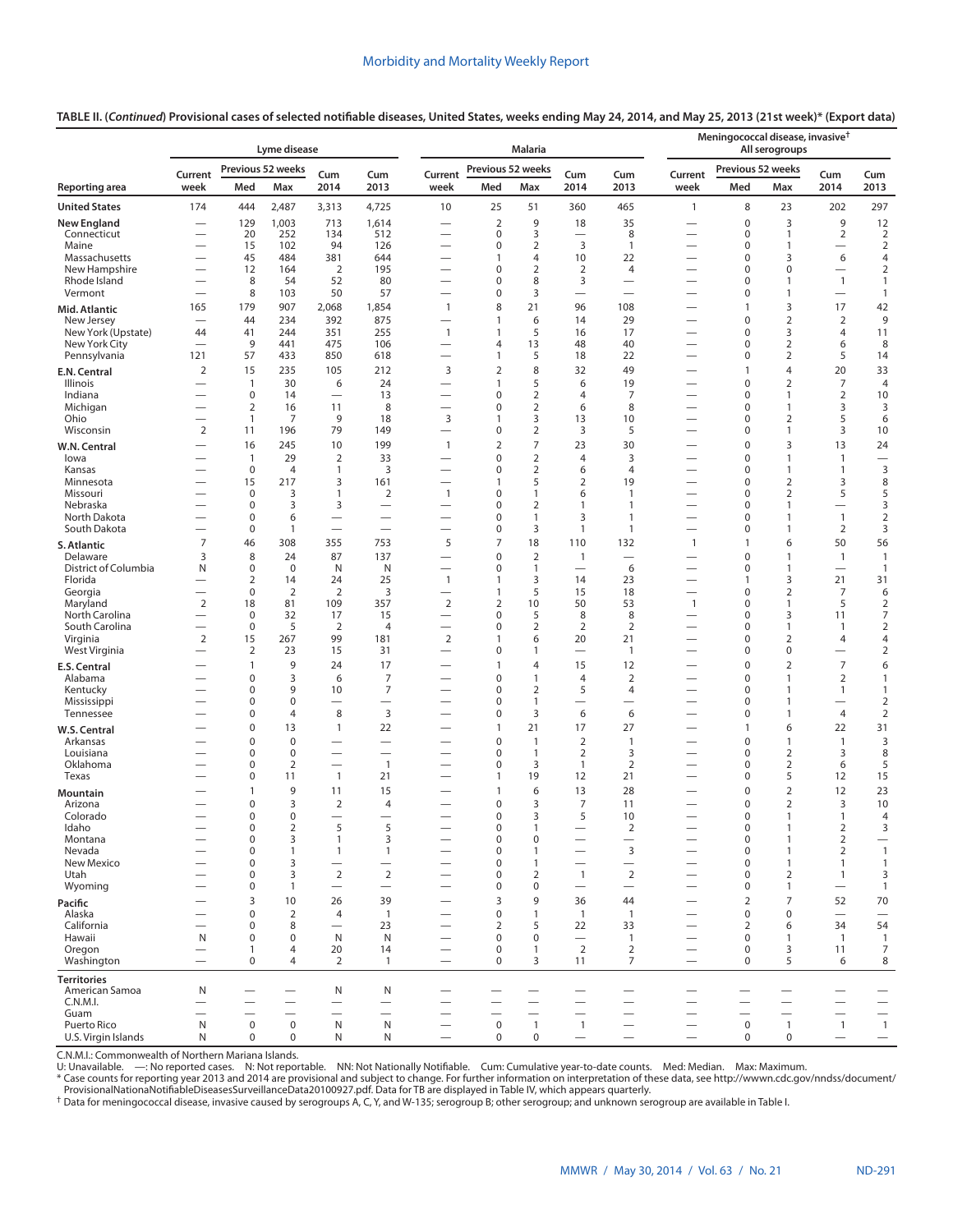|                                     |                                            |                          | <b>Mumps</b>                |                                                      |                                            |                                                      |                      | Pertussis            |                          |                          |                                                      |                               | Rabies, animal                                       |                                                      |                                                      |
|-------------------------------------|--------------------------------------------|--------------------------|-----------------------------|------------------------------------------------------|--------------------------------------------|------------------------------------------------------|----------------------|----------------------|--------------------------|--------------------------|------------------------------------------------------|-------------------------------|------------------------------------------------------|------------------------------------------------------|------------------------------------------------------|
|                                     | Current                                    | Previous 52 weeks        |                             | Cum                                                  | Cum                                        | Current                                              |                      | Previous 52 weeks    | Cum                      | Cum                      | Current                                              | Previous 52 weeks             |                                                      | Cum                                                  | Cum                                                  |
| <b>Reporting area</b>               | week                                       | Med                      | Max                         | 2014                                                 | 2013                                       | week                                                 | Med                  | Max                  | 2014                     | 2013                     | week                                                 | Med                           | Max                                                  | 2014                                                 | 2013                                                 |
| <b>United States</b>                | 37                                         | 8                        | 112                         | 718                                                  | 341                                        | 213                                                  | 535                  | 1,005                | 8,521                    | 9,225                    | 41                                                   | 61                            | 133                                                  | 829                                                  | 1,246                                                |
| <b>New England</b><br>Connecticut   | $\overline{2}$<br>$\overline{\phantom{0}}$ | $\mathbf 0$<br>0         | 3<br>$\mathbf 0$            | $\overline{4}$<br>$\overline{\phantom{0}}$           | 62<br>4                                    | 3<br>$\overline{\phantom{0}}$                        | 15<br>$\mathbf{1}$   | 36<br>6              | 212<br>10                | 444<br>13                | $\overline{2}$<br>$\overline{\phantom{0}}$           | 5<br>3                        | 13<br>12                                             | 87<br>43                                             | 120<br>49                                            |
| Maine                               | $\overline{\phantom{0}}$                   | 0                        | $\mathbf 0$                 | $\overline{\phantom{0}}$                             | $\mathbf{1}$                               | 3                                                    | 5                    | 16                   | 84                       | 142                      | $\overline{\phantom{0}}$                             | $\overline{1}$                | 3                                                    | 9                                                    | 23                                                   |
| Massachusetts                       | $\overline{2}$                             | 0                        | 3                           | $\overline{4}$                                       | 56                                         | $\overline{\phantom{0}}$                             | 4                    | 17                   | 38                       | 142                      | $\overline{\phantom{0}}$                             | $\mathbf 0$                   | 0                                                    |                                                      | $\overline{\phantom{0}}$                             |
| New Hampshire<br>Rhode Island       | $\overline{\phantom{0}}$                   | 0<br>0                   | $\mathbf 0$<br>1            | $\overline{\phantom{0}}$<br>$\overline{\phantom{0}}$ | $\overline{1}$<br>$\overline{\phantom{0}}$ | $\overline{\phantom{0}}$<br>$\overline{\phantom{0}}$ | $\mathbf{1}$<br>2    | 9<br>23              | 17<br>56                 | 47<br>15                 | $\overline{2}$<br>$\overbrace{\phantom{12322111}}$   | $\mathbf 0$<br>$\mathbf 0$    | 2<br>4                                               | 6<br>10                                              | 15<br>9                                              |
| Vermont                             |                                            | 0                        | 1                           |                                                      | $\overline{\phantom{0}}$                   | $\overline{\phantom{0}}$                             | 0                    | $\overline{7}$       | 7                        | 85                       | $\overline{\phantom{0}}$                             | $\overline{1}$                | 4                                                    | 19                                                   | 24                                                   |
| Mid. Atlantic                       |                                            | 2                        | 25                          | 103                                                  | 26                                         | 13                                                   | 33                   | 63                   | 541                      | 758                      | 10                                                   | 11                            | 33                                                   | 113                                                  | 251                                                  |
| New Jersey                          |                                            | 1                        | 20                          | 14                                                   | 3                                          | $\overline{\phantom{0}}$                             | 6                    | 12                   | 67                       | 190                      | $\overline{\phantom{0}}$                             | $\mathbf 0$                   | $\mathbf 0$                                          | $\overline{\phantom{0}}$                             |                                                      |
| New York (Upstate)<br>New York City | $\overline{\phantom{0}}$                   | 0<br>$\mathbf{1}$        | $\overline{2}$<br>24        | $\overline{2}$<br>83                                 | $\mathbf{1}$<br>10                         | $\overline{7}$<br>$\overline{\phantom{0}}$           | 14<br>$\overline{1}$ | 40<br>10             | 251<br>15                | 259<br>35                | 10<br>$\overline{\phantom{0}}$                       | 6<br>$\mathbf 0$              | 19<br>5                                              | 113                                                  | 113<br>13                                            |
| Pennsylvania                        |                                            | 0                        | $\overline{2}$              | 4                                                    | 12                                         | 6                                                    | 11                   | 20                   | 208                      | 274                      |                                                      | 5                             | 12                                                   | $\equiv$                                             | 125                                                  |
| E.N. Central                        | 33                                         | $\mathbf{1}$             | 103                         | 568                                                  | 17                                         | 40                                                   | 97                   | 200                  | 1,515                    | 1,380                    | $\overline{2}$                                       | $\overline{2}$                | 24                                                   | 13                                                   | 16                                                   |
| Illinois                            |                                            | $\mathbf{1}$             | 14                          | 93                                                   | 8                                          | $\overline{\phantom{0}}$                             | 13                   | 35                   | 135                      | 257                      | $\overline{\phantom{0}}$                             | $\mathbf{1}$                  | 6                                                    | 5                                                    | 6                                                    |
| Indiana<br>Michigan                 | $\overline{\phantom{0}}$<br>$\overline{1}$ | 0<br>0                   | 3<br>1                      | 13<br>5                                              | 1<br>$\overline{2}$                        | 8                                                    | 11<br>20             | 29<br>44             | 92<br>314                | 100<br>202               | $\overline{\phantom{0}}$<br>$\mathbf{1}$             | $\mathbf 0$<br>0              | $\mathbf{1}$<br>5                                    | $\overline{\phantom{0}}$<br>3                        | 1<br>4                                               |
| Ohio                                | 32                                         | 0                        | 95                          | 425                                                  | 6                                          | 32                                                   | 27                   | 104                  | 703                      | 347                      | $\overline{1}$                                       | $\mathbf 0$                   | 19                                                   | 5                                                    | 5                                                    |
| Wisconsin                           | $\overline{\phantom{0}}$                   | 0                        | 7                           | 32                                                   |                                            | $\overline{\phantom{0}}$                             | 22                   | 54                   | 271                      | 474                      | N                                                    | $\mathbf 0$                   | 0                                                    | N                                                    | N                                                    |
| W.N. Central                        |                                            | 0                        | $\overline{2}$              | $\overline{4}$                                       | 6                                          | 5                                                    | 45                   | 96                   | 482                      | 770                      | $\overline{\phantom{0}}$                             | 3                             | 11                                                   | 31                                                   | 93                                                   |
| lowa<br>Kansas                      |                                            | 0<br>0                   | $\mathbf{1}$<br>$\mathbf 0$ | $\overline{2}$<br>$\overline{\phantom{0}}$           | $\mathbf{1}$<br>$\overline{\phantom{0}}$   |                                                      | $\overline{4}$<br>7  | 13<br>22             | 45<br>54                 | 142<br>86                | —                                                    | $\pmb{0}$<br>$\overline{1}$   | $\mathbf 0$<br>4                                     | 14                                                   | 29                                                   |
| Minnesota                           |                                            | 0                        | 1                           | $\mathbf{1}$                                         | $\overline{2}$                             | $\overline{\phantom{0}}$                             | 17                   | 40                   | 136                      | 254                      | $\overline{\phantom{0}}$                             | 0                             | 4                                                    | $\overline{\phantom{0}}$                             | 15                                                   |
| Missouri                            |                                            | 0                        | $\overline{2}$              | $\overline{1}$                                       | $\overline{2}$                             | 5                                                    | 9                    | 33                   | 145                      | 184                      |                                                      | $\mathbf 0$                   | 3                                                    | 9                                                    | 17                                                   |
| Nebraska<br>North Dakota            |                                            | 0<br>0                   | $\mathbf 0$<br>$\mathbf 0$  | $\overline{\phantom{0}}$<br>$\overline{\phantom{0}}$ | $\overline{\phantom{0}}$<br>$\mathbf{1}$   | $\overline{\phantom{0}}$                             | 4<br>$\mathbf{1}$    | 15<br>7              | 71<br>6                  | 72<br>20                 | —<br>$\overline{\phantom{0}}$                        | $\mathbf 0$<br>$\mathbf 0$    | $\overline{2}$<br>0                                  | $\overline{2}$<br>$\overline{\phantom{0}}$           | 20<br>$\overline{\phantom{0}}$                       |
| South Dakota                        |                                            | 0                        | $\mathbf 0$                 | $\equiv$                                             | $\overline{\phantom{0}}$                   | $\overline{\phantom{0}}$                             | $\mathbf{1}$         | 8                    | 25                       | 12                       | $\overbrace{\phantom{12322111}}$                     | 0                             | $\overline{2}$                                       | 6                                                    | 12                                                   |
| S. Atlantic                         | $\overline{2}$                             | 0                        | $\overline{4}$              | 18                                                   | 191                                        | 30                                                   | 54                   | 100                  | 1,085                    | 843                      | $\overline{2}$                                       | 8                             | 22                                                   | 134                                                  | 268                                                  |
| Delaware                            |                                            | 0                        | $\mathbf 0$                 |                                                      | $\overline{\phantom{0}}$                   | $\mathbf{1}$                                         | $\mathbf{1}$         | 34                   | 186                      | 19                       |                                                      | $\mathbf 0$                   | $\mathbf 0$                                          | $\overline{\phantom{0}}$                             |                                                      |
| District of Columbia<br>Florida     | $\overline{2}$<br>$\overline{\phantom{0}}$ | 0<br>0                   | 4<br>$\mathbf{1}$           | 12<br>$\overline{\phantom{0}}$                       | $\mathbf{1}$<br>$\overline{\phantom{0}}$   | $\overline{\phantom{0}}$<br>18                       | $\mathbf 0$<br>16    | $\overline{4}$<br>63 | 10<br>313                | 19<br>202                | $\overline{\phantom{0}}$<br>$\overline{\phantom{0}}$ | $\mathbf 0$<br>$\pmb{0}$      | $\mathbf 0$<br>20                                    | $\overline{\phantom{0}}$<br>37                       | $\overbrace{\phantom{12322111}}$<br>103              |
| Georgia                             | $\overline{\phantom{0}}$                   | 0                        | $\overline{4}$              | $\overline{4}$                                       | $\mathbf{1}$                               |                                                      | 5                    | 18                   | 122                      | 143                      | $\overline{\phantom{0}}$                             | $\mathbf 0$                   | 0                                                    | $\overline{\phantom{0}}$                             |                                                      |
| Maryland                            | $\overline{\phantom{0}}$                   | 0                        | 1                           | $\overline{\phantom{0}}$                             | 84                                         | 2                                                    | 3                    | 10                   | 50                       | 82                       | $\overline{\phantom{0}}$                             | 6                             | 17                                                   | 77                                                   | 136                                                  |
| North Carolina<br>South Carolina    |                                            | 0<br>0                   | 1<br>1                      | $\overline{\phantom{0}}$<br>$\overline{\phantom{0}}$ | $\mathbf{1}$<br>$\mathbf{1}$               | 8<br>$\overline{\phantom{0}}$                        | 11<br>3              | 29<br>9              | 243<br>28                | 184<br>77                | $\overline{\phantom{0}}$<br>$\overline{\phantom{0}}$ | $\mathbf 0$<br>0              | 0<br>0                                               | $\overline{\phantom{0}}$<br>$\overline{\phantom{0}}$ | $\overline{\phantom{0}}$<br>$\overline{\phantom{0}}$ |
| Virginia                            |                                            | 0                        | $\overline{2}$              | 2                                                    | 103                                        | $\mathbf{1}$                                         | 7                    | 30                   | 125                      | 112                      | $\overline{\phantom{0}}$                             | 0                             | 0                                                    |                                                      | $\overline{\phantom{0}}$                             |
| West Virginia                       |                                            | 0                        | $\mathbf 0$                 | $\overline{\phantom{0}}$                             | $\overline{\phantom{0}}$                   | $\overline{\phantom{0}}$                             | 0                    | 3                    | 8                        | 5                        | $\overline{2}$                                       | $\overline{1}$                | 6                                                    | 20                                                   | 29                                                   |
| E.S. Central                        |                                            | 0                        | 3                           | 5                                                    | 5                                          | $\overline{4}$                                       | 16                   | 40                   | 308                      | 297                      |                                                      | $\overline{1}$                | $\overline{4}$                                       | 18                                                   | 18                                                   |
| Alabama<br>Kentucky                 |                                            | 0<br>0                   | 1<br>$\mathbf 0$            | $\mathbf{1}$<br>$\overline{\phantom{0}}$             | 1<br>$\overline{2}$                        |                                                      | 3<br>7               | 8<br>28              | 60<br>114                | 64<br>119                | $\overline{\phantom{0}}$<br>$\overline{\phantom{0}}$ | $\overline{1}$<br>$\mathbf 0$ | 4<br>3                                               | 15<br>3                                              | 13<br>4                                              |
| Mississippi                         |                                            | 0                        | $\mathbf 0$                 | $\overline{\phantom{0}}$                             | $\overline{\phantom{0}}$                   | $\overline{\phantom{0}}$                             | $\mathbf{1}$         | 4                    | 29                       | 25                       | $\overline{\phantom{0}}$                             | $\mathbf 0$                   | $\mathbf{1}$                                         | $\overline{\phantom{0}}$                             | $\mathbf{1}$                                         |
| Tennessee                           | $\overline{\phantom{0}}$                   | 0                        | 3                           | $\overline{4}$                                       | $\mathbf 2$                                | $\overline{4}$                                       | 5                    | 10                   | 105                      | 89                       |                                                      | $\pmb{0}$                     | 0                                                    |                                                      | $\overline{\phantom{0}}$                             |
| W.S. Central                        |                                            | $\mathbf 0$              | 3                           | $\overline{7}$                                       | 9                                          | 61                                                   | 89                   | 498                  | 955                      | 956                      | 25                                                   | 22                            | 78                                                   | 428                                                  | 401                                                  |
| Arkansas<br>Louisiana               |                                            | 0<br>0                   | $\mathbf{1}$<br>1           | $\overline{1}$<br>$\overline{\phantom{0}}$           | $\overline{2}$<br>1                        | 2<br>$\overline{\phantom{0}}$                        | 9<br>3               | 30<br>11             | 107<br>22                | 132<br>58                | $\overline{\phantom{0}}$<br>$\overline{\phantom{0}}$ | $\overline{1}$<br>$\mathbf 0$ | 23<br>$\overline{1}$                                 | 84<br>$\overline{\phantom{0}}$                       | 92<br>$\overline{2}$                                 |
| Oklahoma                            |                                            | 0                        | 1                           | $\overline{2}$                                       | $\overline{\phantom{0}}$                   | 32                                                   | $\mathbf 0$          | 112                  | 41                       | 16                       | $\overline{\phantom{0}}$                             | $\mathbf 0$                   | 31                                                   | 46                                                   | 22                                                   |
| Texas                               |                                            | 0                        | 3                           | 4                                                    | 6                                          | 27                                                   | 71                   | 352                  | 785                      | 750                      | 25                                                   | 18                            | 72                                                   | 298                                                  | 285                                                  |
| Mountain                            |                                            | 0                        | $\overline{2}$              | 4                                                    | $\overline{4}$                             | 18                                                   | 101                  | 143                  | 1,465                    | 2,555                    |                                                      | $\mathbf 0$                   | 11                                                   | 3                                                    | 12                                                   |
| Arizona<br>Colorado                 |                                            | 0<br>0                   | 1<br>$\mathbf{1}$           | 3<br>$\mathbf{1}$                                    | $\overline{\phantom{0}}$                   | 7                                                    | 13<br>26             | 58<br>63             | 101<br>491               | 772<br>552               | N<br>$\overline{\phantom{0}}$                        | $\pmb{0}$<br>$\mathbf 0$      | 0<br>0                                               | N                                                    | N                                                    |
| Idaho                               |                                            | 0                        | $\mathbf 0$                 | $\overline{\phantom{0}}$                             | $\mathbf{1}$<br>$\overline{\phantom{0}}$   | 8                                                    | 5                    | 23                   | 158                      | 76                       | $\overline{\phantom{0}}$                             | $\mathbf 0$                   | 4                                                    | $\overline{\phantom{0}}$                             | $\mathbf{1}$                                         |
| Montana                             |                                            | 0                        | $\Omega$                    | $\overline{\phantom{0}}$                             | -                                          | 3                                                    | 8                    | 25                   | 140                      | 316                      | N                                                    | $\Omega$                      | $\Omega$                                             | N                                                    | N                                                    |
| Nevada                              |                                            | $\boldsymbol{0}$         | $\overline{2}$              |                                                      | $\mathbf{1}$                               |                                                      | 3                    | 12                   | 45                       | 47                       |                                                      | $\mathbf 0$                   | 3                                                    | $\overline{2}$                                       | 4                                                    |
| New Mexico<br>Utah                  |                                            | $\boldsymbol{0}$<br>0    | $\mathbf{1}$<br>$\mathbf 0$ |                                                      | $\overline{\phantom{0}}$<br>$\overline{2}$ | $\overline{\phantom{0}}$                             | 9<br>22              | 24<br>42             | 110<br>394               | 254<br>524               | $\overline{\phantom{0}}$                             | $\mathbf 0$<br>$\mathbf 0$    | $\mathbf{1}$<br>$\overline{4}$                       | $\overline{\phantom{0}}$<br>$\overline{1}$           | $\overline{4}$                                       |
| Wyoming                             |                                            | 0                        | $\mathbf 0$                 |                                                      |                                            | $\overline{\phantom{0}}$                             | $\overline{1}$       | 12                   | 26                       | 14                       | $\overline{\phantom{0}}$                             | $\mathbf 0$                   | 2                                                    |                                                      | 3                                                    |
| Pacific                             |                                            | 0                        | $\overline{2}$              | 5                                                    | 21                                         | 39                                                   | 73                   | 159                  | 1,958                    | 1,222                    |                                                      | $\overline{2}$                | 13                                                   | $\overline{2}$                                       | 67                                                   |
| Alaska                              |                                            | 0                        | $\mathbf 0$                 |                                                      | $\overline{\phantom{0}}$                   | $\overline{\phantom{0}}$                             | 2                    | 10                   | 18                       | 197                      |                                                      | $\mathbf 0$                   | $\mathbf{1}$                                         | $\overline{2}$                                       | $\overline{7}$                                       |
| California<br>Hawaii                |                                            | $\mathbf 0$<br>$\pmb{0}$ | $\overline{2}$<br>0         | $\overline{4}$<br>$\overline{\phantom{0}}$           | 18                                         | 30<br>$\overline{\phantom{0}}$                       | 50<br>$\mathbf{1}$   | 139<br>4             | 1,667<br>11              | 552<br>16                | $\overline{\phantom{0}}$                             | $\overline{2}$<br>$\mathbf 0$ | 12<br>$\mathbf 0$                                    | $\overline{\phantom{0}}$                             | 58                                                   |
| Oregon                              |                                            | $\boldsymbol{0}$         | 1                           | $\mathbf{1}$                                         | $\overline{2}$                             | 2                                                    | 8                    | 26                   | 147                      | 169                      | $\overline{\phantom{0}}$                             | $\mathbf 0$                   | 2                                                    |                                                      | $\mathbf 2$                                          |
| Washington                          |                                            | $\mathbf 0$              | $\mathbf{1}$                |                                                      | $\mathbf{1}$                               | $\overline{7}$                                       | 12                   | 50                   | 115                      | 288                      | $\qquad \qquad -$                                    | $\mathbf 0$                   | 12                                                   | $\overline{\phantom{0}}$                             | $\qquad \qquad -$                                    |
| <b>Territories</b>                  |                                            |                          |                             |                                                      |                                            |                                                      |                      |                      |                          |                          |                                                      |                               |                                                      |                                                      |                                                      |
| American Samoa<br>C.N.M.I.          |                                            |                          |                             | $\overline{\phantom{0}}$                             | $\overline{\phantom{0}}$                   |                                                      |                      |                      | —                        | -<br>—                   | N<br>$\overline{\phantom{0}}$                        | —<br>-                        | $\overline{\phantom{0}}$<br>$\overline{\phantom{0}}$ | N                                                    | N<br>$\overline{\phantom{0}}$                        |
| Guam                                |                                            |                          |                             | $\equiv$                                             | $\equiv$                                   | $\overline{\phantom{0}}$                             |                      |                      | $\overline{\phantom{0}}$ | $\overline{\phantom{0}}$ | $\overline{\phantom{0}}$                             | $\overline{\phantom{0}}$      | $\overline{\phantom{0}}$                             | $\equiv$                                             | $\overline{\phantom{0}}$                             |
| Puerto Rico                         | $\overline{\phantom{0}}$                   | $\mathbf 0$              | $\mathbf{1}$                | $\overline{\phantom{0}}$                             | $\overline{2}$                             | $\overline{\phantom{0}}$                             | $\mathbf 0$          | 6                    | 6                        | $\overline{7}$           | $\qquad \qquad$                                      | $\mathbf 0$                   | 4                                                    | 13                                                   | 32                                                   |
| U.S. Virgin Islands                 | $\overbrace{\phantom{1232211}}$            | $\mathbf 0$              | 0                           | $\overline{\phantom{0}}$                             | $\qquad \qquad -$                          | $\overbrace{\phantom{1232211}}$                      | $\mathbf 0$          | 0                    | $\overline{\phantom{m}}$ | $\qquad \qquad -$        | $\qquad \qquad -$                                    | 0                             | $\mathbf 0$                                          |                                                      |                                                      |

C.N.M.I.: Commonwealth of Northern Mariana Islands.<br>U: Unavailable. —: No reported cases. N: Not reportable. NN: Not Nationally Notifiable. Cum: Cumulative year-to-date counts. Med: Median. Max: Maximum.<br>\*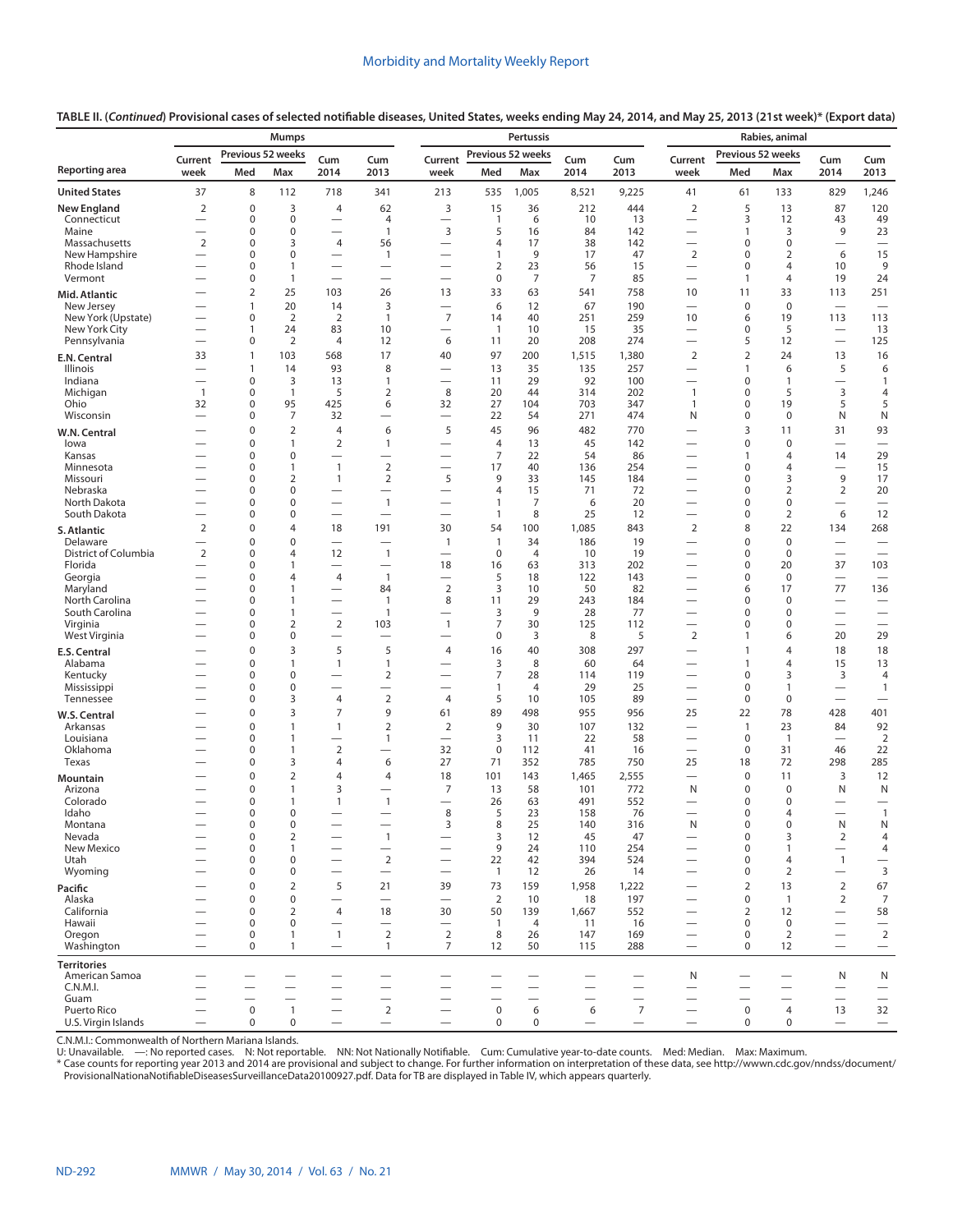|                                  |                                |                                  | <b>Salmonellosis</b> |                                   |                          |                                                      | Shiga toxin-producing E. coli (STEC) <sup>†</sup> |                      |                                |                                 |                                                      |                             | Shigellosis                      |                          |                                                      |
|----------------------------------|--------------------------------|----------------------------------|----------------------|-----------------------------------|--------------------------|------------------------------------------------------|---------------------------------------------------|----------------------|--------------------------------|---------------------------------|------------------------------------------------------|-----------------------------|----------------------------------|--------------------------|------------------------------------------------------|
|                                  | Current                        |                                  | Previous 52 weeks    | Cum                               | Cum                      | Current                                              | Previous 52 weeks                                 |                      | Cum                            | Cum                             | Current                                              | Previous 52 weeks           |                                  | Cum                      | Cum                                                  |
| Reporting area                   | week                           | Med                              | Max                  | 2014                              | 2013                     | week                                                 | Med                                               | Max                  | 2014                           | 2013                            | week                                                 | Med                         | Max                              | 2014                     | 2013                                                 |
| <b>United States</b>             | 410                            | 953                              | 1,620                | 10,761                            | 13,139                   | 18                                                   | 101                                               | 297                  | 1,117                          | 1,744                           | 231                                                  | 267                         | 726                              | 4,862                    | 3,161                                                |
| <b>New England</b>               | 6                              | 32                               | 79                   | 524                               | 674                      | $\overline{\phantom{0}}$                             | 4                                                 | 13                   | 49                             | 69                              | $\overline{\phantom{0}}$                             | 5                           | 94                               | 91                       | 63                                                   |
| Connecticut<br>Maine             | 1<br>1                         | $\overline{7}$<br>$\overline{2}$ | 21<br>6              | 118<br>40                         | 124<br>51                | $\overline{\phantom{0}}$                             | $\mathbf{1}$<br>0                                 | 7<br>3               | 12<br>$\overline{4}$           | 18<br>8                         | $\overline{\phantom{0}}$<br>$\overline{\phantom{0}}$ | $\mathbf{1}$<br>0           | 5<br>$\overline{1}$              | 12<br>5                  | 16<br>$\overline{2}$                                 |
| Massachusetts                    | $\overline{2}$                 | 17                               | 56                   | 254                               | 392                      |                                                      | $\overline{2}$                                    | 8                    | 22                             | 24                              |                                                      | 3                           | 11                               | 59                       | 34                                                   |
| New Hampshire                    | $\overline{\phantom{0}}$       | 4                                | 12                   | 50                                | 47                       | $\overline{\phantom{0}}$                             | 0                                                 | 3                    | 4                              | 12                              | $\overline{\phantom{0}}$                             | 0                           | $\overline{1}$                   | 6                        | 3                                                    |
| Rhode Island<br>Vermont          | 1<br>1                         | 1<br>$\mathbf{1}$                | 13<br>6              | 30<br>32                          | 31<br>29                 | $\overline{\phantom{0}}$                             | $\mathbf 0$<br>0                                  | $\overline{2}$<br>3  | $\overline{1}$<br>6            | $\overline{7}$                  | $\overline{\phantom{0}}$                             | 0<br>0                      | 86<br>$\mathbf{1}$               | 8<br>$\mathbf{1}$        | 5<br>3                                               |
| Mid. Atlantic                    | 41                             | 76                               | 195                  | 1,052                             | 1,452                    | 3                                                    | 11                                                | 34                   | 107                            | 174                             | $\overline{2}$                                       | 15                          | 37                               | 232                      | 302                                                  |
| New Jersey                       |                                | 14                               | 46                   | 149                               | 278                      | $\overline{\phantom{0}}$                             | $\overline{2}$                                    | 8                    | 18                             | 43                              |                                                      | $\overline{2}$              | $\overline{7}$                   | 20                       | 42                                                   |
| New York (Upstate)               | 20                             | 25                               | 76                   | 336                               | 337                      | 3                                                    | 4                                                 | 10                   | 37                             | 54                              | $\mathbf{1}$                                         | 4                           | 29                               | 74                       | 108                                                  |
| New York City<br>Pennsylvania    | $\overline{\phantom{0}}$<br>21 | 20<br>23                         | 50<br>63             | 276<br>291                        | 333<br>504               | $\overline{\phantom{0}}$                             | $\mathbf{1}$<br>5                                 | 5<br>17              | 19<br>33                       | 29<br>48                        | $\overline{\phantom{0}}$<br>$\overline{1}$           | 6<br>$\overline{2}$         | 13<br>9                          | 99<br>39                 | 113<br>39                                            |
| E.N. Central                     | 29                             | 90                               | 173                  | 1,228                             | 1,712                    | $\mathbf{1}$                                         | 13                                                | 49                   | 131                            | 291                             | 27                                                   | 21                          | 40                               | 435                      | 656                                                  |
| Illinois                         |                                | 26                               | 65                   | 329                               | 545                      |                                                      | 4                                                 | 32                   | 29                             | 71                              | $\overline{\phantom{0}}$                             | 5                           | 15                               | 39                       | 90                                                   |
| Indiana                          |                                | 11                               | 27                   | 118                               | 216                      | $\overline{\phantom{0}}$                             | $\mathbf{1}$                                      | 7                    | 12                             | 32                              |                                                      | $\overline{2}$              | 25                               | 126                      | 31                                                   |
| Michigan                         | $\mathbf{1}$                   | 17                               | 42                   | 225                               | 319                      |                                                      | 3                                                 | 14                   | 37                             | 56                              | $\overline{4}$                                       | $\overline{2}$              | 8                                | 39                       | 78                                                   |
| Ohio<br>Wisconsin                | 28                             | 23<br>13                         | 42<br>41             | 385<br>171                        | 357<br>275               | $\mathbf{1}$                                         | 3<br>$\overline{2}$                               | 15<br>13             | 50<br>3                        | 64<br>68                        | 20<br>3                                              | 8<br>$\mathbf{1}$           | 21<br>7                          | 185<br>46                | 441<br>16                                            |
| W.N. Central                     | 17                             | 45                               | 120                  | 474                               | 1,018                    |                                                      | 12                                                | 49                   | 101                            | 279                             | 19                                                   | 20                          | 80                               | 541                      | 153                                                  |
| lowa                             | 1                              | 9                                | 36                   | 117                               | 171                      |                                                      | $\overline{2}$                                    | 15                   | 16                             | 38                              |                                                      | $\overline{4}$              | 45                               | 96                       | 30                                                   |
| Kansas                           |                                | $\overline{7}$                   | 18                   | 86                                | 135                      |                                                      | $\mathbf{1}$                                      | 6                    | 18                             | 29                              | $\overline{\phantom{0}}$                             | $\mathbf 0$                 | 4                                | 9                        | 13                                                   |
| Minnesota<br>Missouri            | $\overline{\phantom{0}}$<br>16 | 12<br>14                         | 54<br>38             | $\overline{\phantom{0}}$<br>174   | 253<br>264               | $\overline{\phantom{0}}$<br>$\overline{\phantom{0}}$ | 3<br>4                                            | 17<br>15             | $\overline{\phantom{0}}$<br>40 | 89<br>86                        | $\overline{\phantom{0}}$<br>19                       | $\mathbf{1}$<br>2           | 6<br>20                          | 125                      | 57<br>18                                             |
| Nebraska                         |                                | $\overline{4}$                   | 20                   | 32                                | 88                       |                                                      | $\overline{2}$                                    | 7                    | 13                             | 18                              | $\overline{\phantom{0}}$                             | $\mathbf{1}$                | 5                                | 15                       | 25                                                   |
| North Dakota                     |                                | 1                                | 7                    | 22                                | 38                       | $\overline{\phantom{0}}$                             | $\mathbf{1}$                                      | 3                    | 8                              | 11                              | $\overline{\phantom{0}}$                             | 0                           | $\overline{2}$                   | 10                       | 7                                                    |
| South Dakota                     | $\overline{\phantom{0}}$       | 3                                | 10                   | 43                                | 69                       | $\overline{\phantom{0}}$                             | 0                                                 | 5                    | 6                              | 8                               |                                                      | 6                           | 32                               | 286                      | 3                                                    |
| S. Atlantic                      | 163                            | 249                              | 478                  | 3,032                             | 2,997                    | $\overline{1}$                                       | 9                                                 | 19                   | 143                            | 185                             | 96                                                   | 64                          | 163                              | 1,719                    | 583                                                  |
| Delaware<br>District of Columbia | $\overline{\phantom{0}}$       | $\overline{2}$<br>$\mathbf{1}$   | 8<br>3               | 18<br>9                           | 20<br>23                 | $\overline{\phantom{0}}$                             | $\mathbf 0$<br>0                                  | $\overline{2}$<br>1  | $\overline{1}$<br>2            | 3<br>3                          | $\overline{\phantom{0}}$                             | $\mathbf 0$<br>0            | $\overline{4}$<br>$\overline{4}$ | 22<br>9                  | $\overline{2}$<br>6                                  |
| Florida                          | 119                            | 111                              | 228                  | 1,465                             | 1,398                    | $\overline{1}$                                       | 3                                                 | 6                    | 46                             | 48                              | 72                                                   | 28                          | 96                               | 974                      | 198                                                  |
| Georgia                          | 18                             | 34                               | 100                  | 387                               | 434                      |                                                      | $\overline{2}$                                    | 7                    | 36                             | 50                              | 14                                                   | 18                          | 34                               | 309                      | 241                                                  |
| Maryland<br>North Carolina       | 9<br>8                         | 15<br>35                         | 37<br>136            | 205<br>485                        | 234<br>346               | —                                                    | $\mathbf{1}$<br>$\mathbf{1}$                      | 8<br>6               | 19<br>16                       | 20<br>21                        | $\overline{4}$<br>3                                  | 3<br>4                      | 8<br>119                         | 72<br>250                | 25<br>51                                             |
| South Carolina                   | 4                              | 20                               | 60                   | 210                               | 210                      |                                                      | 0                                                 | $\mathbf{1}$         | 2                              | $\overline{2}$                  | $\mathbf{1}$                                         | 2                           | 6                                | 36                       | 35                                                   |
| Virginia                         | 5                              | 18                               | 41                   | 223                               | 264                      |                                                      | $\overline{2}$                                    | 8                    | 17                             | 26                              | $\overline{2}$                                       | $\overline{2}$              | 8                                | 46                       | 24                                                   |
| West Virginia                    |                                | $\overline{2}$                   | 9                    | 30                                | 68                       |                                                      | 0                                                 | 3                    | $\overline{4}$                 | 12                              | $\overline{\phantom{0}}$                             | $\boldsymbol{0}$            | $\overline{2}$                   | $\mathbf{1}$             | $\overline{1}$                                       |
| E.S. Central<br>Alabama          | 5<br>$\mathbf{1}$              | 61<br>19                         | 150<br>80            | 759<br>261                        | 746<br>207               |                                                      | 5<br>0                                            | 19<br>$\overline{4}$ | 57<br>7                        | 99<br>25                        | 22<br>$\overline{\phantom{0}}$                       | 27<br>6                     | 66<br>14                         | 510<br>96                | 208<br>78                                            |
| Kentucky                         |                                | 9                                | 21                   | 144                               | 148                      |                                                      | 1                                                 | 9                    | 14                             | 26                              | $\overline{\phantom{0}}$                             | $\mathbf{1}$                | 6                                | 22                       | 24                                                   |
| Mississippi                      |                                | 12                               | 40                   | 132                               | 169                      | $\overline{\phantom{0}}$                             | $\mathbf 0$                                       | $\overline{4}$       | 6                              | 9                               | $\mathbf{1}$                                         | 5                           | 12                               | 85                       | 55                                                   |
| Tennessee                        | 4                              | 16                               | 36                   | 222                               | 222                      |                                                      | $\overline{2}$                                    | 7                    | 30                             | 39                              | 21                                                   | 14                          | 50                               | 307                      | 51                                                   |
| W.S. Central                     | 94                             | 130<br>13                        | 724                  | 1,229                             | 1,590                    | 7<br>$\overline{\phantom{0}}$                        | 16<br>$\overline{2}$                              | 50<br>6              | 270                            | 200<br>19                       | 54                                                   | 62<br>7                     | 463<br>23                        | 790<br>203               | 741<br>64                                            |
| Arkansas<br>Louisiana            | 12<br>5                        | 23                               | 36<br>47             | 105<br>195                        | 116<br>310               | $\overline{\phantom{0}}$                             | 0                                                 | 3                    | 36<br>5                        | 4                               | 26<br>$\overline{\phantom{0}}$                       | 8                           | 29                               | 64                       | 97                                                   |
| Oklahoma                         | 14                             | 12                               | 151                  | 173                               | 185                      | 5                                                    | $\overline{2}$                                    | 10                   | 27                             | 21                              | $\overline{\phantom{0}}$                             | $\overline{2}$              | 41                               | 16                       | 68                                                   |
| Texas                            | 63                             | 78                               | 543                  | 756                               | 979                      | $\overline{2}$                                       | 12                                                | 40                   | 202                            | 156                             | 28                                                   | 37                          | 393                              | 507                      | 512                                                  |
| <b>Mountain</b>                  | 6                              | 53                               | 260                  | 707                               | 912                      | $\overline{\phantom{0}}$                             | 9                                                 | 69                   | 92                             | 177                             |                                                      | 13                          | 43                               | 180                      | 137                                                  |
| Arizona<br>Colorado              |                                | 17<br>11                         | 34<br>35             | 218<br>157                        | 303<br>201               |                                                      | $\overline{2}$<br>$\overline{2}$                  | 45<br>11             | 15<br>7                        | 48<br>51                        | $\overline{\phantom{0}}$                             | 7<br>$\mathbf{1}$           | 29<br>12                         | 77<br>19                 | 78<br>21                                             |
| Idaho                            | 4                              | 3                                | 9                    | 47                                | 39                       |                                                      | $\overline{2}$                                    | 6                    | 22                             | 20                              |                                                      | $\mathbf 0$                 | 3                                | 4                        | $\overline{2}$                                       |
| Montana                          |                                | $\overline{2}$                   | 5                    | 44                                | 36                       |                                                      | 1                                                 | 5                    | 10                             | 12                              |                                                      | 1                           | 10                               | 6                        | $\overline{2}$                                       |
| Nevada<br>New Mexico             |                                | 3<br>5                           | 205<br>19            | 31<br>60                          | 74<br>124                |                                                      | $\mathbf{1}$<br>0                                 | 8<br>3               | 11<br>11                       | 12<br>9                         |                                                      | $\mathbf 0$<br>$\mathbf{1}$ | 7<br>5                           | 8<br>11                  | 13<br>11                                             |
| Utah                             | $\overline{2}$                 | 6                                | 16                   | 141                               | 115                      | $\overline{\phantom{0}}$                             | $\mathbf{1}$                                      | 9                    | 15                             | 21                              | $\qquad \qquad$                                      | $\mathbf{1}$                | $\overline{2}$                   | 13                       | 9                                                    |
| Wyoming                          |                                | 1                                | 7                    | 9                                 | 20                       | $\overline{\phantom{0}}$                             | $\mathbf 0$                                       | 8                    | $\overline{1}$                 | 4                               | $\overline{\phantom{0}}$                             | $\mathbf 0$                 | 6                                | 42                       | $\mathbf{1}$                                         |
| Pacific                          | 49                             | 120                              | 222                  | 1,756                             | 2,038                    | 6                                                    | 16                                                | 55                   | 167                            | 270                             | 11                                                   | 23                          | 49                               | 364                      | 318                                                  |
| Alaska<br>California             | $\overline{2}$<br>29           | $\mathbf{1}$<br>88               | 7<br>175             | 32                                | 26<br>1,604              | $\overline{\phantom{0}}$                             | $\mathbf 0$<br>8                                  | $\mathbf 0$<br>36    | $\overline{\phantom{0}}$<br>99 | $\overline{\phantom{0}}$<br>186 | 8                                                    | $\mathbf 0$<br>19           | $\overline{1}$<br>49             | 3<br>277                 | $\mathbf{1}$<br>247                                  |
| Hawaii                           |                                | 6                                | 13                   | 1,382<br>89                       | 107                      |                                                      | 0                                                 | $\overline{2}$       | 2                              | 14                              |                                                      | $\mathbf 0$                 | 2                                | 9                        | 23                                                   |
| Oregon                           | $\overline{1}$                 | 6                                | 25                   | 103                               | 115                      | $\mathbf{1}$                                         | $\overline{2}$                                    | 14                   | 30                             | 34                              | $\overline{\phantom{0}}$                             | $\mathbf{1}$                | 5                                | 17                       | 20                                                   |
| Washington                       | 17                             | 10                               | 47                   | 150                               | 186                      | 5                                                    | 6                                                 | 31                   | 36                             | 36                              | 3                                                    | $\overline{2}$              | 12                               | 58                       | 27                                                   |
| <b>Territories</b>               |                                |                                  |                      |                                   |                          |                                                      |                                                   |                      |                                |                                 |                                                      |                             |                                  |                          |                                                      |
| American Samoa<br>C.N.M.I.       |                                |                                  |                      |                                   | $\overline{\phantom{0}}$ |                                                      |                                                   |                      | $\overline{\phantom{0}}$       | $\overline{\phantom{0}}$        |                                                      |                             | $\overline{\phantom{0}}$         | $\overline{\phantom{0}}$ | $\overline{\phantom{0}}$<br>$\overline{\phantom{0}}$ |
| Guam                             |                                |                                  |                      |                                   |                          |                                                      |                                                   |                      | $\overline{\phantom{0}}$       | $\overline{\phantom{0}}$        |                                                      |                             | $\overline{\phantom{0}}$         | $\overline{\phantom{0}}$ | $\overline{\phantom{0}}$                             |
| Puerto Rico                      |                                | 9                                | 47                   | 98                                | 176                      | $\overline{\phantom{0}}$                             | $\mathbf 0$                                       | $\overline{2}$       | 4                              | $\overline{2}$                  | $\overbrace{\phantom{12322111}}$                     | $\mathbf 0$                 | $\overline{1}$                   | $\mathbf{1}$             | $\equiv$                                             |
| U.S. Virgin Islands              | $\overline{\phantom{0}}$       | $\mathbf 0$                      | 0                    | $\overbrace{\phantom{123221111}}$ | $\qquad \qquad -$        |                                                      | 0                                                 | 0                    |                                | $\overline{\phantom{m}}$        | $\overline{\phantom{0}}$                             | 0                           | $\mathbf 0$                      |                          |                                                      |

C.N.M.I.: Commonwealth of Northern Mariana Islands.

U: Unavailable. —: No reported cases. N: Not reportable. NN: Not Nationally Notifiable. Cum: Cumulative year-to-date counts. Med: Median. Max: Maximum.<br>\* Case counts for reporting year 2013 and 2014 are provisional and sub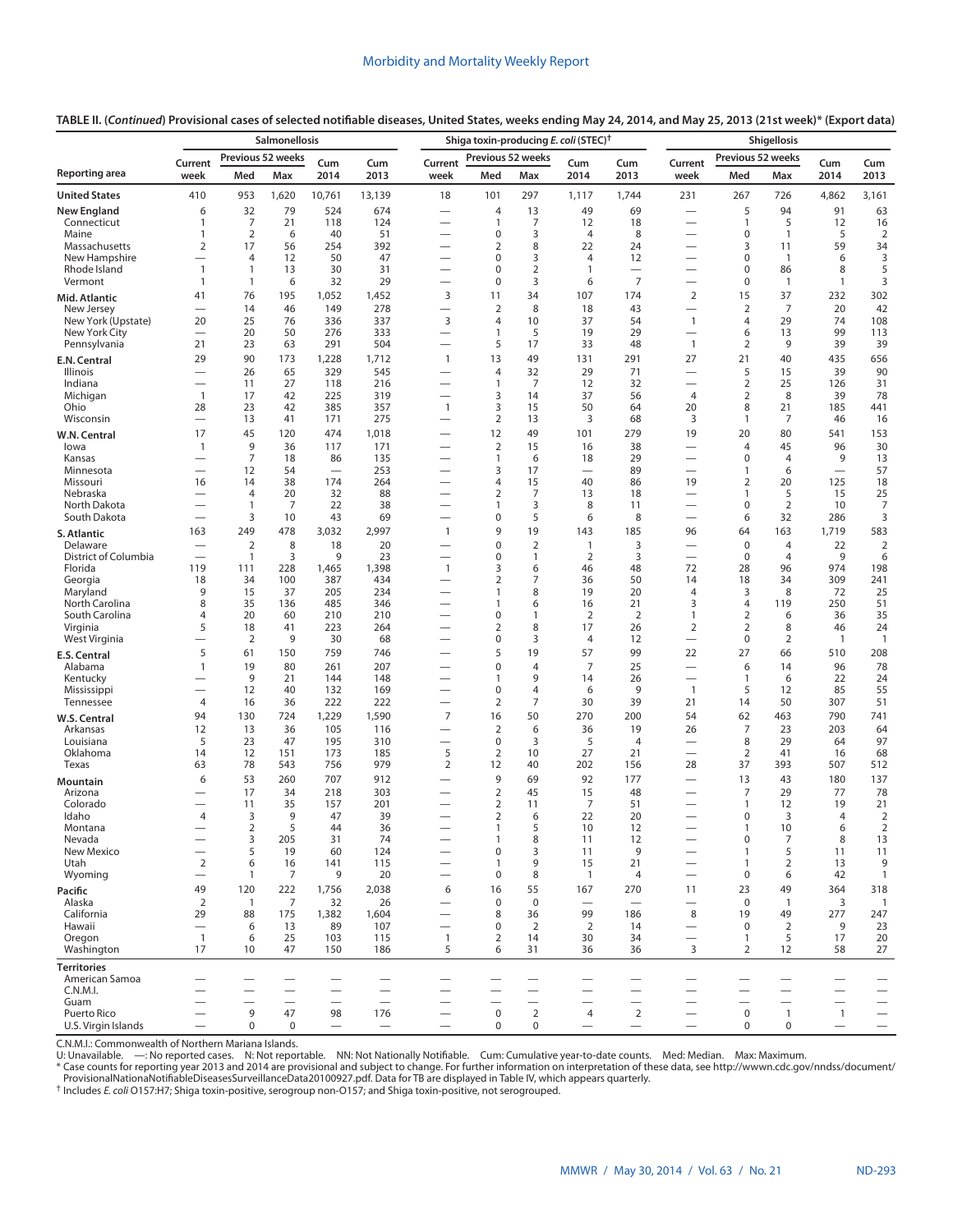|                                     |                               |                          |                                  |                                                      | Spotted Fever Rickettsiosis (including RMSF) <sup>†</sup> |                                      |                          |                                |                                          |                                                      |                                  |                                 |                     |                                       |                          |
|-------------------------------------|-------------------------------|--------------------------|----------------------------------|------------------------------------------------------|-----------------------------------------------------------|--------------------------------------|--------------------------|--------------------------------|------------------------------------------|------------------------------------------------------|----------------------------------|---------------------------------|---------------------|---------------------------------------|--------------------------|
|                                     |                               |                          | Confirmed                        |                                                      |                                                           |                                      |                          | Probable                       |                                          |                                                      |                                  | Syphilis, primary and secondary |                     |                                       |                          |
|                                     | Current                       |                          | Previous 52 weeks                | Cum                                                  | Cum                                                       | Current                              | Previous 52 weeks        |                                | Cum                                      | Cum                                                  | Current                          | Previous 52 weeks               |                     | Cum                                   |                          |
| Reporting area                      | week                          | Med                      | Max                              | 2014                                                 | 2013                                                      | week                                 | Med                      | Max                            | 2014                                     | 2013                                                 | week                             | Med                             | Max                 | 2014                                  | Cum<br>2013              |
| <b>United States</b>                |                               | 3                        | 10                               | 23                                                   | 34                                                        | 20                                   | 47                       | 211                            | 395                                      | 378                                                  | 91                               | 337                             | 478                 | 6,020                                 | 6,625                    |
| New England                         |                               | 0                        | $\mathbf{1}$                     | $\overline{\phantom{0}}$                             |                                                           | $\overline{\phantom{0}}$             | $\mathbf 0$              | $\mathbf{1}$                   | 3                                        | 5                                                    |                                  | 10                              | 19                  | 185                                   | 211                      |
| Connecticut<br>Maine                |                               | 0<br>0                   | $\mathbf 0$<br>$\mathbf 0$       | -                                                    |                                                           | $\overline{\phantom{0}}$<br><u>—</u> | $\mathbf 0$<br>0         | $\mathbf 0$<br>$\mathbf{1}$    | $\overline{\phantom{0}}$<br>$\mathbf{1}$ | $\mathbf{1}$                                         |                                  | $\mathbf{1}$<br>$\mathbf 0$     | 5<br>4              | 31<br>6                               | 30<br>$\overline{4}$     |
| Massachusetts                       |                               | 0                        | $\mathbf 0$                      |                                                      |                                                           | -                                    | 0                        | $\overline{1}$                 | 1                                        |                                                      | -                                | $\overline{7}$                  | 14                  | 121                                   | 150                      |
| New Hampshire<br>Rhode Island       |                               | 0                        | 1<br>$\mathbf 0$                 | -                                                    |                                                           | -                                    | 0                        | $\mathbf{1}$<br>$\mathbf 0$    | $\mathbf{1}$                             | $\overline{2}$                                       |                                  | $\mathbf 0$<br>$\mathbf 0$      | $\overline{2}$<br>5 | 9                                     | 11                       |
| Vermont                             |                               | 0<br>0                   | $\mathbf 0$                      | $\overline{\phantom{0}}$<br>$\overline{\phantom{0}}$ | $\overline{\phantom{0}}$                                  | -                                    | 0<br>0                   | $\mathbf 0$                    | $\overline{\phantom{0}}$                 | $\overline{2}$                                       | —                                | $\mathbf 0$                     | 1                   | 17<br>$\mathbf{1}$                    | 15<br>$\overline{1}$     |
| Mid. Atlantic                       |                               | 0                        | $\mathbf{1}$                     | $\overline{2}$                                       | 1                                                         | -                                    | 1                        | $\overline{7}$                 | 14                                       | 19                                                   | 11                               | 41                              | 73                  | 802                                   | 862                      |
| New Jersey                          |                               | 0                        | $\mathbf{1}$                     |                                                      | 1                                                         |                                      | 0                        | $\overline{4}$                 | 7                                        | 14                                                   |                                  | $\overline{4}$                  | 9                   | 78                                    | 99                       |
| New York (Upstate)<br>New York City |                               | 0<br>0                   | $\mathbf{1}$<br>$\mathbf{1}$     | $\mathbf{1}$<br>$\overline{\phantom{0}}$             |                                                           |                                      | 0<br>0                   | 6<br>$\overline{1}$            | 5                                        | 2                                                    | $\overline{7}$<br>3              | 5<br>22                         | 48<br>34            | 136<br>441                            | 107<br>478               |
| Pennsylvania                        |                               | 0                        | $\mathbf{1}$                     | $\overline{1}$                                       | $\overline{\phantom{0}}$                                  | -                                    | 0                        | 3                              | $\overline{2}$                           | 3                                                    | 1                                | 8                               | 15                  | 147                                   | 178                      |
| E.N. Central                        |                               | 0                        | $\mathbf{1}$                     | $\mathbf{1}$                                         |                                                           | 1                                    | $\mathbf{1}$             | 14                             | 13                                       | 24                                                   | 5                                | 34                              | 53                  | 459                                   | 828                      |
| Illinois<br>Indiana                 |                               | 0<br>0                   | $\mathbf{1}$<br>$\mathbf{1}$     | $\overline{\phantom{0}}$<br>$\mathbf{1}$             | $\overline{\phantom{0}}$<br>$\overline{\phantom{0}}$      | -                                    | 1<br>0                   | 8<br>3                         | 6<br>$\mathbf{1}$                        | 12<br>5                                              | 5                                | 12<br>3                         | 27<br>8             | 162<br>62                             | 359<br>100               |
| Michigan                            |                               | 0                        | $\mathbf 0$                      | $\overline{\phantom{0}}$                             |                                                           |                                      | 0                        | $\mathbf{1}$                   | $\mathbf{1}$                             | $\overline{\phantom{0}}$                             |                                  | 8                               | 17                  | 61                                    | 172                      |
| Ohio                                |                               | 0                        | $\mathbf{1}$                     |                                                      |                                                           | $\overline{1}$                       | 0                        | $\overline{2}$                 | 5                                        | 5                                                    |                                  | 8                               | 17                  | 150                                   | 168                      |
| Wisconsin                           |                               | 0                        | $\mathbf{1}$                     |                                                      |                                                           | $\overline{\phantom{0}}$             | $\mathbf 0$              | $\overline{2}$                 | $\overline{\phantom{0}}$                 | $\overline{2}$                                       |                                  | $\overline{2}$                  | 5                   | 24                                    | 29                       |
| W.N. Central                        |                               | 0<br>0                   | $\overline{2}$<br>0              | $\overline{2}$<br>$\overline{\phantom{0}}$           |                                                           | 3<br>$\overline{\phantom{0}}$        | 3<br>0                   | 26<br>$\overline{2}$           | 29<br>$\overline{\phantom{0}}$           | 32<br>$\mathbf{1}$                                   | —                                | 15                              | 30<br>7             | 295<br>30                             | 235<br>33                |
| lowa<br>Kansas                      |                               | $\Omega$                 | $\mathbf 0$                      | -                                                    |                                                           | -                                    | 0                        | $\mathbf 0$                    |                                          | $\overline{\phantom{0}}$                             |                                  | 2<br>$\mathbf{1}$               | 4                   | 17                                    | 13                       |
| Minnesota                           |                               | 0                        | $\mathbf{1}$                     | $\overline{\phantom{0}}$                             |                                                           | $\overline{\phantom{0}}$             | 0                        | 3                              |                                          | 5                                                    | $\overline{\phantom{0}}$         | $\overline{4}$                  | 10                  | 90                                    | 64                       |
| Missouri                            |                               | 0                        | $\overline{2}$                   | $\overline{2}$                                       | $\overline{\phantom{0}}$                                  | 3                                    | 3                        | 25                             | 29                                       | 26                                                   | —                                | 6                               | 10                  | 110                                   | 91                       |
| Nebraska<br>North Dakota            |                               | 0<br>0                   | $\mathbf{1}$<br>$\mathbf 0$      | $\overline{\phantom{0}}$<br>$\overline{\phantom{0}}$ |                                                           |                                      | 0<br>0                   | $\overline{2}$<br>$\mathbf{1}$ |                                          | $\overline{\phantom{0}}$<br>$\overline{\phantom{0}}$ | $\overline{\phantom{0}}$         | $\mathbf{1}$<br>$\pmb{0}$       | 3<br>$\overline{2}$ | 19<br>3                               | 19<br>6                  |
| South Dakota                        |                               | 0                        | $\mathbf{1}$                     | $\overline{\phantom{0}}$                             |                                                           | $\overline{\phantom{0}}$             | 0                        | $\mathbf{1}$                   |                                          | $\overline{\phantom{0}}$                             |                                  | $\mathbf{1}$                    | 6                   | 26                                    | 9                        |
| S. Atlantic                         |                               | 1                        | 8                                | 17                                                   | 28                                                        | 3                                    | 14                       | 70                             | 104                                      | 82                                                   | 46                               | 83                              | 215                 | 1,619                                 | 1,380                    |
| Delaware                            |                               | 0                        | $\mathbf 0$                      | $\overline{\phantom{0}}$                             |                                                           | -                                    | 0                        | $\overline{2}$                 | 4                                        | 5                                                    |                                  | $\mathbf{1}$                    | 9                   | 12                                    | 7                        |
| District of Columbia<br>Florida     |                               | 0<br>$\Omega$            | $\pmb{0}$<br>$\overline{2}$      | $\overline{\phantom{0}}$<br>$\overline{\phantom{0}}$ | $\overline{2}$<br>$\mathbf{1}$                            | -<br>$\mathbf 2$                     | 0<br>$\Omega$            | $\mathbf 0$<br>3               | 13                                       | $\overline{\phantom{0}}$<br>5                        | -<br>4                           | $\mathbf{1}$<br>29              | 8<br>45             | 606                                   | 79<br>553                |
| Georgia                             |                               | 1                        | $\overline{7}$                   | 16                                                   | 24                                                        |                                      | 0                        | $\mathbf 0$                    |                                          | $\overline{\phantom{0}}$                             | 26                               | 21                              | 151                 | 422                                   | 252                      |
| Maryland                            |                               | $\Omega$                 | $\mathbf 0$                      |                                                      |                                                           |                                      | 0                        | $\overline{2}$                 | $\overline{4}$                           | $\overline{\phantom{0}}$                             | $\overline{\phantom{0}}$         | 9                               | 16                  | 157                                   | 163                      |
| North Carolina                      |                               | 0                        | $\overline{2}$                   | $\overline{\phantom{0}}$                             |                                                           | -                                    | 3                        | 47                             | 45                                       | 18                                                   | 13                               | 10                              | 29                  | 210                                   | 74                       |
| South Carolina<br>Virginia          |                               | 0<br>0                   | 1<br>$\overline{2}$              | $\mathbf{1}$                                         | $\overline{1}$                                            | $\overline{1}$                       | 1<br>4                   | 5<br>22                        | $\overline{4}$<br>33                     | 10<br>44                                             | 3                                | $\overline{4}$<br>5             | 13<br>18            | 85<br>114                             | 114<br>130               |
| West Virginia                       |                               | 0                        | 1                                |                                                      |                                                           | $\overline{\phantom{0}}$             | 0                        | $\overline{2}$                 | $\mathbf{1}$                             | $\overline{\phantom{0}}$                             | —                                | $\pmb{0}$                       | 2                   | 13                                    | 8                        |
| E.S. Central                        |                               | 0                        | $\overline{2}$                   | $\overline{\phantom{a}}$                             | $\mathbf{1}$                                              | 6                                    | 12                       | 52                             | 100                                      | 133                                                  | $\mathbf{1}$                     | 11                              | 29                  | 211                                   | 246                      |
| Alabama                             |                               | 0<br>$\Omega$            | $\mathbf{1}$<br>$\mathbf{1}$     | $\overline{\phantom{0}}$                             |                                                           | $\overline{\phantom{0}}$             | 3<br>0                   | 19<br>6                        | 28<br>$\overline{4}$                     | 24                                                   |                                  | 3                               | 8                   | 46                                    | 67                       |
| Kentucky<br>Mississippi             |                               | 0                        | $\mathbf{1}$                     | -<br>$\mathbf{1}$                                    |                                                           | 1                                    | 0                        | $\overline{4}$                 | 1                                        | 13<br>8                                              | $\mathbf{1}$                     | $\overline{2}$<br>1             | 8<br>26             | 49<br>64                              | 49<br>36                 |
| Tennessee                           |                               | $\Omega$                 | $\overline{2}$                   | -                                                    | 1                                                         | 5                                    | 6                        | 33                             | 67                                       | 88                                                   | $\overline{\phantom{0}}$         | $\overline{4}$                  | 8                   | 52                                    | 94                       |
| W.S. Central                        |                               | 0                        | $\overline{4}$                   | -                                                    | $\overline{2}$                                            | $\overline{7}$                       | 12                       | 123                            | 124                                      | 55                                                   | $\mathbf{1}$                     | 40                              | 69                  | 702                                   | 865                      |
| Arkansas<br>Louisiana               | -                             | 0<br>0                   | $\overline{2}$<br>$\mathbf 0$    |                                                      | 1                                                         | 7<br>-                               | 8<br>0                   | 35<br>$\overline{1}$           | 82<br>3                                  | 23                                                   | $\mathbf{1}$                     | 3<br>8                          | 8<br>22             | 37<br>144                             | 64<br>134                |
| Oklahoma                            |                               | 0                        | $\overline{4}$                   | $\overline{\phantom{0}}$                             | $\overline{\phantom{0}}$                                  |                                      | 0                        | 87                             | $\mathbf{1}$                             | 21                                                   | —                                | $\overline{2}$                  | 9                   | 40                                    | 41                       |
| Texas                               |                               | 0                        | $\mathbf 0$                      | <u>.</u>                                             | 1                                                         |                                      | 2                        | 16                             | 38                                       | 11                                                   |                                  | 27                              | 41                  | 481                                   | 626                      |
| Mountain                            |                               | 0                        | $\mathbf{1}$                     | -                                                    | $\overline{2}$                                            |                                      |                          | $\overline{4}$                 | 6                                        | 26                                                   |                                  | 17                              | 26                  | 321                                   | 303                      |
| Arizona<br>Colorado                 |                               | 0<br>0                   | 1<br>$\mathbf 0$                 |                                                      | $\overline{2}$                                            |                                      | 1<br>0                   | 3<br>$\mathbf{1}$              | 5                                        | 23<br>2                                              |                                  | 6<br>3                          | 12<br>9             | 130<br>44                             | 98<br>67                 |
| Idaho                               |                               | 0                        | 1                                |                                                      |                                                           |                                      | 0                        | $\mathbf 0$                    |                                          |                                                      |                                  | $\pmb{0}$                       | $\overline{2}$      | 3                                     | 7                        |
| Montana                             |                               | $\Omega$                 | $\Omega$                         |                                                      |                                                           |                                      | 0                        | $\mathbf{1}$                   |                                          |                                                      |                                  | $\Omega$                        |                     | $\overline{2}$                        | 3                        |
| Nevada<br>New Mexico                |                               | $\mathbf 0$<br>0         | 0<br>$\mathbf{1}$                | —                                                    |                                                           |                                      | $\mathbf 0$<br>0         | $\mathbf{1}$<br>$\mathbf{1}$   | $\mathbf{1}$                             | $\overline{\phantom{0}}$<br>$\mathbf{1}$             |                                  | 5<br>$\mathbf{1}$               | 14<br>5             | 105                                   | 59<br>35                 |
| Utah                                | —<br>$\overline{\phantom{0}}$ | 0                        | $\mathbf 0$                      | $\overline{\phantom{0}}$                             |                                                           | -                                    | 0                        | $\mathbf{1}$                   |                                          | $\overline{\phantom{0}}$                             | —                                | 1                               | 5                   | 30<br>$\overline{7}$                  | 33                       |
| Wyoming                             |                               | 0                        | $\mathbf 0$                      | $\overline{\phantom{0}}$                             |                                                           | $\overbrace{\phantom{123221111}}$    | 0                        | $\mathbf{1}$                   |                                          | $\overline{\phantom{0}}$                             | $\overline{\phantom{0}}$         | $\mathbf 0$                     | 0                   | $\overline{\phantom{0}}$              | $\overline{1}$           |
| Pacific                             |                               | 0                        | $\mathbf{1}$                     | $\overline{\phantom{0}}$                             |                                                           |                                      | $\mathbf 0$              | $\overline{2}$                 | $\overline{2}$                           | $\overline{2}$                                       | 27                               | 80                              | 112                 | 1,426                                 | 1,695                    |
| Alaska<br>California                | N                             | 0<br>0                   | $\pmb{0}$<br>$\mathbf{1}$        | N                                                    | N                                                         | N                                    | 0<br>0                   | $\pmb{0}$<br>2                 | N                                        | N<br>2                                               | $\overline{\phantom{m}}$<br>22   | $\mathbf 0$<br>68               | 3<br>88             | 8<br>1,246                            | 7<br>1,468               |
| Hawaii                              | N                             | 0                        | $\mathbf 0$                      | N                                                    | N                                                         | N                                    | 0                        | $\mathbf 0$                    | N                                        | N                                                    |                                  | $\mathbf{1}$                    | 5                   | 19                                    | 12                       |
| Oregon                              |                               | 0                        | $\mathbf{1}$                     | $\overline{\phantom{0}}$                             |                                                           |                                      | 0                        | $\mathbf{1}$                   | $\overline{2}$                           | $\overline{\phantom{0}}$                             | $\overline{\phantom{0}}$         | 5                               | 11                  | 91                                    | 113                      |
| Washington                          |                               | $\mathbf 0$              | $\mathbf 0$                      | $\overline{\phantom{0}}$                             | $\overline{\phantom{0}}$                                  | $\overline{\phantom{0}}$             | 0                        | 2                              | $\overline{\phantom{0}}$                 | $\overline{\phantom{0}}$                             | 5                                | $\overline{4}$                  | 14                  | 62                                    | 95                       |
| <b>Territories</b>                  |                               |                          |                                  |                                                      |                                                           |                                      |                          |                                |                                          |                                                      |                                  |                                 |                     |                                       |                          |
| American Samoa<br>C.N.M.I.          | N                             | $\overline{\phantom{0}}$ | $\overbrace{\phantom{12322111}}$ | N<br>$\overline{\phantom{0}}$                        | N<br>$\overline{\phantom{0}}$                             | N<br>$\overline{\phantom{0}}$        | $\overline{\phantom{0}}$ | $\overline{\phantom{0}}$       | N<br>$\overline{\phantom{0}}$            | N<br>$\overline{\phantom{0}}$                        | $\overbrace{\phantom{12322111}}$ | $\overline{\phantom{0}}$        |                     | —<br>$\overbrace{\phantom{12322111}}$ | $\overline{\phantom{0}}$ |
| Guam                                | N                             | $\overline{\phantom{0}}$ |                                  | N                                                    | N                                                         | N                                    | $\overline{\phantom{0}}$ |                                | N                                        | N                                                    |                                  |                                 |                     |                                       | $\overline{\phantom{0}}$ |
| Puerto Rico                         | N                             | $\bf 0$                  | $\mathbf 0$                      | N                                                    | N                                                         | N                                    | 0                        | $\mathbf 0$                    | N                                        | N                                                    |                                  | 6                               | 30                  | 145                                   | 161                      |
| U.S. Virgin Islands                 | N                             | 0                        | 0                                | N                                                    | N                                                         | N                                    | 0                        | $\mathbf 0$                    | N                                        | N                                                    | $\overline{\phantom{0}}$         | 0                               | $\overline{1}$      |                                       | $\overline{1}$           |

C.N.M.I.: Commonwealth of Northern Mariana Islands.

U: Unavailable. —: No reported cases. N: Not reportable. NN: Not Nationally Notifiable. Cum: Cumulative year-to-date counts. Med: Median. Max: Maximum.

\* Case counts for reporting year 2013 and 2014 are provisional and subject to change. For further information on interpretation of these data, see [http://wwwn.cdc.gov/nndss/document/](http://wwwn.cdc.gov/nndss/document/ProvisionalNationaNotifiableDiseasesSurveillanceData20100927.pdf)

[ProvisionalNationaNotifiableDiseasesSurveillanceData20100927.pdf](http://wwwn.cdc.gov/nndss/document/ProvisionalNationaNotifiableDiseasesSurveillanceData20100927.pdf). Data for TB are displayed in Table IV, which appears quarterly.<br><sup>†</sup> Illnesses with similar clinical presentation that result from Spotted fever group ricket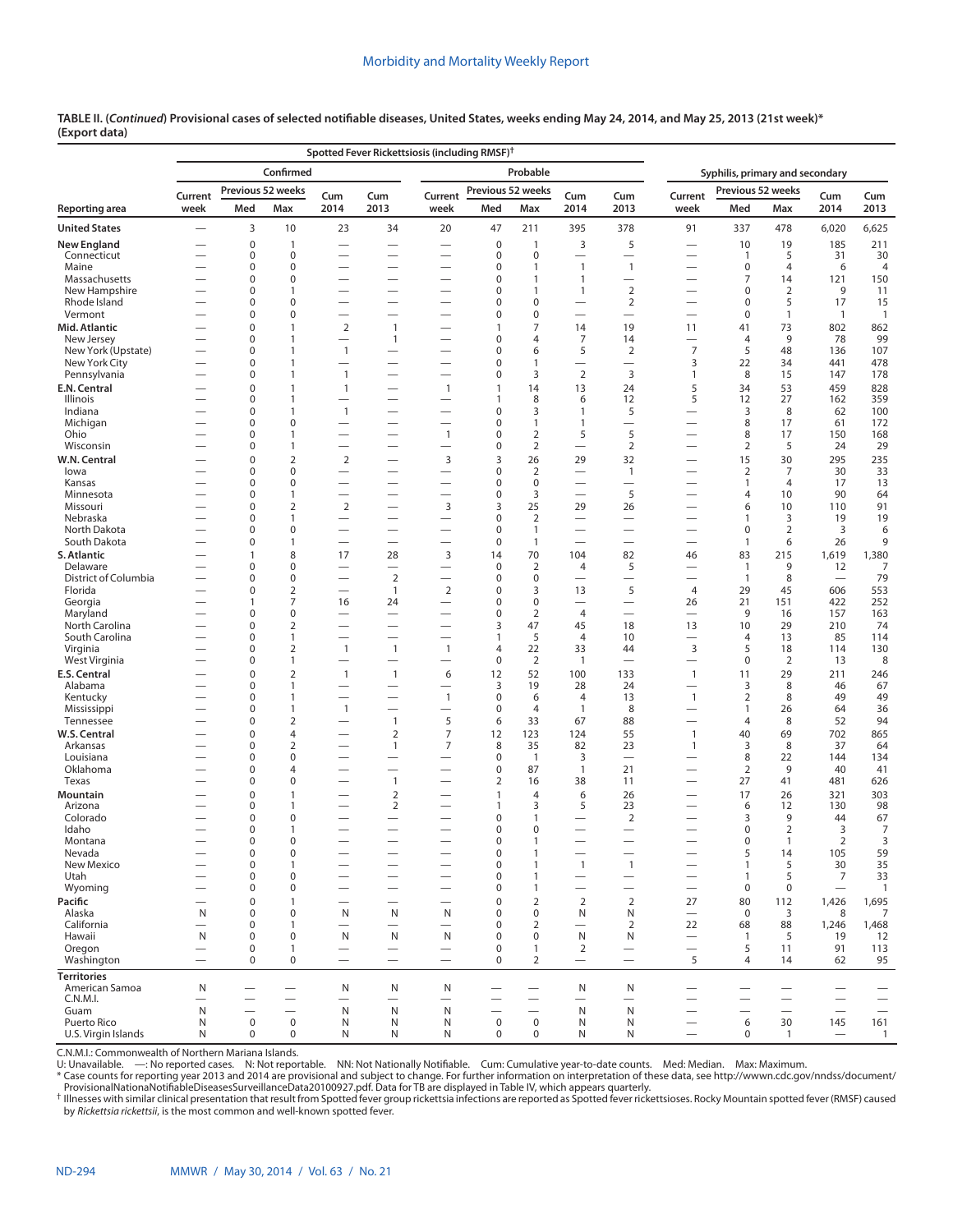|                               |                                  |                      |                                  |                                   |                          | West Nile virus disease <sup>†</sup> |                            |                                |                          |                                                              |                               |                            |                      |                                                      |                                                             |  |
|-------------------------------|----------------------------------|----------------------|----------------------------------|-----------------------------------|--------------------------|--------------------------------------|----------------------------|--------------------------------|--------------------------|--------------------------------------------------------------|-------------------------------|----------------------------|----------------------|------------------------------------------------------|-------------------------------------------------------------|--|
|                               | Varicella (chickenpox)           |                      |                                  |                                   |                          |                                      |                            | Neuroinvasive                  |                          |                                                              | Nonneuroinvasive <sup>§</sup> |                            |                      |                                                      |                                                             |  |
|                               | Current                          |                      | Previous 52 weeks                | Cum                               | Cum                      | Current                              | Previous 52 weeks          |                                | Cum                      | Cum                                                          | Current                       | Previous 52 weeks          |                      | Cum                                                  | Cum                                                         |  |
| Reporting area                | week                             | Med                  | Max                              | 2014                              | 2013                     | week                                 | Med                        | Max                            | 2014                     | 2013                                                         | week                          | Med                        | Max                  | 2014                                                 | 2013                                                        |  |
| <b>United States</b>          | 116                              | 181                  | 294                              | 3,304                             | 5,011                    |                                      | 1                          | 164                            | 2                        | 6                                                            |                               | $\mathbf{1}$               | 164                  | $\qquad \qquad$                                      | $\overline{7}$                                              |  |
| <b>New England</b>            | 10                               | 19                   | 49                               | 326                               | 422                      | $\overline{\phantom{0}}$             | 0                          | 3                              |                          | -                                                            |                               | $\mathbf 0$                | $\overline{2}$       |                                                      | $\overline{\phantom{0}}$                                    |  |
| Connecticut<br>Maine          | 1<br>2                           | 4<br>2               | 9<br>7                           | 63<br>55                          | 88<br>69                 | $\overline{\phantom{0}}$             | 0<br>0                     | $\mathbf{1}$<br>$\mathbf 0$    | $\overline{\phantom{0}}$ | $\overline{\phantom{0}}$                                     | -                             | 0<br>$\mathbf 0$           | 1<br>0               | $\overline{\phantom{0}}$                             | $\overline{\phantom{0}}$<br>$\overline{\phantom{0}}$        |  |
| Massachusetts                 | $\overline{2}$                   | 9                    | 20                               | 135                               | 196                      | -                                    | 0                          | $\overline{2}$                 |                          | $\overline{\phantom{0}}$                                     |                               | $\mathbf 0$                | 1                    | $\overline{\phantom{0}}$                             | $\overline{\phantom{0}}$                                    |  |
| New Hampshire                 | $\overline{\phantom{0}}$         | 0                    | 8                                |                                   | 30                       | $\overline{\phantom{0}}$             | 0                          | $\mathbf{1}$                   | $\overline{\phantom{0}}$ |                                                              | —                             | 0                          | 0                    |                                                      | $\overline{\phantom{0}}$                                    |  |
| Rhode Island                  |                                  | 0                    | 5                                | 10                                | 10                       |                                      | 0                          | $\mathbf{1}$                   |                          | $\overline{\phantom{0}}$                                     |                               | 0                          | 0                    | $\overline{\phantom{0}}$                             | $\overline{\phantom{0}}$                                    |  |
| Vermont<br>Mid. Atlantic      | 5<br>20                          | 1<br>19              | 27<br>39                         | 63<br>372                         | 29<br>563                | $\overline{\phantom{0}}$<br>-        | 0<br>0                     | $\mathbf{1}$<br>7              | -                        | $\overline{\phantom{0}}$<br>$\mathbf{1}$                     | $\overline{\phantom{0}}$<br>— | 0<br>$\mathbf 0$           | 1<br>6               |                                                      | $\overline{\phantom{0}}$<br>$\overline{\phantom{0}}$        |  |
| New Jersey                    | $\overline{\phantom{0}}$         | 4                    | 21                               | 58                                | 205                      | -                                    | 0                          | $\overline{4}$                 | $\overline{\phantom{0}}$ |                                                              | —                             | 0                          | 2                    |                                                      | $\overline{\phantom{0}}$                                    |  |
| New York (Upstate)            | N                                | 0                    | $\mathbf 0$                      | N                                 | N                        |                                      | 0                          | $\overline{2}$                 |                          | $\overline{\phantom{0}}$                                     |                               | $\mathbf 0$                | $\overline{4}$       |                                                      | $\overline{\phantom{0}}$                                    |  |
| New York City                 |                                  | 0                    | 0                                |                                   |                          |                                      | 0                          | $\overline{2}$                 |                          | $\overline{\phantom{0}}$                                     | $\overline{\phantom{0}}$      | 0                          | 1                    |                                                      | $\overline{\phantom{0}}$                                    |  |
| Pennsylvania<br>E.N. Central  | 20<br>29                         | 14<br>48             | 26<br>91                         | 314<br>943                        | 358<br>1,188             | $\overline{\phantom{0}}$             | $\mathbf 0$<br>$\mathbf 0$ | $\mathbf{1}$<br>26             |                          | $\mathbf{1}$                                                 |                               | $\mathbf 0$<br>0           | $\mathbf{1}$<br>14   | —                                                    | $\overline{\phantom{0}}$                                    |  |
| Illinois                      | $\mathbf{1}$                     | 11                   | 27                               | 220                               | 325                      | $\overline{\phantom{0}}$             | 0                          | 21                             |                          | $\overline{\phantom{0}}$                                     |                               | $\mathbf 0$                | 8                    | $\overline{\phantom{0}}$                             | $\overline{\phantom{0}}$                                    |  |
| Indiana                       | 6                                | 5                    | 14                               | 91                                | 120                      |                                      | 0                          | 6                              |                          |                                                              |                               | $\mathbf 0$                | $\mathbf{1}$         |                                                      |                                                             |  |
| Michigan                      | 5                                | 11                   | 39                               | 241                               | 272                      |                                      | 0                          | 5                              |                          |                                                              |                               | $\mathbf 0$                | 4                    |                                                      | $\overline{\phantom{0}}$                                    |  |
| Ohio                          | 15                               | 10                   | 26                               | 228                               | 320                      | $\overline{\phantom{0}}$             | 0                          | 3                              |                          |                                                              |                               | $\mathbf 0$                | $\overline{2}$       |                                                      |                                                             |  |
| Wisconsin<br>W.N. Central     | $\overline{2}$<br>$\overline{2}$ | 7<br>15              | 25<br>38                         | 163<br>102                        | 151<br>577               | -                                    | $\mathbf 0$<br>0           | 3<br>51                        |                          | $\overline{\phantom{0}}$<br>-                                |                               | $\mathbf 0$<br>$\mathbf 0$ | $\mathbf{1}$<br>68   |                                                      | $\overline{\phantom{0}}$<br>$\overline{1}$                  |  |
| lowa                          | N                                | $\mathbf 0$          | $\mathbf 0$                      | N                                 | N                        |                                      | 0                          | 10                             |                          |                                                              |                               | $\mathbf 0$                | 5                    |                                                      |                                                             |  |
| Kansas                        |                                  | 3                    | 18                               |                                   | 213                      |                                      | 0                          | 8                              |                          | $\overline{\phantom{0}}$                                     | —                             | $\mathbf 0$                | 16                   |                                                      |                                                             |  |
| Minnesota                     | —                                | 5                    | 16                               | 5                                 | 242                      | -                                    | $\mathbf 0$                | $\overline{7}$                 |                          | $\overline{\phantom{0}}$                                     | —                             | $\mathbf 0$                | 8                    |                                                      |                                                             |  |
| Missouri                      | $\overline{2}$                   | 3                    | 16                               | 77                                | 93                       | <u>—</u>                             | 0                          | 5                              |                          | $\overline{\phantom{0}}$                                     | -                             | $\mathbf 0$                | $\mathbf{1}$         |                                                      |                                                             |  |
| Nebraska<br>North Dakota      | $\overline{\phantom{0}}$         | 0<br>$\mathbf 0$     | $\overline{2}$<br>$\overline{4}$ | $\overline{2}$<br>7               | $\overline{1}$<br>13     | $\overline{\phantom{0}}$             | $\mathbf 0$<br>0           | 14<br>12                       | $\overline{\phantom{0}}$ | $\overline{\phantom{0}}$<br>$\overline{\phantom{0}}$         | $\overline{\phantom{0}}$      | $\mathbf 0$<br>$\mathbf 0$ | 29<br>9              |                                                      |                                                             |  |
| South Dakota                  | $\overline{\phantom{0}}$         | $\mathbf{1}$         | 3                                | 11                                | 15                       | -                                    | $\mathbf 0$                | 10                             | $\overline{\phantom{0}}$ | $\overline{\phantom{0}}$                                     | —                             | $\mathbf 0$                | 12                   |                                                      | $\overline{1}$                                              |  |
| S. Atlantic                   | 12                               | 24                   | 39                               | 425                               | 671                      |                                      | 0                          | 9                              | $\mathbf{1}$             | $\overline{\phantom{0}}$                                     |                               | $\mathbf 0$                | 3                    | $\overline{\phantom{0}}$                             | 3                                                           |  |
| Delaware                      |                                  | $\mathbf 0$          | 2                                | $\overline{\phantom{0}}$          | 13                       | $\overline{\phantom{0}}$             | 0                          | $\mathbf{1}$                   |                          | $\overline{\phantom{0}}$                                     | —                             | 0                          | 0                    |                                                      | $\overline{\phantom{0}}$                                    |  |
| District of Columbia          | $\overline{\phantom{0}}$         | 0                    | $\mathbf 0$                      | $\equiv$                          | 10                       |                                      | $\Omega$                   | $\mathbf 0$                    | —                        | $\overline{\phantom{0}}$                                     | —                             | $\mathbf 0$                | 1                    |                                                      | $\overline{\phantom{0}}$                                    |  |
| Florida<br>Georgia            | 12                               | 11<br>$\mathbf 0$    | 28<br>3                          | 265<br>3                          | 331<br>32                | -                                    | 0<br>0                     | $\mathbf{1}$<br>$\overline{2}$ | -                        | $\overline{\phantom{0}}$<br>$\overline{\phantom{0}}$         | -                             | 0<br>$\mathbf 0$           | $\mathbf{1}$<br>1    | $\overline{\phantom{0}}$<br>$\overline{\phantom{0}}$ | $\overline{\phantom{0}}$<br>$\overline{1}$                  |  |
| Maryland                      | N                                | 0                    | $\mathbf 0$                      | N                                 | N                        | -                                    | 0                          | 3                              | $\overline{\phantom{0}}$ | $\overline{\phantom{0}}$                                     | —                             | 0                          | 2                    |                                                      | $\overline{\phantom{0}}$                                    |  |
| North Carolina                |                                  | 0                    | $\mathbf 0$                      | $\overline{\phantom{0}}$          | $\overline{\phantom{0}}$ | -                                    | $\Omega$                   | $\overline{2}$                 | $\mathbf{1}$             | $\overline{\phantom{0}}$                                     | —                             | $\mathbf 0$                | 0                    |                                                      | $\overline{\phantom{0}}$                                    |  |
| South Carolina                |                                  | 2                    | 10                               | 36                                | 83                       |                                      | 0                          | $\mathbf{1}$                   |                          | $\overline{\phantom{0}}$                                     |                               | 0                          | $\mathbf{1}$         | $\overline{\phantom{0}}$                             | $\overline{2}$                                              |  |
| Virginia                      |                                  | 6                    | 17                               | 76                                | 149                      | -                                    | 0                          | $\overline{2}$                 |                          | $\overline{\phantom{0}}$                                     |                               | $\pmb{0}$                  | 0                    | $\overline{\phantom{0}}$                             | $\overbrace{\phantom{12322111}}$                            |  |
| West Virginia<br>E.S. Central | $\mathbf{1}$                     | 2<br>$\overline{2}$  | 8<br>9                           | 45<br>42                          | 53<br>82                 | -<br>$\overline{\phantom{0}}$        | 0<br>0                     | $\mathbf{1}$<br>7              | $\mathbf{1}$             | $\overline{\phantom{0}}$<br>$\mathbf{1}$                     | —<br>—                        | 0<br>$\mathbf 0$           | 0<br>7               | $\overline{\phantom{0}}$                             | $\overline{2}$                                              |  |
| Alabama                       | $\mathbf{1}$                     | $\overline{2}$       | 8                                | 42                                | 78                       | $\overline{\phantom{0}}$             | 0                          | $\mathbf{1}$                   |                          |                                                              | $\overline{\phantom{0}}$      | 0                          | 3                    |                                                      | $\mathbf{1}$                                                |  |
| Kentucky                      | N                                | 0                    | $\mathbf 0$                      | N                                 | N                        | -                                    | 0                          | $\mathbf{1}$                   | $\overline{\phantom{0}}$ | $\overline{\phantom{0}}$                                     | —                             | $\mathbf 0$                | 1                    | $\overline{\phantom{0}}$                             | $\overbrace{\phantom{12322111}}$                            |  |
| Mississippi                   | $\overline{\phantom{0}}$         | 0                    | $\mathbf{1}$                     | $\overline{\phantom{0}}$          | 4                        | -                                    | 0                          | 5                              | $\mathbf{1}$             | $\overline{\phantom{0}}$                                     | —                             | 0                          | 3                    | $\qquad \qquad -$                                    | $\overline{1}$                                              |  |
| Tennessee                     | N                                | $\mathbf 0$          | $\pmb{0}$                        | N                                 | N                        |                                      | 0                          | 3                              |                          | $\overline{1}$                                               |                               | $\mathbf 0$                | $\overline{2}$       | $\overline{\phantom{0}}$                             | $\overbrace{\phantom{12322111}}$                            |  |
| W.S. Central<br>Arkansas      | 33<br>$\mathbf{1}$               | 36<br>$\overline{2}$ | 107<br>17                        | 617<br>34                         | 957<br>95                |                                      | 0<br>0                     | 29<br>3                        |                          | 2<br>$\overline{\phantom{0}}$                                |                               | $\mathbf 0$<br>$\mathbf 0$ | 17<br>$\mathbf{1}$   |                                                      | $\overline{\phantom{0}}$<br>$\overline{\phantom{0}}$        |  |
| Louisiana                     |                                  | 1                    | 7                                | 15                                | 33                       |                                      | 0                          | 7                              |                          | $\overline{\phantom{0}}$                                     |                               | $\mathbf 0$                | 3                    | —                                                    |                                                             |  |
| Oklahoma                      | N                                | $\mathbf 0$          | $\mathbf 0$                      | N                                 | N                        | $\overline{\phantom{0}}$             | $\mathbf 0$                | 9                              |                          | $\overline{\phantom{0}}$                                     |                               | $\mathbf 0$                | 7                    |                                                      | $\overline{\phantom{0}}$                                    |  |
| Texas                         | 32                               | 29                   | 103                              | 568                               | 829                      |                                      | 0                          | 16                             |                          | $\overline{2}$                                               |                               | $\mathbf 0$                | 12                   |                                                      |                                                             |  |
| Mountain<br>Arizona           | 6<br>6                           | 20<br>6              | 48<br>22                         | 434<br>161                        | 517<br>163               |                                      | 0<br>0                     | 32<br>7                        |                          | —                                                            |                               | $\mathbf 0$<br>$\mathbf 0$ | 53<br>$\overline{2}$ |                                                      | $\overline{1}$                                              |  |
| Colorado                      |                                  | 6                    | 27                               | 136                               | 142                      |                                      | 0                          | 17                             |                          | $\overline{\phantom{0}}$                                     |                               | $\pmb{0}$                  | 34                   | $\overline{\phantom{0}}$                             | $\overline{1}$                                              |  |
| Idaho                         | N                                | 0                    | $\mathbf 0$                      | N                                 | N                        |                                      | 0                          | 5                              |                          | -                                                            |                               | $\mathbf 0$                | $\overline{7}$       |                                                      | $\overline{\phantom{0}}$                                    |  |
| Montana                       | $\overline{\phantom{0}}$         | 1                    | 6                                | 29                                | 49                       |                                      | 0                          | 5                              |                          | $\overline{\phantom{0}}$                                     |                               | $\mathbf 0$                | 7                    |                                                      |                                                             |  |
| Nevada                        | N                                | 0                    | 0                                | N                                 | N                        |                                      | $\Omega$                   | 4                              |                          |                                                              |                               | $\Omega$                   | $\mathbf{1}$         |                                                      |                                                             |  |
| New Mexico<br>Utah            | -                                | $\mathbf{1}$<br>3    | 5<br>11                          | 27<br>81                          | 34<br>125                | -                                    | 0<br>$\mathbf 0$           | 4<br>$\mathbf{1}$              |                          | —                                                            | —                             | $\mathbf 0$<br>$\pmb{0}$   | 3<br>1               |                                                      | $\qquad \qquad -$                                           |  |
| Wyoming                       |                                  | 0                    | $\overline{2}$                   | $\overline{\phantom{0}}$          | 4                        |                                      | 0                          | $\overline{4}$                 |                          | $\overline{\phantom{0}}$                                     |                               | $\pmb{0}$                  | 6                    |                                                      |                                                             |  |
| Pacific                       | 3                                | 2                    | 6                                | 43                                | 34                       | $\overline{\phantom{0}}$             | 0                          | 27                             |                          | $\overline{2}$                                               |                               | $\mathbf 0$                | 19                   |                                                      | $\overline{\phantom{m}}$                                    |  |
| Alaska                        | 3                                | $\mathbf{1}$         | 6                                | 16                                | 15                       | $\overline{\phantom{0}}$             | 0                          | $\mathbf 0$                    |                          |                                                              | —                             | $\pmb{0}$                  | $\boldsymbol{0}$     |                                                      | $\qquad \qquad -$                                           |  |
| California                    | $\overline{\phantom{0}}$         | 0                    | 3                                | 9                                 | 8                        | -                                    | 0                          | 25                             |                          | $\mathbf 2$                                                  | —                             | $\pmb{0}$                  | 18                   | $\overline{\phantom{0}}$                             | $\overbrace{\phantom{12322111}}$                            |  |
| Hawaii<br>Oregon              | $\mathsf{N}$                     | $\mathbf{1}$<br>0    | 3<br>$\mathbf 0$                 | 18<br>N                           | 11<br>N                  | $\overline{\phantom{0}}$             | 0<br>0                     | $\mathbf 0$<br>$\overline{2}$  | —                        | $\overbrace{\phantom{12322111}}$<br>$\overline{\phantom{m}}$ | $\overline{\phantom{0}}$      | 0<br>$\mathbf 0$           | 0<br>3               | $\overline{\phantom{0}}$                             | $\overline{\phantom{0}}$<br>$\hspace{0.1mm}-\hspace{0.1mm}$ |  |
| Washington                    | N                                | 0                    | 0                                | N                                 | N                        | $\overline{\phantom{0}}$             | 0                          | $\mathbf 0$                    |                          | $\overline{\phantom{0}}$                                     | $\overline{\phantom{0}}$      | 0                          | $\mathbf{1}$         | $\overbrace{\phantom{1232211}}$                      |                                                             |  |
| <b>Territories</b>            |                                  |                      |                                  |                                   |                          |                                      |                            |                                |                          |                                                              |                               |                            |                      |                                                      |                                                             |  |
| American Samoa                | N                                |                      |                                  | N                                 | N                        |                                      |                            |                                |                          | -                                                            |                               |                            |                      |                                                      |                                                             |  |
| C.N.M.I.                      | $\overline{\phantom{0}}$         |                      | $\overline{\phantom{0}}$         |                                   |                          |                                      |                            |                                |                          | —                                                            |                               |                            |                      |                                                      |                                                             |  |
| Guam                          | —                                |                      |                                  |                                   | $\overline{\phantom{m}}$ | $\overline{\phantom{0}}$             |                            |                                | $\qquad \qquad$          |                                                              |                               |                            |                      |                                                      |                                                             |  |
| Puerto Rico                   |                                  | $\overline{4}$       | 16                               | 51                                | 113                      | $\overbrace{\phantom{123221111}}$    | $\pmb{0}$                  | $\mathsf 0$                    |                          | $\overline{\phantom{0}}$                                     | $\qquad \qquad -$             | $\mathsf 0$                | 0                    |                                                      | $\qquad \qquad -$                                           |  |
| U.S. Virgin Islands           |                                  | $\mathbf 0$          | 0                                | $\overbrace{\phantom{123221111}}$ | $\overline{\phantom{m}}$ | $\overbrace{\phantom{123221111}}$    | 0                          | 0                              | $\qquad \qquad -$        | $\overline{\phantom{0}}$                                     | $\qquad \qquad -$             | 0                          | 0                    |                                                      | $\qquad \qquad -$                                           |  |

C.N.M.I.: Commonwealth of Northern Mariana Islands.

U: Unavailable. —: No reported cases. N: Not reportable. NN: Not Nationally Notifiable. Cum: Cumulative year-to-date counts. Med: Median. Max: Maximum.<br>\* Case counts for reporting year 2013 and 2014 are provisional and sub

[ProvisionalNationaNotifiableDiseasesSurveillanceData20100927.pdf](http://wwwn.cdc.gov/nndss/document/ProvisionalNationaNotifiableDiseasesSurveillanceData20100927.pdf). Data for TB are displayed in Table IV, which appears quarterly.<br>† Updated weekly from reports to the Division of Vector-Borne Infectious Diseases, National

associated pediatric mortality, and in 2003 for SARS-CoV. Reporting exceptions are available at [http://wwwn.cdc.gov/nndss/document/SRCA\\_FINAL\\_REPORT\\_2006-2012\\_final.xlsx](http://wwwn.cdc.gov/nndss/document/SRCA_FINAL_REPORT_2006-2012_final.xlsx).